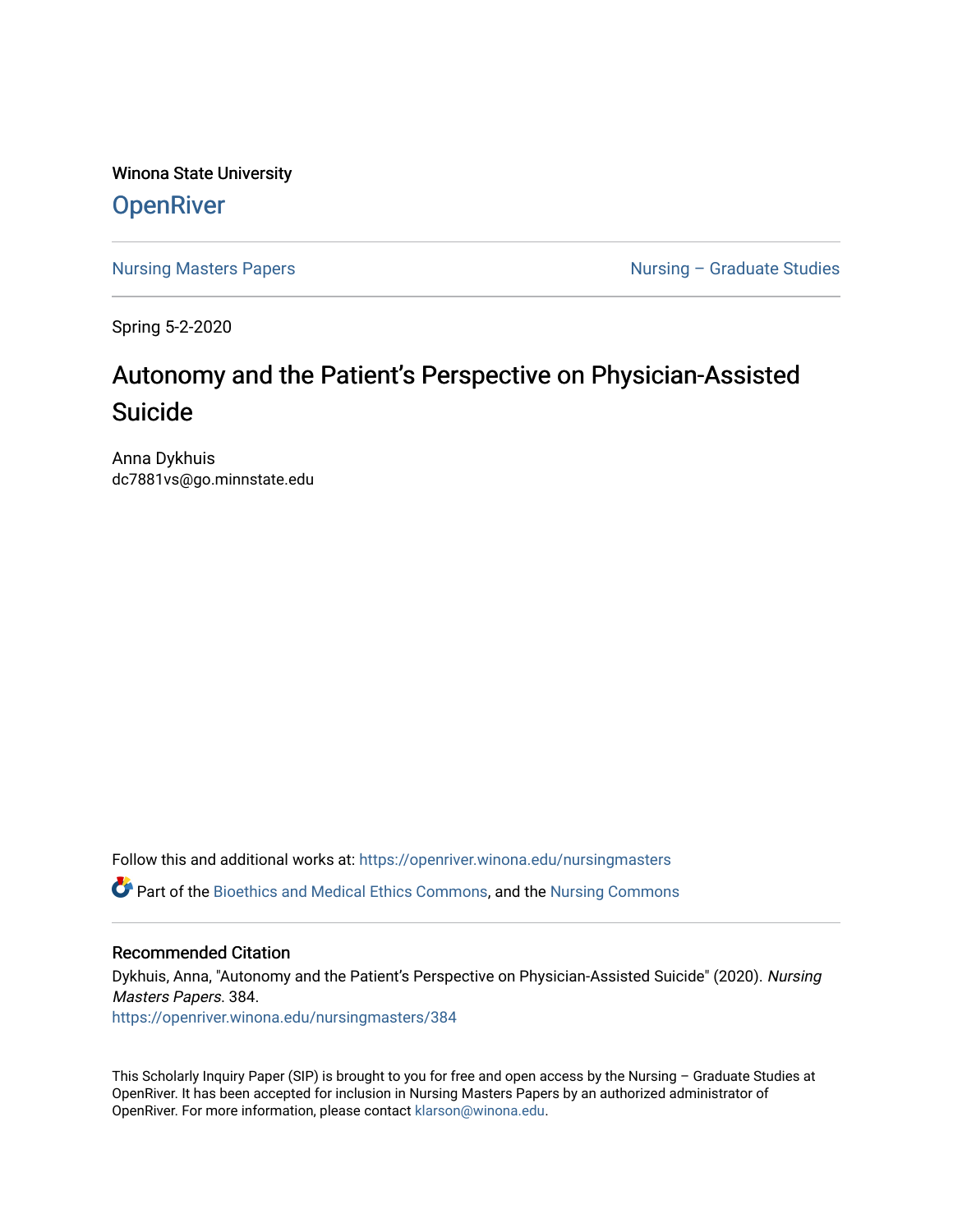Autonomy and the Patient's Perspective on Physician-Assisted Suicide

Anna Dykhuis, RN BSN

Winona State University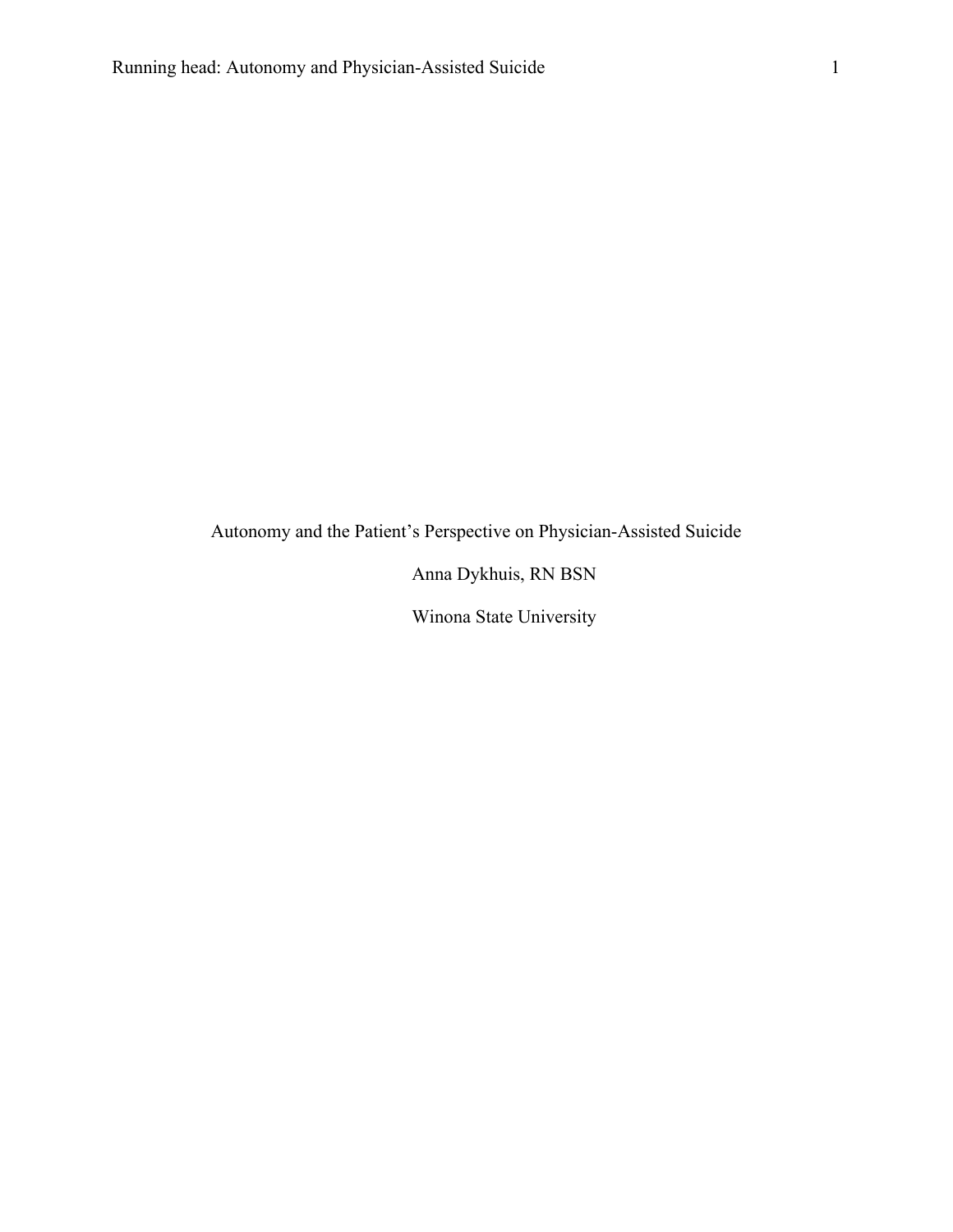#### **Abstract**

*Introduction:* Physician-assisted suicide (PAS) is an end of life (EOL) option that involves a patient ingesting a lethal medication that has been prescribed by a physician after a complex vetting process. In certain countries and the United States (US) where PAS is legal, patients avoid EOL suffering and may have more control over the dying process.

*Scholarly Inquiry Question:* Do patients who seek end-of-life care by means of PAS have a greater sense of control of their dying process versus those patients who do not or are not allowed to participate in PAS?

*Supporting Evidence*: Physical and emotional suffering are significant motivators for terminally ill patients to desire PAS (Nissim et al., 2009; Johansen et al., 2005; Maessen et al., 2009; Regan et al.). Through PAS, patients are also able to control the circumstances of their death, including the time of death, location, rituals, and individuals present (Maessen et al., 2009; Smith et al., 2011). Healthcare providers play a critical role in treating terminally-ill patients and upholding patient autonomy; non-judgmental and timely communication are the foundation for discussing PAS (Georges et al., 2007; Pasman et al., 2013). Suffering while dying is subjective (Dees et al., 2010); PAS is an EOL option that upholds the ethical principle of autonomy(Nissim et al., 2009). *Theory and Conceptual Framework*: The Theory of Relational Autonomy was used to guide this integrative literature review. The goal of this theory is to build social relationships and institutions that encourage individuals to lead self-governing lives (Mackenzie, 2015). *Conclusions:* Terminal illness is life-altering. PAS contributes to a better quality of death and upholds patient autonomy by allowing the patient to die on their own terms: deciding who is present, where and when their death will take place, and ultimately ending the process of painful and undignified lingering.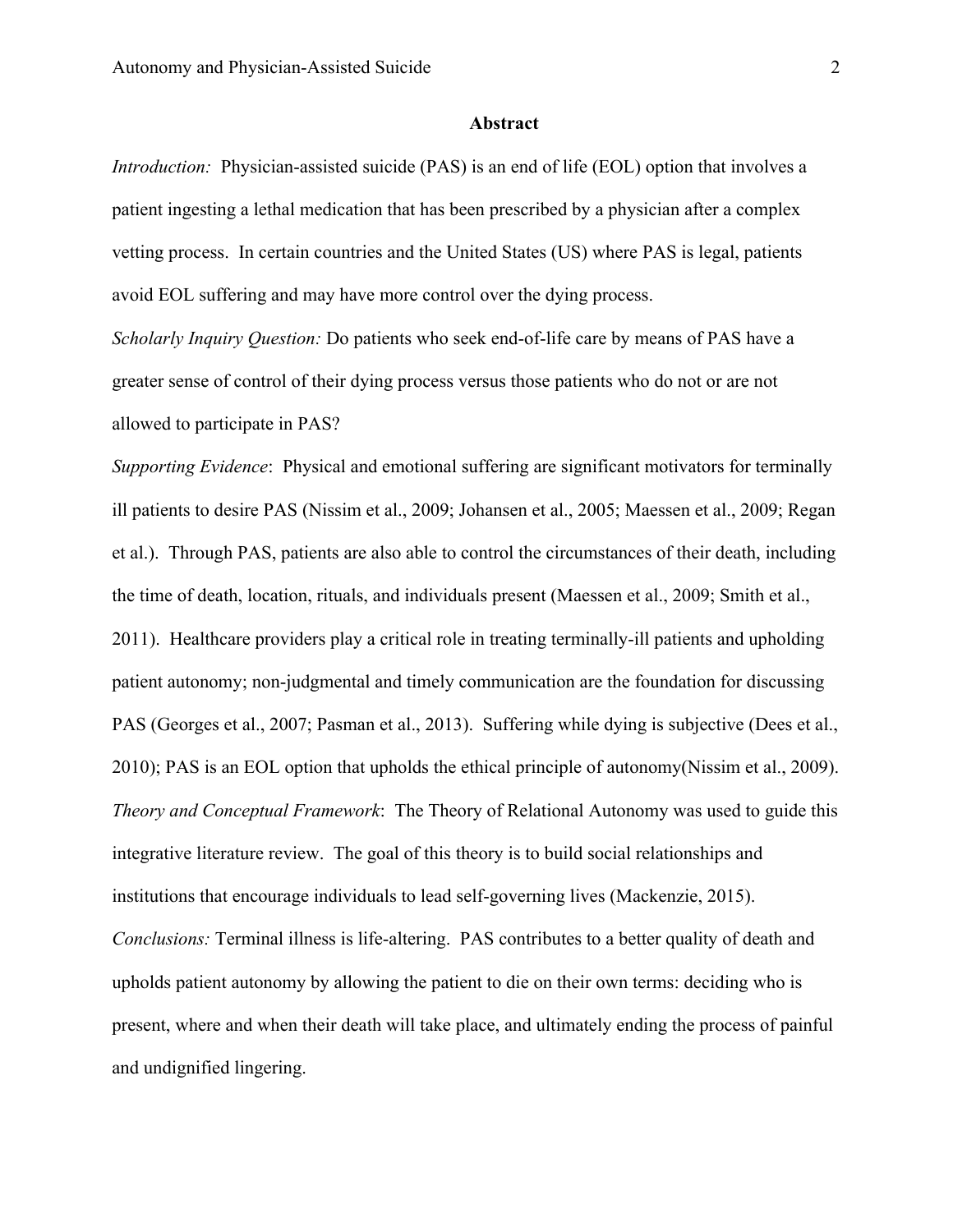# **TABLE OF CONTENTS**

|       |                                                                                                                                                                     | 2.                                                   |
|-------|---------------------------------------------------------------------------------------------------------------------------------------------------------------------|------------------------------------------------------|
|       |                                                                                                                                                                     | 3.                                                   |
| I.    |                                                                                                                                                                     | 4.                                                   |
|       |                                                                                                                                                                     | 5.<br>12.                                            |
| Π.    | METHOD USED FOR INQUIRY/LITERATURE REVIEW                                                                                                                           | 13.                                                  |
|       | Patient Motivations for Participating in Physician-Assisted Suicide<br>1.<br>2.<br>Patient-Physician Communication about End-of-Life Wishes<br>3.<br>4.<br>5.<br>6. | 13.<br>14.<br>14.<br>21.<br>24.<br>27.<br>28.<br>29. |
| III.  |                                                                                                                                                                     | 30.                                                  |
| IV.   | CONCLUSIONS, RECOMMENDATIONS, AND IMPLICATIONS                                                                                                                      | 33.                                                  |
|       |                                                                                                                                                                     | 33.<br>35.                                           |
| V.    |                                                                                                                                                                     | 36.                                                  |
| VI.   |                                                                                                                                                                     | 38.                                                  |
| VII.  |                                                                                                                                                                     | 43.                                                  |
| VIII. |                                                                                                                                                                     | 45.                                                  |
|       |                                                                                                                                                                     | 45.<br>46.                                           |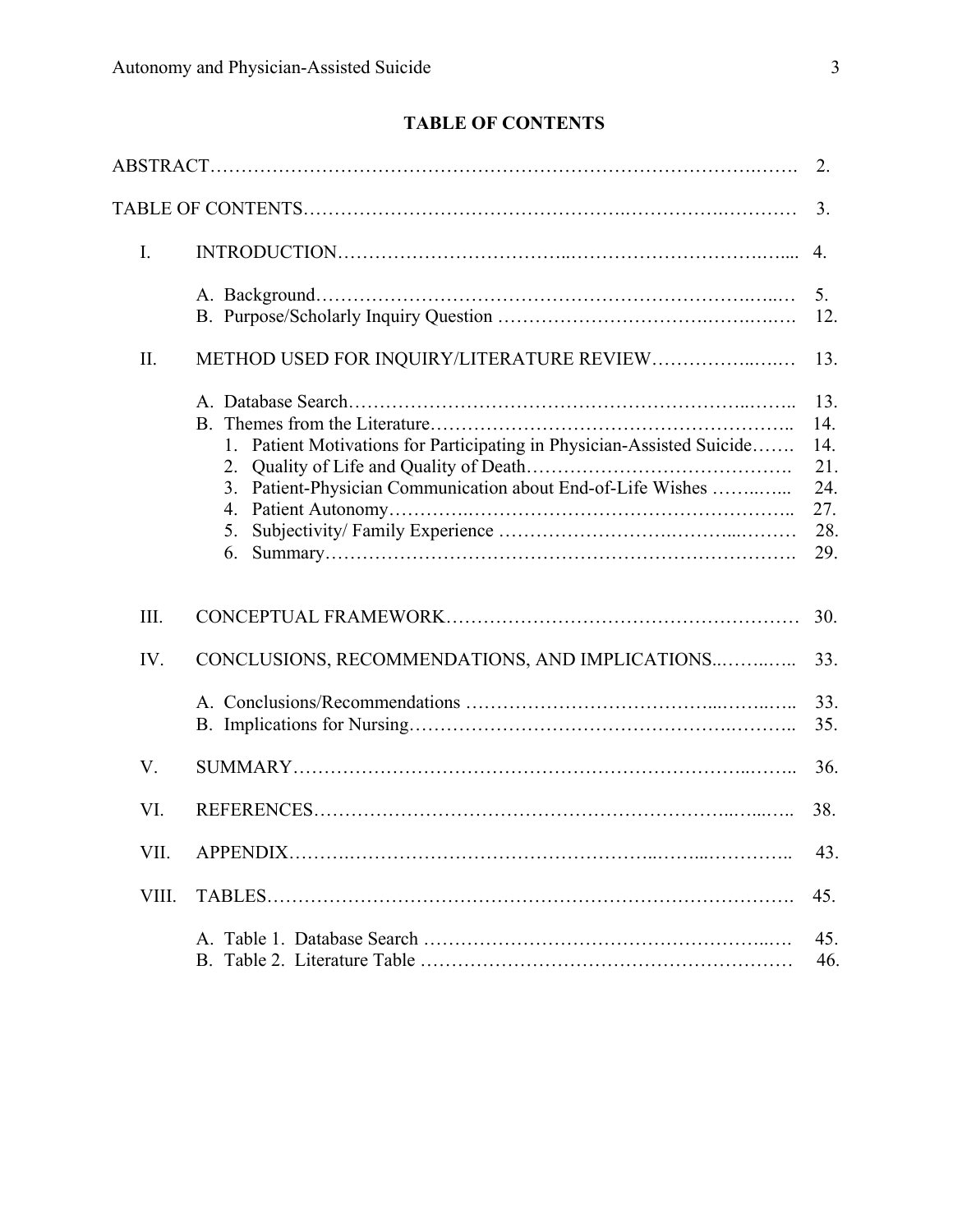#### **Introduction**

In 1994, Oregon was the first state in the United States to legalize physician-assisted suicide (PAS) for terminally ill adults with a voter-supported initiative called the Death With Dignity Act (Volker, 2007). The 2018 annual report from the Oregon Health Authority (OHA) has been summarized by the organization Death with Dignity (DWD); this report revealed that 168 people in Oregon used lethal medications obtained under the law in 2018, with a death rate of 49.5 of 10,000 deaths. Of the people who participated in physician-assisted suicide, the majority had cancer (62.5%), were actively in hospice care (90.5%), and died at home (88.6%). With regard to end-of-life concerns motivating them to participate in PAS, patients reported the loss of autonomy (91.7%), decreased capability to be involved in activities that made life enjoyable (90.5%), and loss of dignity (66.7%) were prime factors (DWD, 2019). Oregon will be referenced frequently throughout this paper; it is considered the "laboratory" of the U.S. with regard physician-assisted suicide legislation (Volker, 2007).

In 1997, the Supreme Court of the United States ruled that each state may independently decide to legalize physician-assisted suicide (Volker, 2007). Since this ruling, several other states have chosen to pass legislation similar to Oregon's Death with Dignity Act; in June 2019, Maine became the eighth state to legalize PAS (Villenueve, 2019). With 18 states also considering PAS (Villenueve, 2019), the discussion surrounding physician-assisted suicide is acutely relevant to the medical community in the United States. Despite the possible discomfort surrounding a medical option that shortens rather than prolongs life, understanding and forming an opinion about PAS is vital for healthcare providers who participate in conversations with their patients about end-of-life options.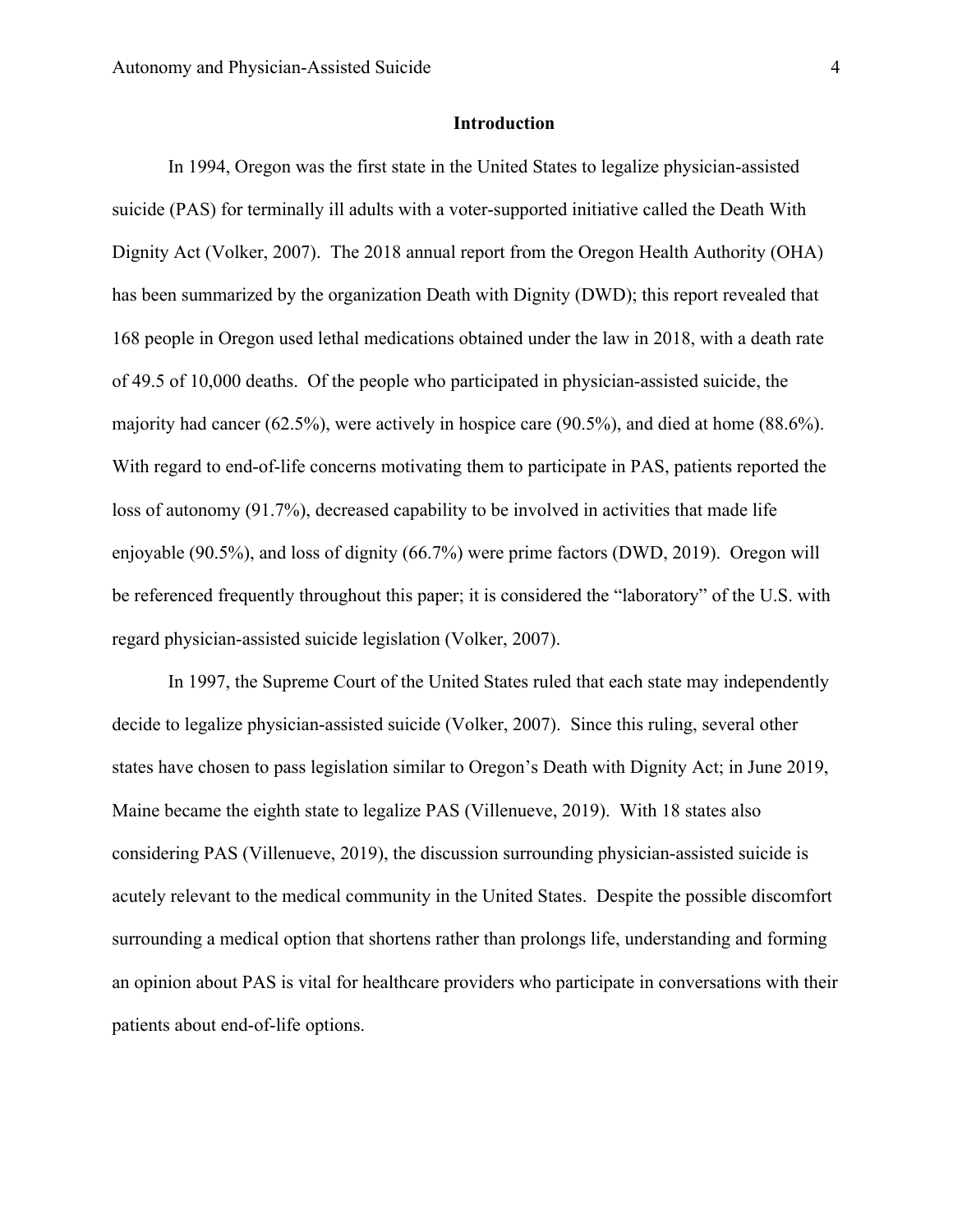#### **Background**

Physician-assisted suicide (PAS) is defined as the use of a lethal prescription medication from a licensed physician that is ingested by the patient on their own power with the intent of ending their life (Shibata, 2017). PAS differs from euthanasia for which euthanasia is defined as an event when a medication is administered by a third party with the intention of ending the person's life at his or her request (Chapple, Ziebland, McPherson, & Herxheimer, 2006). Some studies use "aid-in-dying" as an umbrella term for both PAS and euthanasia; aid-in-dying is also used to simply reference the act of the medical community assisting in shortening the life of the patient.

Using Oregon as an example, patients who are interested in PAS must meet specific criteria, according to the Physician Aid-in-Dying Clinical Committee and Oregon Death with Dignity Act of 1994, Chapter 127. Per the Act, the patient must be over the age of 18, show proof of residency in the State of Oregon (via a driver's license, lease agreement, tax return, or voter registration), be capable of making major medical decisions as determined by their physician, and have a terminal diagnosis or a type of medical condition for which the outcome would be death within six months or less (1994). Capable is defined as "in the opinion of a court or in the opinion of the patient's healthcare provider or consulting physician, psychiatrist or psychologist, a patient has the ability to make and communicate health care decisions to health care providers, including communication through persons familiar with the patient's manner of communicating if those persons are available" (Oregon Death with Dignity Act, 1994, p. 1). Healthcare provider (HCP) will be used to include any physician or advanced practice provider primarily caring for the patient during end of life.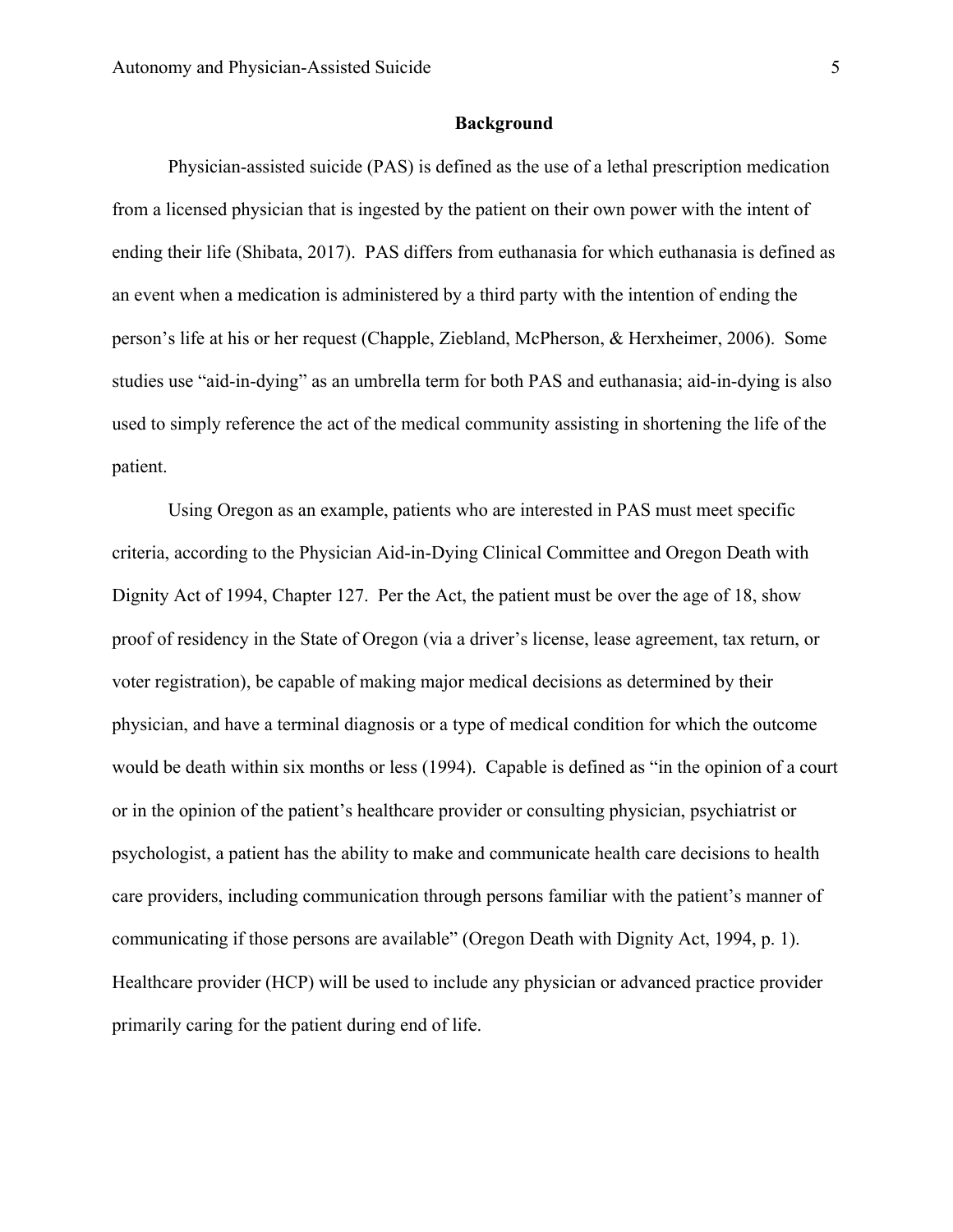Upon a patient's request for PAS, the healthcare provider is required to ask questions to assess for any physical, psychological, financial, social, and spiritual issues that could be influencing the patient's request. The goals of the initial assessment by the HCP are to prevent premature action by the patient, ensure the patient is making the request free from external pressure, and to make certain that the patient is considering or has considered alternatives to PAS. The decision to participate in PAS must be voluntary and intentional, meaning the patient understands that their participation of such acts will result in the ending of their life. If the healthcare provider is concerned for the presence of mental health conditions influencing the patient's decision, the physician shall refer the patient to a licensed psychiatrist for a thorough evaluation (Oregon Death with Dignity Act, 1994; Orentlicher, Pope, & Rich, 2016).

According to the Oregon Death with Dignity Act, the attending physician is the primary physician (healthcare provider) who is caring for and treating the patient's terminal illness (1994). The HCP is not required to obtain a special license to prescribe lethal medications for PAS. Should a patient request PAS, the healthcare provider has the right to refuse to participate in such events. If the primary healthcare provider declines to be involved in PAS, the patient's care and medical records would be transferred to a new healthcare provider who provides services associated with PAS (Oregon Death with Dignity Act, 1994). When patients are seen and evaluated by a healthcare provide, this evaluation serves as clearance for the patient to make this type of serious decision. Thus, healthcare providers are participating in good-faith compliance with Oregon's Death with Dignity Act, and they are protected from any criminal liability or professional disciplinary action (1994).

As with other major medical procedures, the healthcare provider must establish informed consent. This is accomplished by the healthcare provider making the patient aware of other end-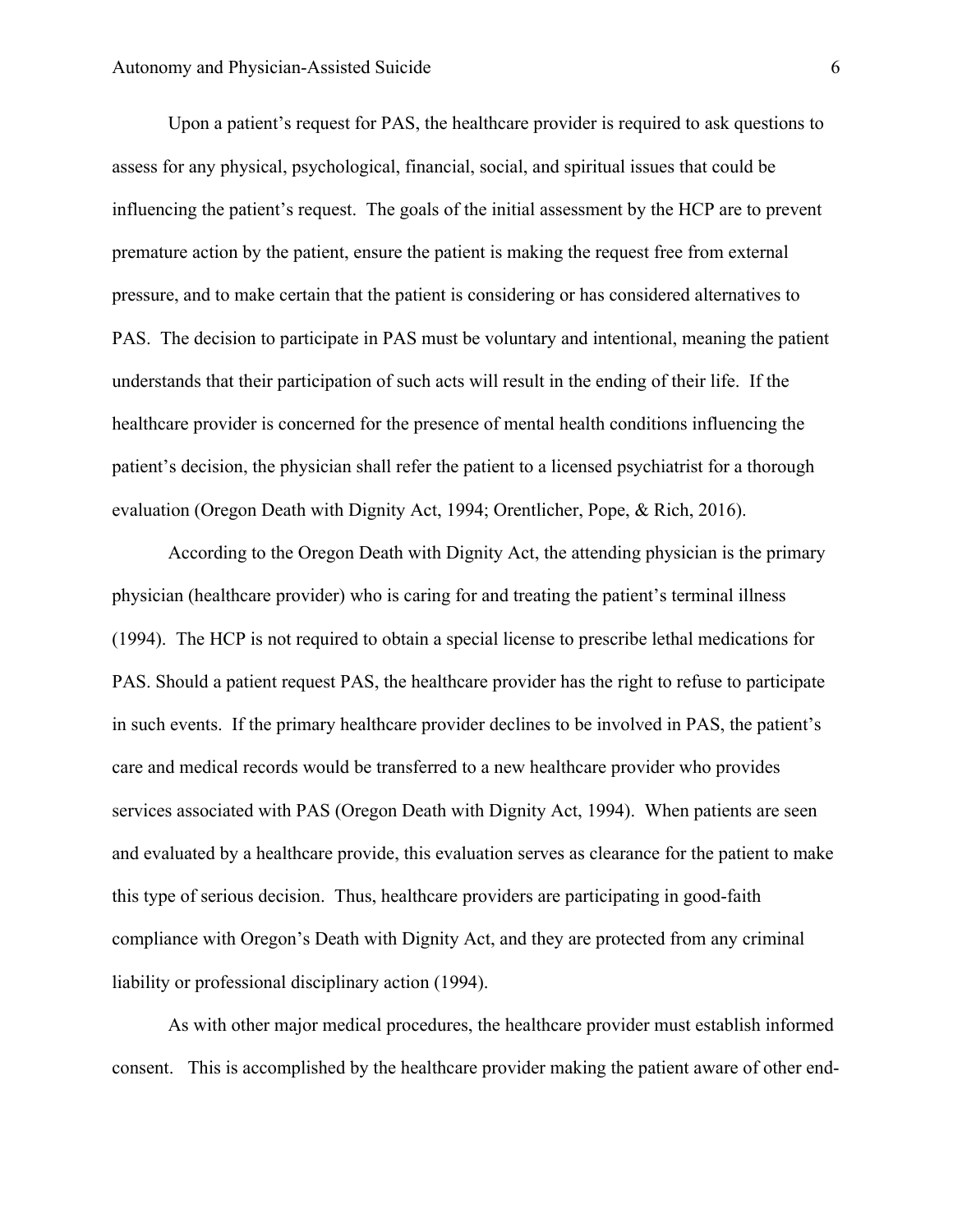#### Autonomy and Physician-Assisted Suicide 7 7

of-life options such as hospice care, aggressive symptom management, the voluntary cessation of oral intake, discontinuing life-sustaining treatment, and palliative sedation (Oregon Death with Dignity Act, 1994; Orentlicher et al., 2016). The healthcare provider must also inform the patient that the lethal prescription medication will almost certainly cause death; the medication potentially induces vomiting, which can, rarely, result in failure to cause death; the patient can refuse PAS at any time; the HCP will care for the patient regardless of the patient's decision to participate in PAS; and the patient must be physically able to ingest the medication independently or inject the medication in their feeding tube. Family may only help the patient by mixing the medication in a cup but are not allowed to administer the lethal dose of medication. The healthcare provider must document the patient's understanding of each item to show proof of informed consent (Oregon Death with Dignity Act, 1994; Orentlicher et al., 2016).

The healthcare provider is required to refer the patient to a consulting healthcare provider who is qualified by specialty or experience to assess the patient and make both a prognosis and diagnosis about the patient's disease. "A consulting physician shall examine the patient and his or her relevant medical records and confirm, in writing, the [healthcare provider's] diagnosis that the patient is suffering from a terminal disease, and verify that the patient is capable, is acting voluntarily and has made an informed decision" (Oregon Death with Dignity Act, 1994, p. 4).

Continuing to use Oregon as a model, the patient must make two verbal requests for PAS to their healthcare provider, at least fifteen days apart (Orentlicher et al., 2016; Volker, 2007). The patient must also present a written request (see Appendix), witnessed by two individuals who sign the request for PAS form in the presence of the patient and attest to the patient acting voluntarily, having the mental capacity, and not being coerced into signing the request for PAS (Oregon Death with Dignity Act, 1994). The witnesses cannot be a relative, a financial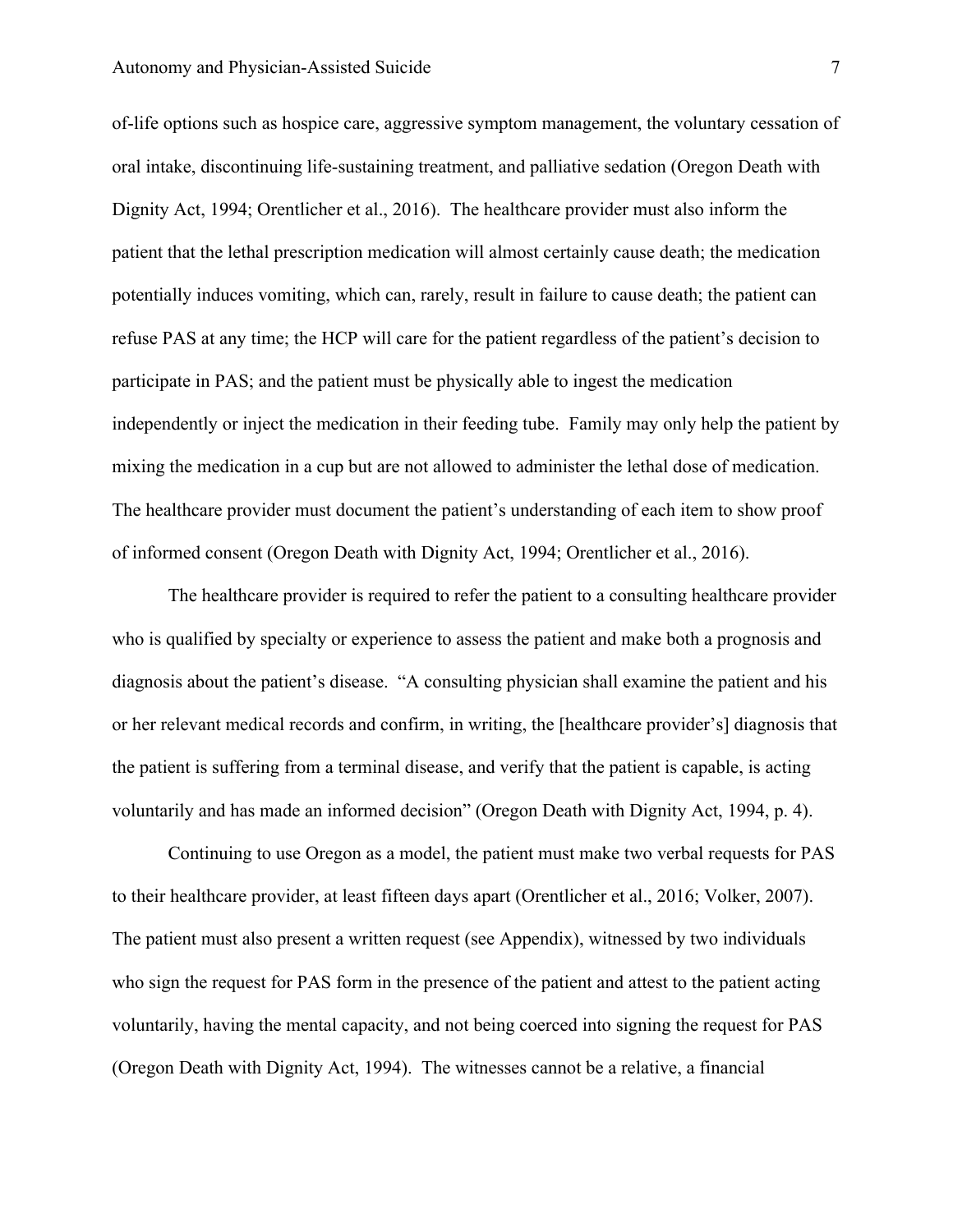beneficiary, the healthcare provider, or a staff member of the institution where the patient is receiving care (Oregon Death with Dignity Act, 1994). Encouraging the patient to include his or her family in the decision-making process is recommended but not required (Oregon Death with Dignity Act, 1994). If the patient qualifies for PAS, the healthcare provider writes the prescription for the lethal medication, which is then dispensed by a pharmacist or the healthcare provider (Volker, 2007).

In Oregon, over one-third of patients who receive a lethal prescription choose not to ingest the medication, for reasons that are not documented (Orentlicher et al., 2016). A literature search performed by Willem, Groenewoud, and van der Wal looked at the various medications used in physician-assisted death, which includes PAS and euthanasia (1999). This study found that over forty medications had been used in physician-assisted death. Most of the literature in this study came from the Netherlands, and the medication regimen for PAS varied across HCPs and institutions. Thirty percent of patients received one medication, either an opioid or barbiturate; 57% received two medications, typically a barbiturate or a benzodiazepine with a neuromuscular relaxant. Other medications that have been utilized include propofol, ketamine, insulin, and potassium. However, the recommendation for PAS is 9g of a short-acting barbiturate, either secobarbital or pentobarbital, which is what has been used in the United States (Orentlicher et al., 2016; Willem, Groenewoud, & van der Wal, 1999).

In physician-assisted suicide, the patient must take the medication independently. The ingestion process starts with the administration of an anti-emetic such as Reglan (metoproclamide) or Zofran (ondansetron) to prevent nausea. About an hour later, the patient mixes eight ounces of water with the barbiturate. The patient then must ingest the entire mixture quickly to prevent falling asleep and risk not getting the full dose of the medication; the patient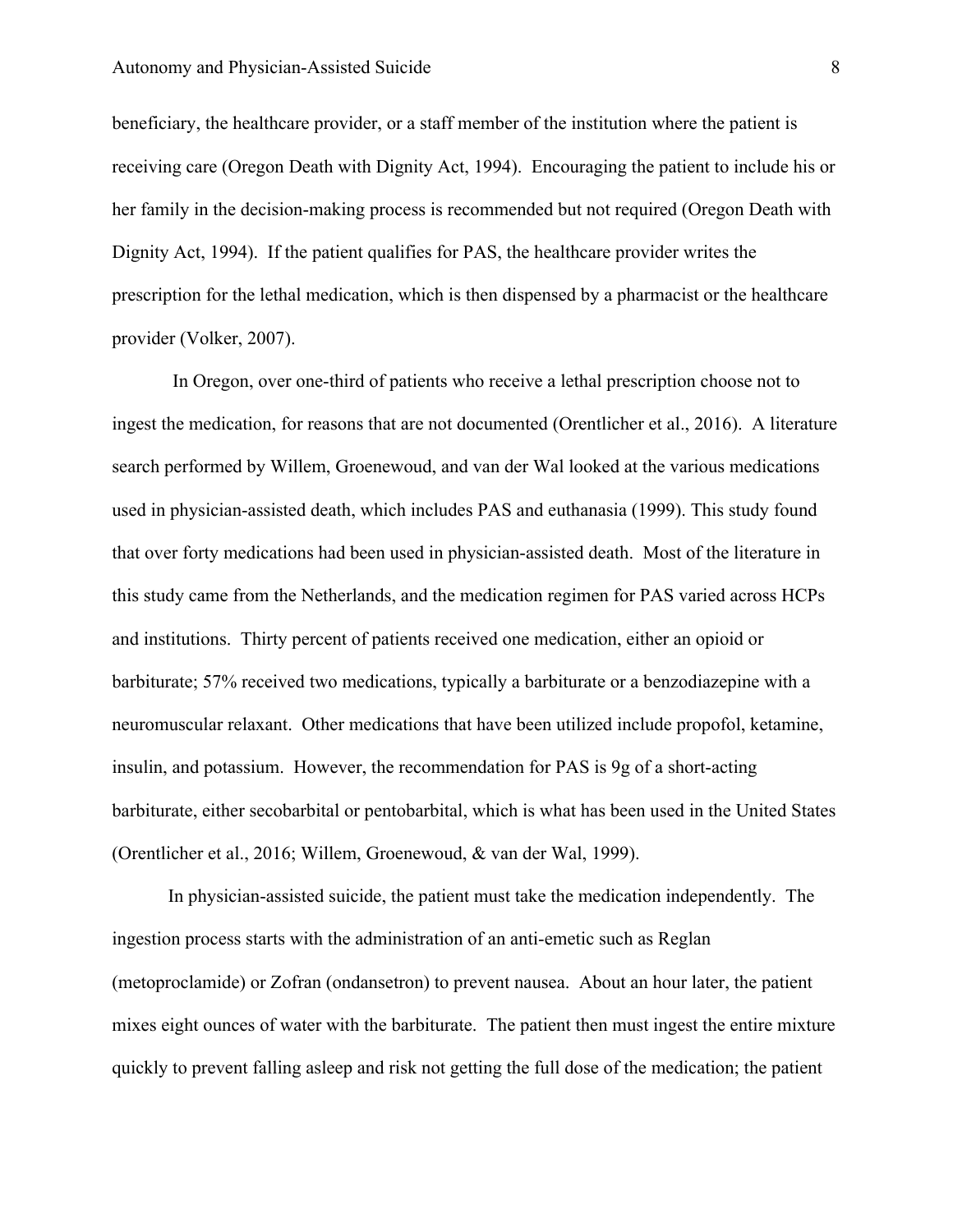#### Autonomy and Physician-Assisted Suicide 9

goes into a comatose state which leads to respiratory suppression with the end result of death. In Oregon and Washington State, the healthcare provider cites "respiratory failure" as the cause of death on the death certificate to maintain patient confidentiality (Orentlicher et al., 2016).

The Netherlands is seen as the global leader in setting the precedent for physicianassisted suicide and euthanasia. According to Rietjens, van der Maas, Onwuteaka-Philipsen, van Delden, and van der Heide, the history of aid-in-dying in the Netherlands began in 1973, when a physician's mother repeatedly requested assistance in dying following a debilitating stroke (2009). The physician chose to help her mother die via lethal medication; the physician was subsequently prosecuted and found guilty of committing murder. This case initiated the conversation about the medical community's conflicting role in relieving suffering while doing no harm (Rietjens, van der Maas, Onwuteaka-Philipsen, van Delden, & van der Heide, 2009). Physician-assisted suicide and euthanasia were regularly practiced in the Netherlands throughout the 1980s and 1990s, but the fear of prosecution caused an absence of transparency from the medical community regarding end-of-life treatment. Each reported case was scrutinized closely, and the court decided whether to prosecute the healthcare provider. The Euthanasia Act was passed in 2002 to officially legalize the practice of aid-in-dying and protect healthcare providers, but mainly legalized an existing practice. Since passing The Euthanasia Act in 2002, most healthcare providers in the Netherlands report an increase in legal certainty and care in the dying patient (Rietjens et al., 2009).

Physician-assisted suicide is also legal in Switzerland, Belgium, and Canada (Hurst, Zellweger, Bosshard, & Bopp, 2018). In Switzerland, assisted suicide has been legal since 1918, if altruism is the motivation for helping someone end their own life (Hurst & Mauron, 2003). In Canada, PAS was legalized in 2015 following the British Columbia Supreme Court Case, *Carter*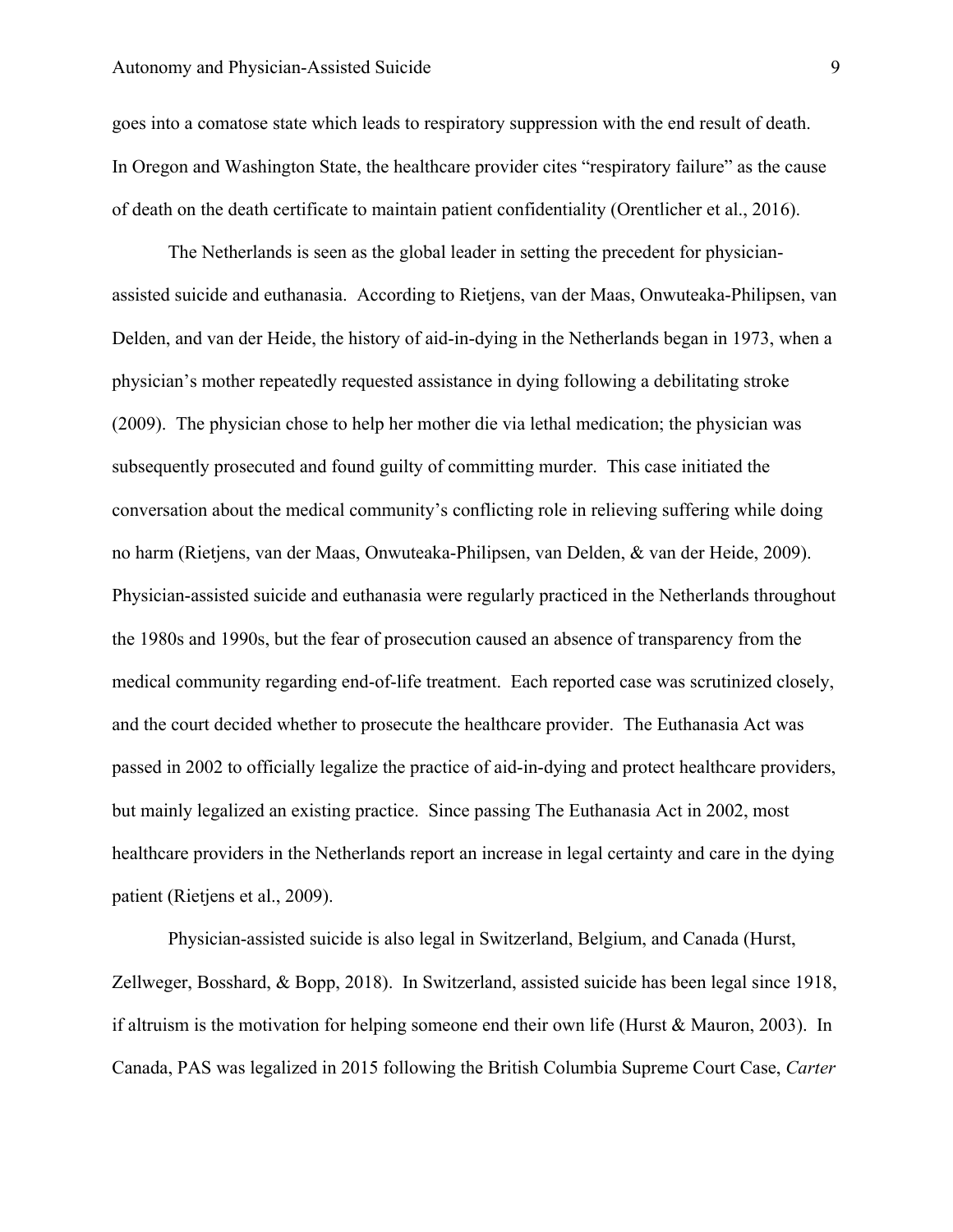*vs Canada,* in which two terminally ill women were granted the right to end their own lives (Supreme Court of Canada, 2016). Like the Netherlands, aid-in-dying was regularly practiced and considered a patient's right in Belgium decades before it was formally legalized in 2002 (Saad, 2017). In the United States, PAS is legal in Oregon, Maine, Vermont, Washington, Montana, California, Washington D.C., and Bernalillo County in New Mexico (Shibata, 2017; DWD, 2019).

The criteria to qualify for PAS in both the Netherlands and Belgium are similar to Oregon, except the healthcare provider must also believe the patient is suffering unbearably and hopelessly (Pasman, Willems, Onwuteaka-Philipsen, 2013). Suffering as a motivation to participate in aid-in-dying is frequently cited in the data surrounding end-of-life decisionmaking. An integrative review by Dees, Vermooij-Dassen, Dekkers, and van Weel concluded that a true definition of patient suffering in the context of a request for PAS or euthanasia does not exist due to its subjectivity (2010). For the purposes of this paper, their conceptual definition of suffering will be used: "Unbearable suffering in the context of a request for euthanasia or physician-assisted suicide is a profoundly personal experience of an actual or perceived impending threat to the integrity or life of the person, which has a significant duration and a central place in the person's mind" (Dees, Vernooij-Dassen, Dekkers, & van Wheel, p. 350, 2010). While family members and medical professionals may also undergo suffering, this paper will focus on the patient experience up until death.

During the dying process, suffering and relief from suffering vary between different terminal illnesses, as do the motivations for desiring a hastened death. Pierson, Curtis, and Patrick found that patients dying from AIDS longed for a "good death," wanting complete pain control, avoiding prolonged dying via life support, and desiring intact bodily functions (2002).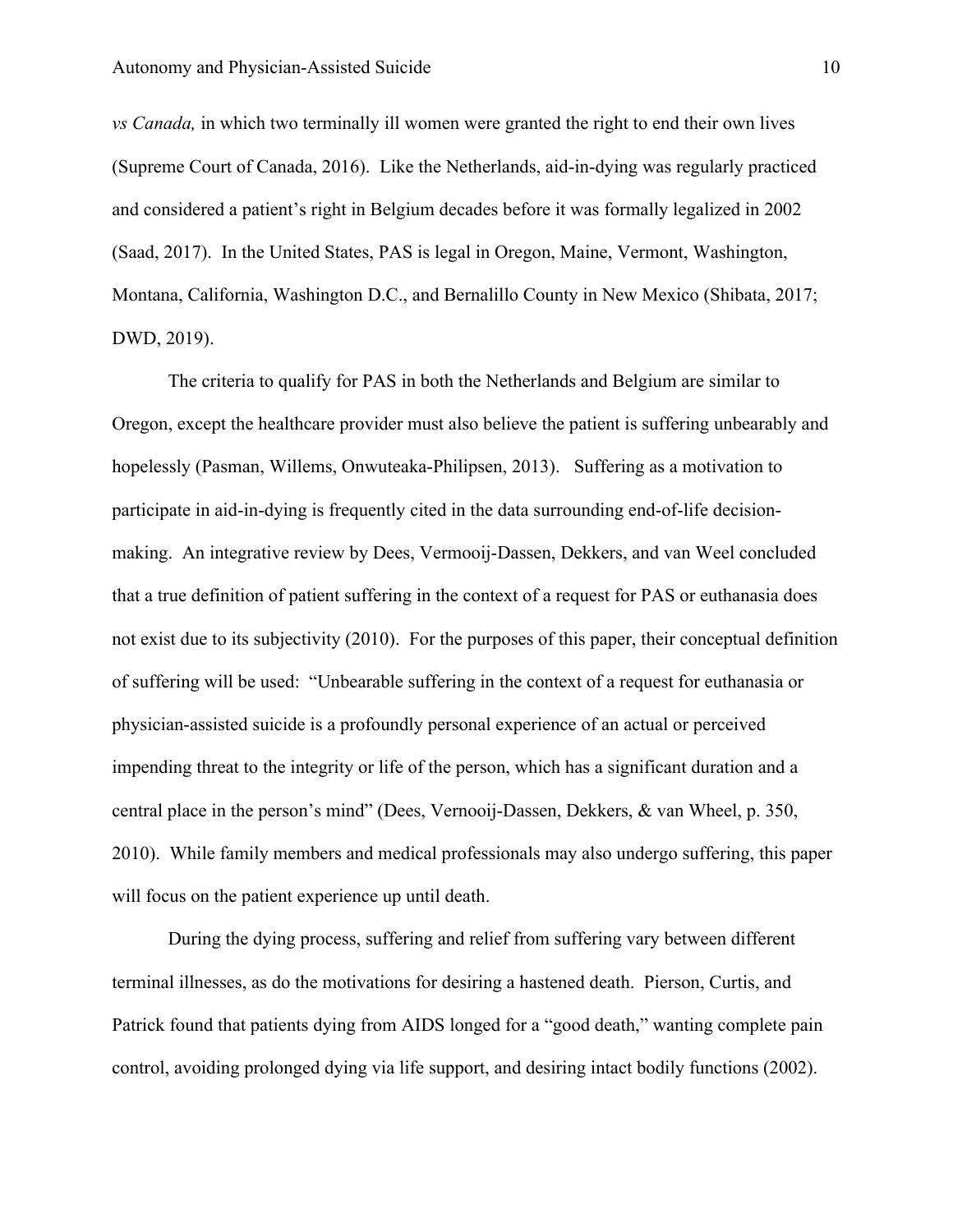Patients with amyotrophic lateral sclerosis (ALS) in the Netherlands feared choking to death as their bodies slowly lost control of basic, involuntary functions (Maessen et al., 2009). After witnessing their loved ones deteriorate and die from the same genetic disease, individuals in the early stages of Huntington's disease also feared suffering through losing physical function and a sense of self (Regan et al., 2017). Patients with advanced cancer viewed the option of hastening death in the future as reassuring for the present, allowing them to imagine a sense of control and autonomy (Nissim, Gagliese, & Rodin, 2009).

Upholding the ethical principle of autonomy is a frequently cited reason for ensuring access to physician-assisted suicide. In *Principles of Biomedical Ethics,* Beauchamp and Childress define personal autonomy as "self-rule that is free from both controlling interference by others and from limitations, such as inadequate understanding, that prevent meaningful choice" (p. 58, 2001). In medicine, the right to autonomy has been used by competent patients to refuse or request treatment (Shibata, 2017). Personal autonomy is often referenced with regard to physician-assisted suicide, because limiting a patient's ability to choose aid-in-dying is forcing the patient to participate in a dying process that is usually filled with pain and suffering. Denying anyone relief from this type of suffering could be considered violation of the patient's ethical principle of autonomy (Shibata, 2017). PAS is illegal in most states and countries around the world, severely limiting patient's access to this end-of-life options. Some patients do travel in order to participate in physician-assisted suicide in places where it is legal. However, in a qualitative study exploring Huntington's disease, participants in the United Kingdom report the mutually conflicting conditions of being healthy enough to go to Switzerland but ill enough to meet the criteria to qualify for PAS, in addition to difficulties of needing the money to travel and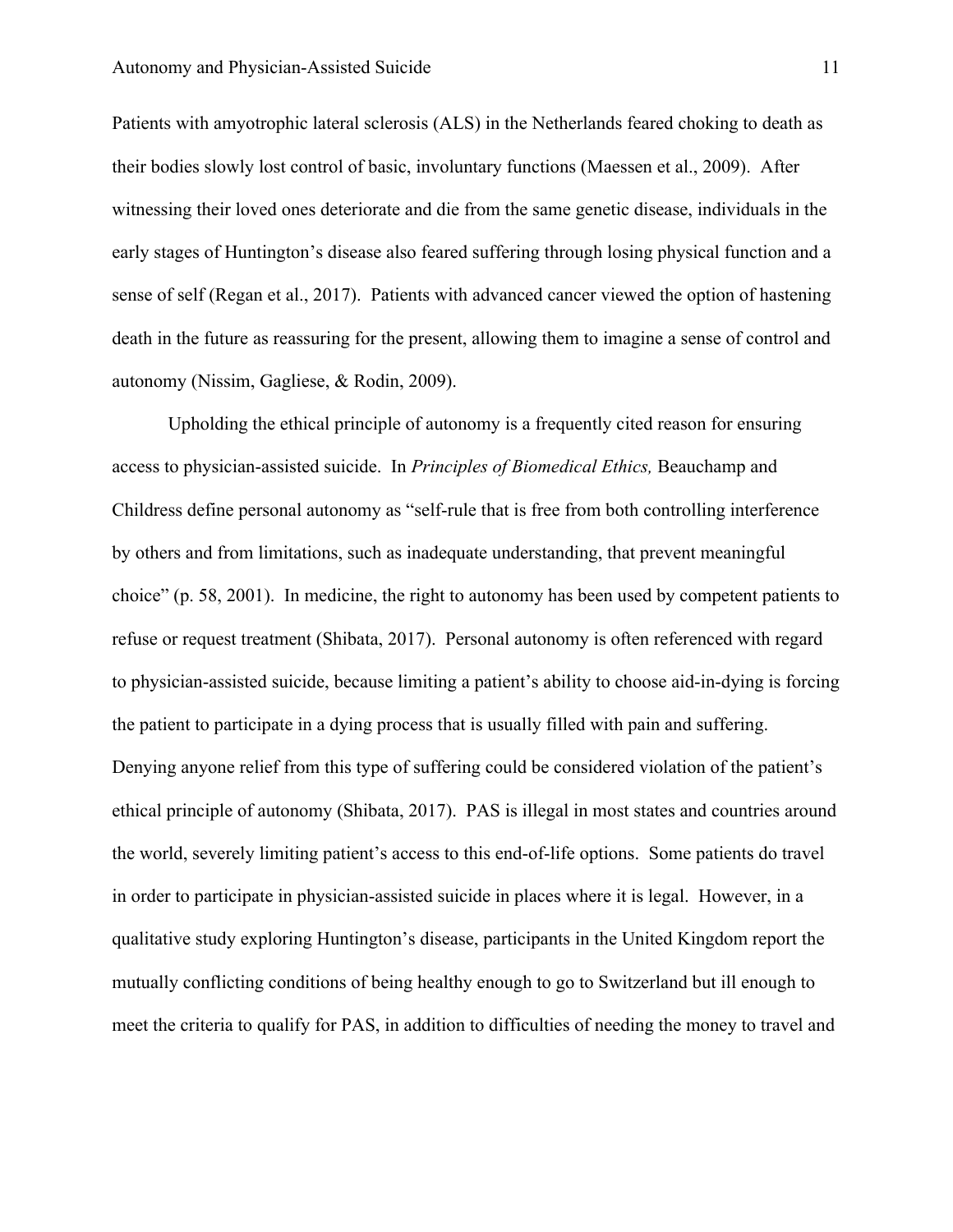dying in a strange country without a large number of friends or family present (Regan, Preston, Eccles, & Simpson, 2017).

As modern medicine evolves, discussing end-of-life options such as physician-assisted suicide become increasingly relevant. Some may consider PAS to be healthcare providers "playing God;" however, with medical marvels such as chemotherapy, intubation and ventilator support, feeding tubes, antibiotics, and vasopressors, life is being extended beyond its previous natural endpoint. In addition to focusing on keeping people alive, the medical community must also ask the uncomfortable questions about their role in helping patients die with dignity and respect.

#### **Purpose**

The purpose of this scholarly inquiry paper is to explore the patient-experience surrounding physician-assisted suicide, particularly with regard to the ethical principle of autonomy. A large body of research has been performed on the moral dilemma nurses and healthcare providers face surrounding PAS, focusing on the healthcare professionals rather than the patient. As PAS continues to be introduced to state legislatures across the United States, misinformation and moral outrage also eclipse the patient perspective. In keeping with the practice of medicine, the patient's end-of-life wishes and experience should drive the discussion surrounding physician-assisted suicide.

#### **Scholarly Inquiry Question**

To guide the literature search for this topic, a clinical question was developed using the Population (P), Intervention (I), Control (C), Outcome (O), PICO, method. The clinical question is as follows: Do patients who seek end-of-life care by means of PAS have a greater sense of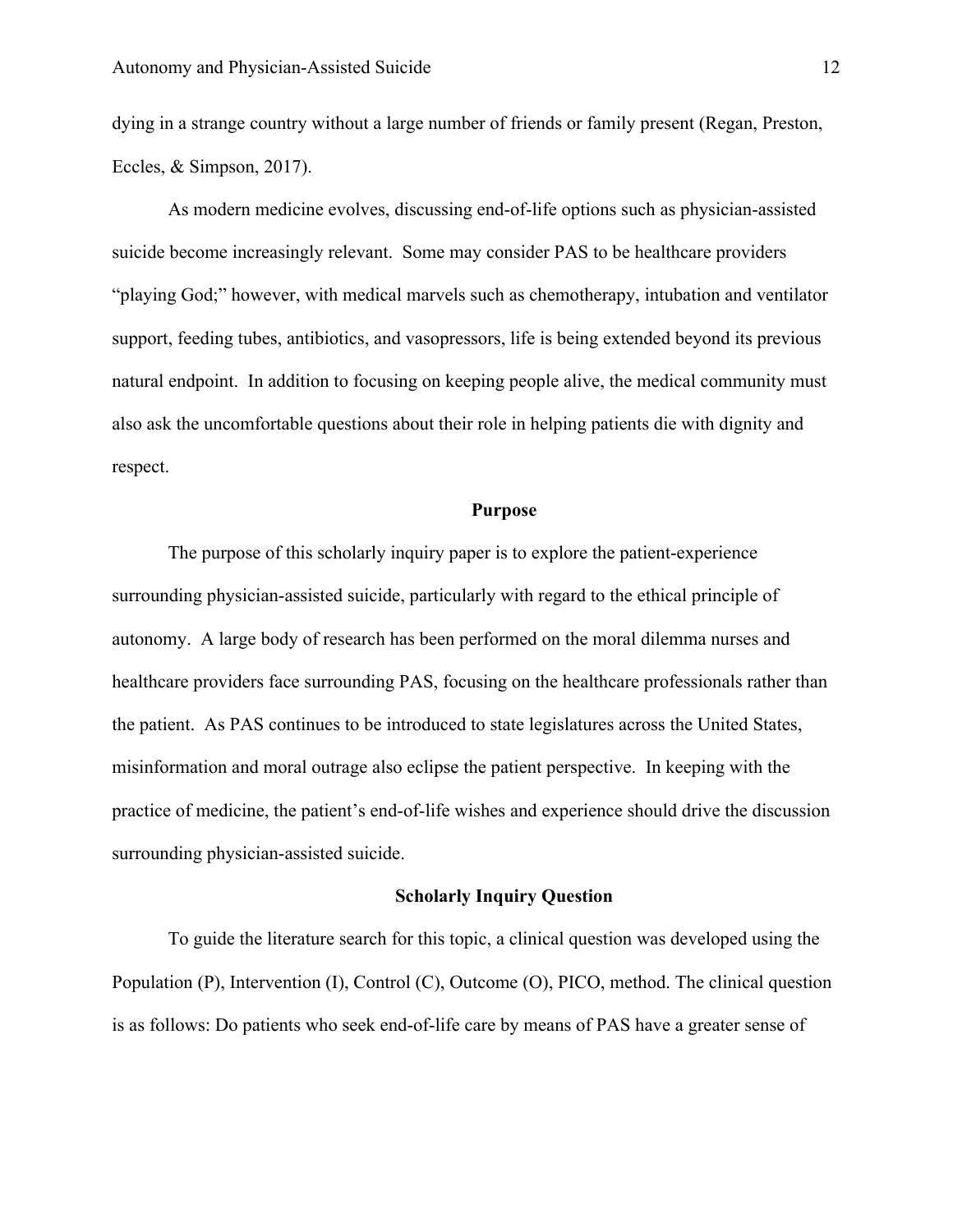control of their dying process versus those patients who do not or are not allowed to participate in PAS?

#### **Method Used for Inquiry**

A traditional, or narrative, literature review was the method used to guide this inquiry; this type of review is used to synthesize and summarize a large volume of data on a specific topic (Cronin, Ryan, & Coughlan, 2008). The purpose of a traditional literature review is to not only provide a thorough background on a specific subject but also reveal areas requiring further research (2008). The steps to writing this type of literature review include selecting a review topic, searching the literature, analyzing and synthesizing the literature, and writing the review (2008). Following the completion of this paper, the interpretations of the literature review will provide further recommendations and will be presented to faculty at Winona State University in April, 2020.

#### **Literature Review**

#### **Database Search**

A literature search was conducted through CINAHL/Ebsco World Host and The Cochrane Library (Table 1) using the following key words: Patient experience, physicianassisted suicide, quality of life, and quality of death. Data was limited to publication between the years 2000 and 2019. Excluded sources include those articles that were not in English language, duplicates of previously found articles, or articles in which physician-assisted suicide or euthanasia occurred in the event of diseases which were not terminal (i.e. Alzheimer's disease, dementia, or chronic mental illness). Articles from the perspective of healthcare professionals such as nurses or healthcare providers were excluded, and those from the perspective of the patient or the patient's proxies were included. Articles from proxies were included only if the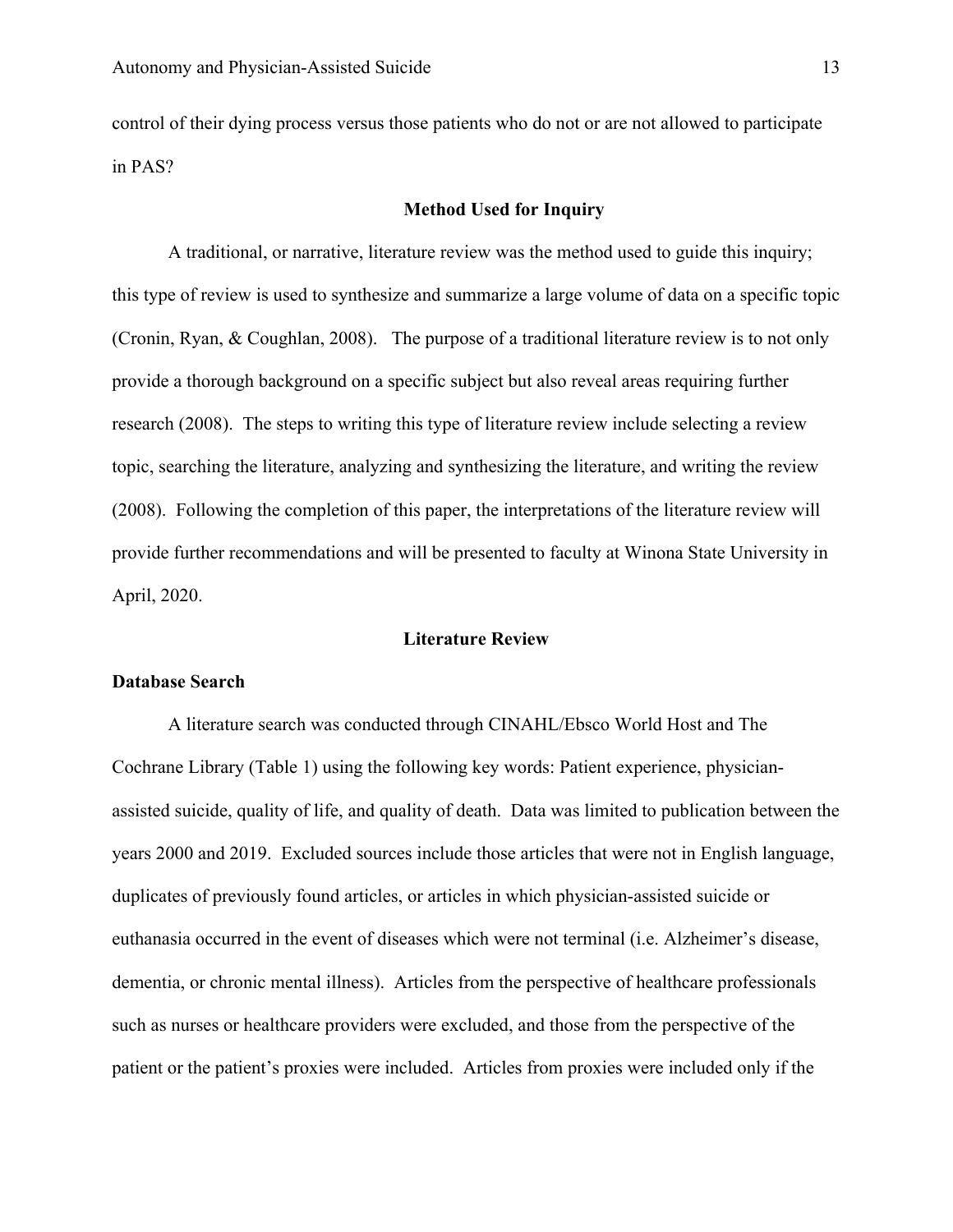researcher was examining the patient's dying experience from the perspective of the patient proxies. Excluded were articles with low levels of evidence, specifically those based on expert opinion or discussions of the legal and ethical dilemmas facing providers participating in physician-assisted suicide as they are not relevant to the patient experience of PAS. Of the remaining articles, 37 were reviewed, and 13 were included due to their quality, relativity to the patient perspective on the use of physician assisted suicide, and diversity of data from the United States and countries in Europe.

#### **Review of the Literature**

Thirteen articles were reviewed, in-depth (Table 2), and the information has been organized by themes. Each heading within this section will reference a theme, and the evidence from the included studies will be synthesized accordingly. Of note, the data is limited by two factors: 1) Due to the nature of the topic, the patient is unable to be interviewed about his or her experience posthumously and 2) Studying physician-assisted suicide is restricted to the few countries and states where it has been made legal; thus, the evidence is limited to specific cultures, religions, and geographic areas. The results may not be generalizable.

Some of the articles from countries where both PAS and euthanasia are legal do not differentiate between the two practices. In addition, participants in the study performed by Pierson et al. have a terminal diagnosis of AIDS. This study was published in 2002; medical advancements over the last eighteen years have remarkably improved outcomes for patients living with HIV/AIDS. Though dying of AIDS is unlikely in 2020, the results of the patients' dying experience in this qualitative study are still relevant to this paper.

#### **Themes from the Literature**

**Patient motivations for participating in physician-assisted suicide.**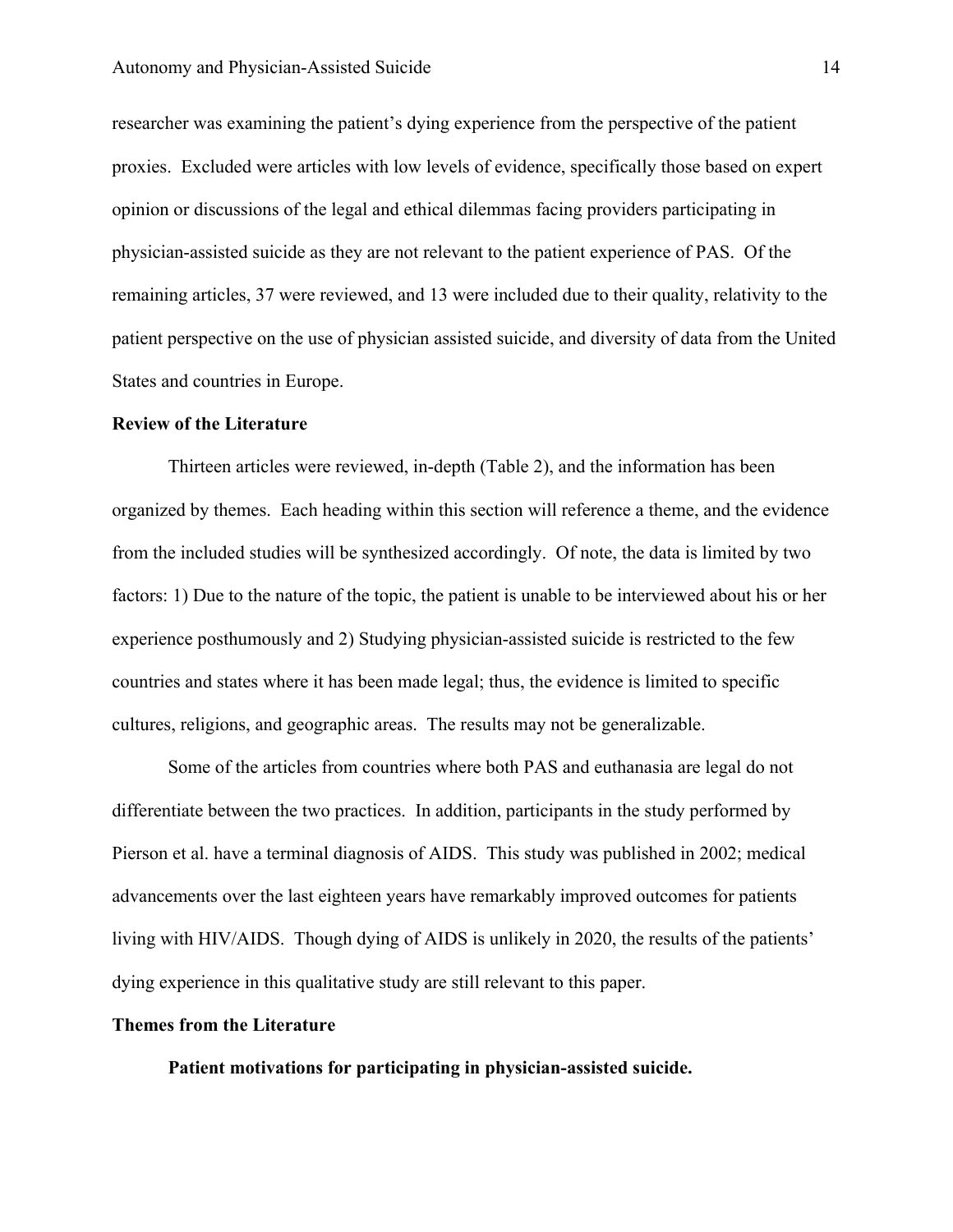### *Physical suffering.*

Avoiding physical suffering was a frequent motivation for patients with terminal illnesses who desired a hastened death. This section will be divided by disease process.

Patients with neurodegenerative diseases such as amyotrophic lateral sclerosis (ALS) and Huntington's disease primarily experience physical suffering related to loss of voluntary and involuntary muscle functioning. Patients in the early stages of Huntington's disease reported witnessing close relatives die slowly, which caused them to view participating in PAS for themselves as an imperfect but necessary solution until a cure is found. They describe the process as being "locked in," existing but unable to speak, eat, or do anything for one's self (Regan et al., 2017). "They have in no way been able to sustain her quality of life. And, as a result I don't see it as a triumph that she is still breathing" (Regan et al, p. 711, 2017).

Maessen et al. found that the most common physical reason (70%) for ALS patients to participate in PAS was a fear of choking. Pain was not cited as a reason for hastening death (2009); however, in a study measuring patient interest in PAS as reported to the caregiver, Ganzini, Silveira, and Johnston found that choking episodes and severity were not significant motivations, rather severe insomnia, frequent pain, and discomfort other than pain as statistically significant motivations for discussing PAS (2002). A limitation to the study by Ganzini et al. is the accuracy of the caregivers' reports of the patients' interest (2002); thus, choking in patients with ALS is still considered a physical motivation for participating in PAS.

Patients with a terminal cancer diagnosis describe fear of future pain and experiences with present or past pain as motivations for participating in aid-in-dying. During a study exploring the attitudes of dying cancer patients toward euthanasia or PAS, Johansen, Hølen, Kaasa, Loge, and Materstvedt found that patients had a significant fear of pain, and previous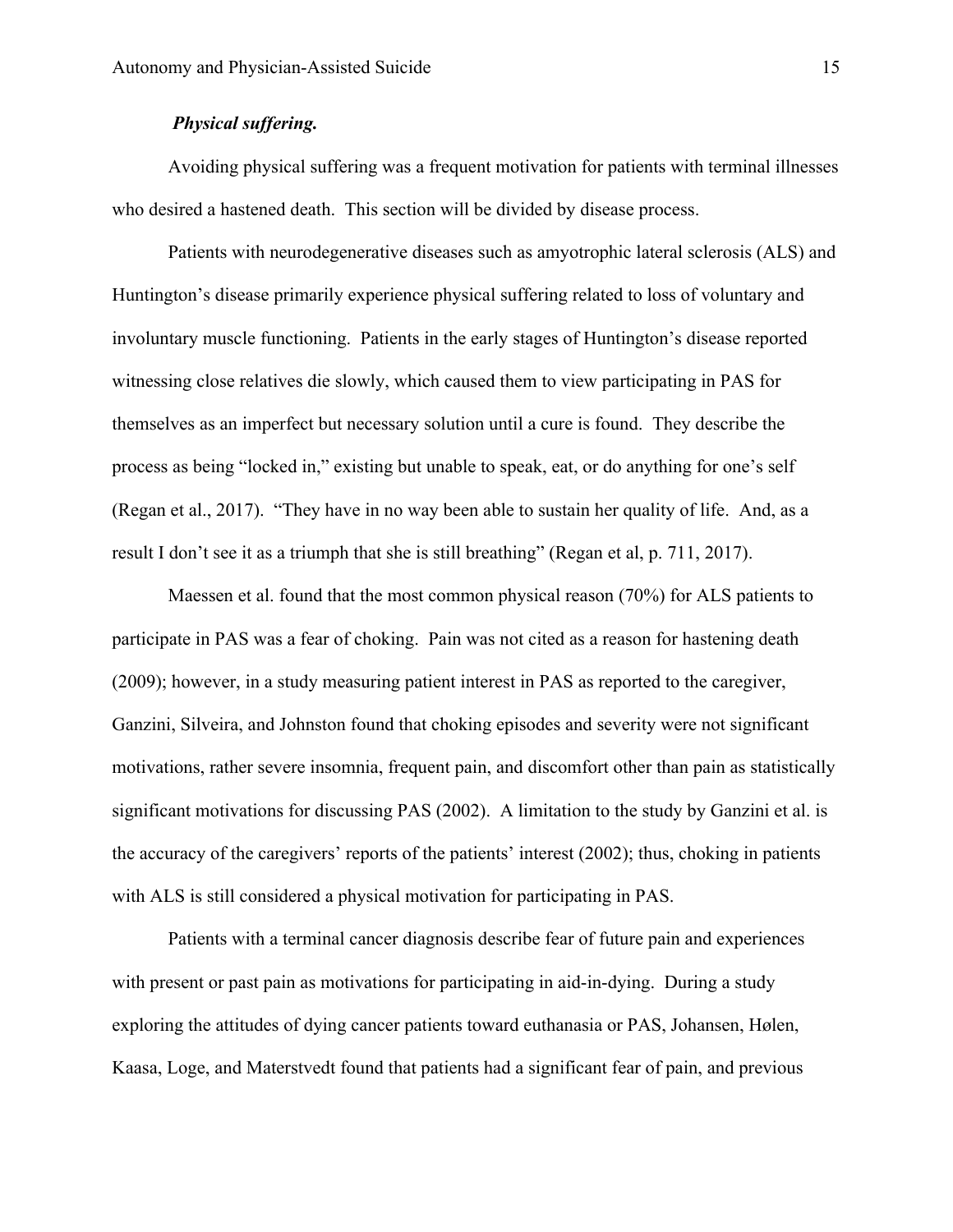exposure to pain caused a fear of future pain (2005). "It is the pain that I am most afraid of… My only hope is to have no pain" (Johansen, Hølen, Kaasa, Loge, & Materstvedt, p. 456, 2005). A longitudinal study of patients with advanced lung and gastrointestinal cancers found that 89% of participants contemplated hastening death through PAS or euthanasia as a future exit plan based on fears of experiencing severe pain during the final dying phase (Nissim et al., 2009).

When pain is severe, it consumes all of the attention of the patient (Johansen et al., 2005), leaving the patient unable to focus on anything but the pain (Nissim et al., 2009). A desire for PAS would surface, as death is preferable to a prolonged state of severe pain (Johansen et al., 2005; Nissim et al., 2009). However, when the pain was alleviated, the motivation for a hastened death would diminish (Johansen et al., 2005). Thus, desire to participate in PAS could fluctuate with the patient's pain level. "[When the pain is alleviated] then I want to live a little bit longer" (Johansen et al., p. 457, 2005). Severe pain also triggered the patients' feelings of despair (Nissim et al., 2009; Johansen et al., 2005).

Only one study in this review of literature focused on patients dying from AIDS, a qualitative study exploring patients' perceptions of a good death. Severity of pain was correlated to the degree of the patient experiencing a "bad" death, and absence of pain was the most commonly mentioned factor identifying a "good" death. None of the patients were indifferent to the domain of symptom control. Several of the participants mentioned physician-assisted suicide as a method of escaping unbearable pain and ensuring a "good death" (Pierson, Curtis, & Patrick, 2002). "There's no point in keeping people in pain, or so doped up that they're not aware of anything, because that's the only way you can keep them from being in pain, you know, alive, just to be alive. That's not living" (Pierson et al., p. 594, 2002).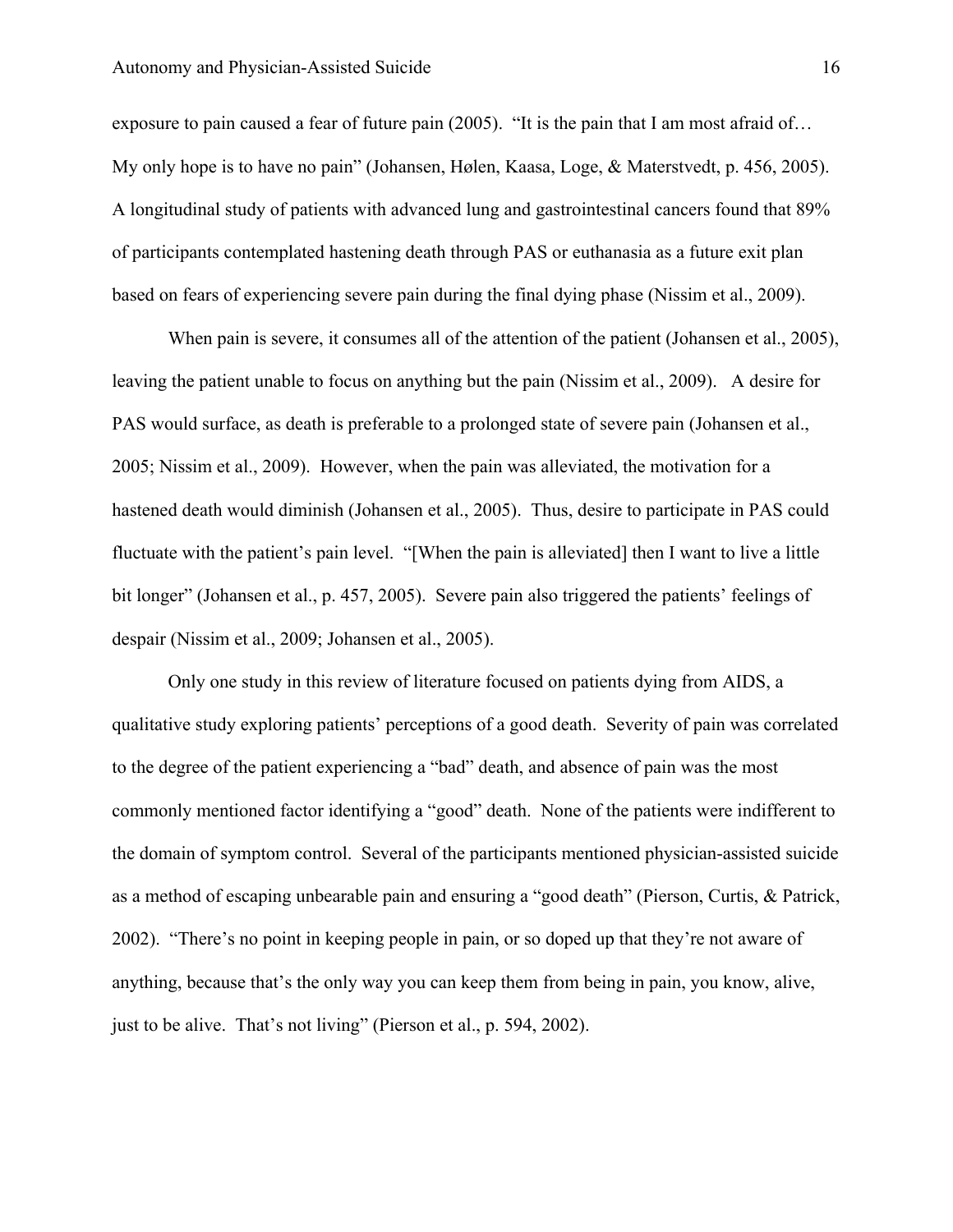Dees et al. performed a systematic review to create an overview of descriptions of unbearable suffering in the context of a request for euthanasia or physician-assisted suicide. The 55 articles included in the review showed that physical suffering from the patient's perspective included pain, weakness, and functional impairment as motivations to request aid-in-dying. These experiences are inevitable during the terminal phase of an illness, and the irreversible disintegration seemed to be the start of openly considering death as preferable to life (2010). These motivations are consistent with the findings from Georges et al. who performed a retrospective study into the history of the wishes of terminally-ill patients for aid-in-dying by interviewing the relatives closest to the patient. The two most commonly cited physical reasons were pain (42%) and dyspnea (26%) (2007).

Physical suffering in the terminal phase of illness is unavoidable, regardless of illness. This evidence reveals that physical suffering is a key motivator for patients to participate in physician-assisted suicide. While aggressive symptom control and palliative care are strategies to relieve patients' distress, suffering in the face of death could be prolonged and persist until the end of the patient's life.

#### *Emotional suffering.*

In addition to physical suffering, emotional suffering during the terminal phase of illness is complex, with multiple layers including anticipating death, becoming dependent on others, and feelings of hopelessness or despair. This section will also be separated according to disease process when applicable.

Ganzini, Silveira, and Johnston performed two studies in Oregon on the same patients with ALS, both studies measuring patients' motivations for aid-in-dying. The second study was performed posthumously, asking patients' relatives if the patient expressed interest in physician-assisted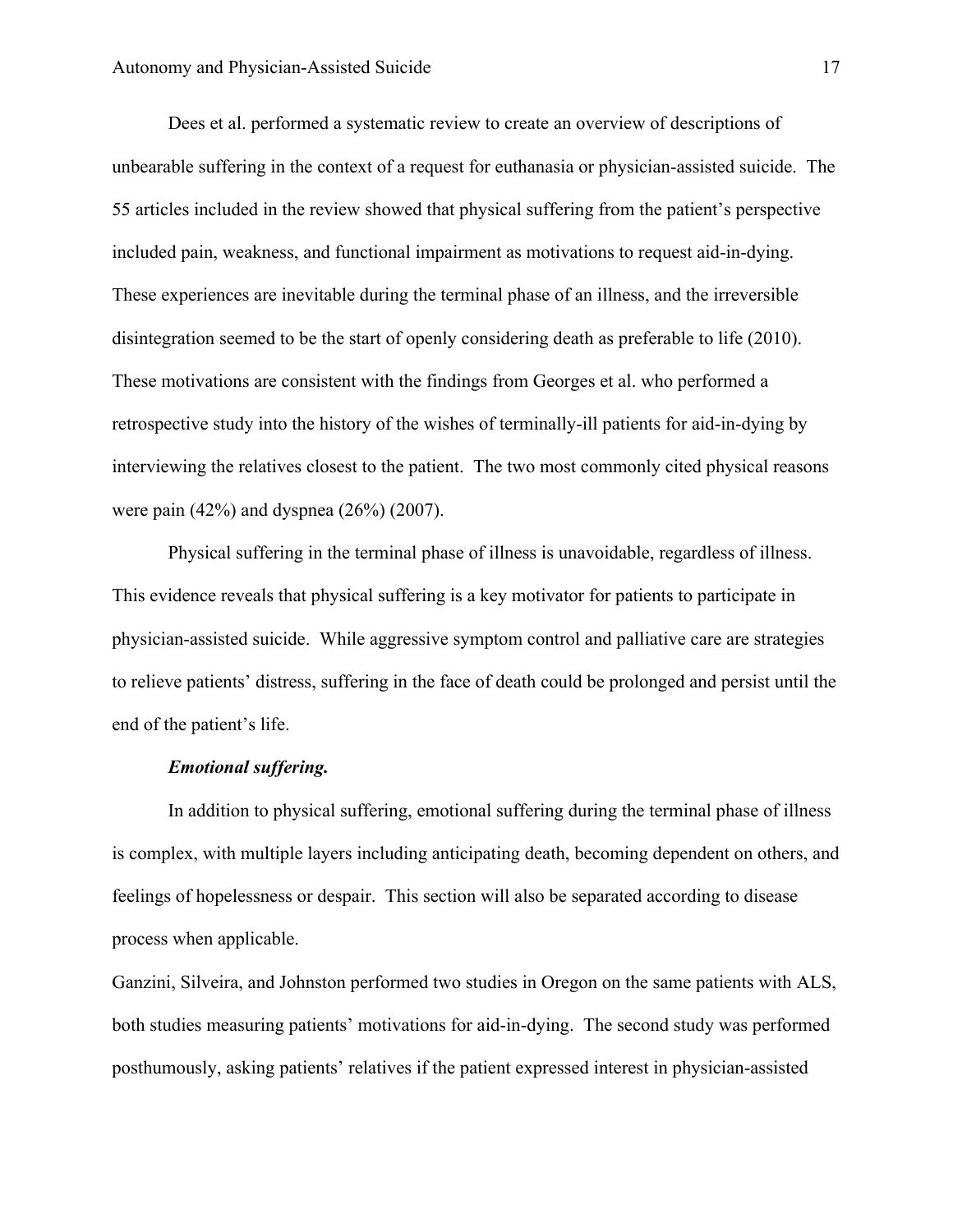suicide in the last month of illness. The second study found that 67% of patients who discussed wanting PAS in the last month of life had hopelessness scores of >9 on the Beck Hopelessness Scale during the first study (Figure 1). Only 12% of patients who did not report an interest in PAS in the last month of life had elevated hopelessness scores. Major depressive disorder did not predict a desire to participate in PAS (2002).

Figure 1. Beck Hopelessness Scale

| Item           | Ouestion                                                                                | True | False |
|----------------|-----------------------------------------------------------------------------------------|------|-------|
| $\mathbf{I}$   | I look forward to the future with hope and enthusiasm                                   |      |       |
| 2              | I might as well give up because I can't make things better for myself                   |      |       |
| 3              | When things are going badly, I am helped by knowing they can't stay that way forever    |      |       |
| $\overline{4}$ | I can't imagine what my life would be in 10 years.                                      |      |       |
| 5              | I have enough time to accomplish the things I most want to do                           |      |       |
| 6              | In the future, I expect to succeed in what concerns me most                             |      |       |
| 7              | My future seems dark to me                                                              |      |       |
| 8              | I expect to get more of the good things in life than the average person.                |      |       |
| 9.             | I just don't get the breaks, and there's no reason to believe I will in the future      |      |       |
| 10             | My past experiences have prepared me well for my future                                 |      |       |
| 11             | All I can see ahead of me is unpleasantness rather than pleasantness                    |      |       |
| 12             | I don't expect to get what I really want                                                |      |       |
| 13             | When I look ahead to the future, I expect I will be happier than I am now               |      |       |
| 14             | Things just won't work out the way I want them to                                       |      |       |
| 15             | I have great faith in the future                                                        |      |       |
| 16             | I never get what I want so it's foolish to want anything.                               |      |       |
| 17             | It is very unlikely that I will get any real satisfaction in the future                 |      |       |
| 18             | The future seems vague and uncertain to me.                                             |      |       |
| 19             | I can look forward to more good times than bad times                                    |      |       |
| 20             | There's no use in really trying to get something I want because I probably won't get it |      |       |

*Figure 1.* A 20 point questionnaire to assess hopelessness and suicidality in vulnerable populations. Adapted from "Risk to self in psychiatry: Do suicide/self-harm scales help clinicians?" by A. Mitchell, 2008, a lecture conducted at the Annual General Meeting of the Royal College of Physicians, London.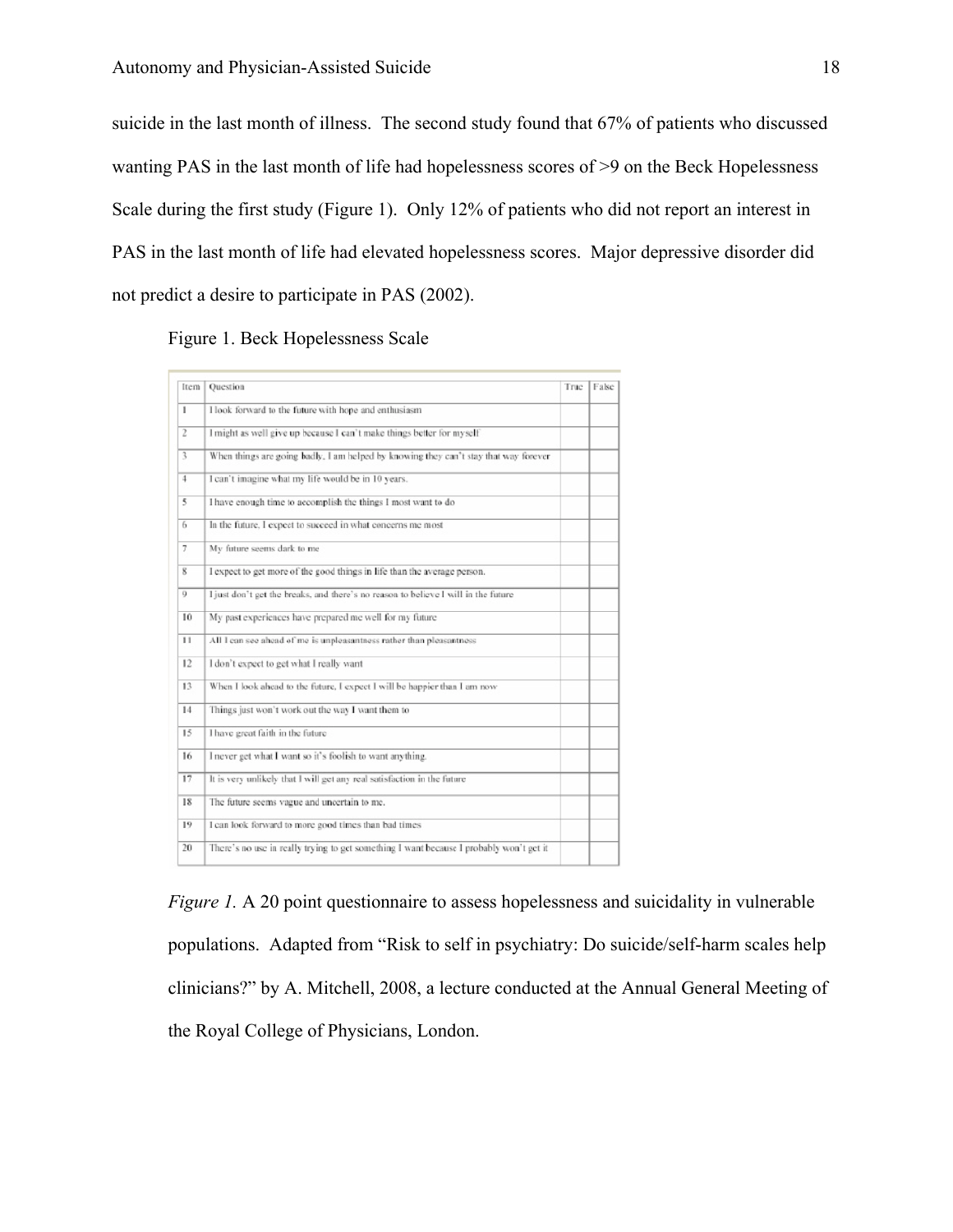Several years later in the Netherlands, Maessen et al. had similar results when researching ALS patients. Hopelessness was strongly associated with the decision to seek PAS or euthanasia ( $p = 0.04$ ), and no significant association existed between a diagnosis of depression or depressive symptoms and euthanasia or PAS (2009). This suggests that hopelessness, and not depression, is a motivator and predictor of patients desiring to participate in physician-assisted suicide during the final stages of ALS.

Other significant motivators to participate in PAS found by Maessen et al. included that the patient knew there was no chance of improvement, loss of dignity, and feeling dependent on others, though feeling to be a burden on family or friends was not reported frequently (2009). Similarly, patients with Huntington's disease also contributed emotional suffering as a reason for PAS, describing as a loss of self, explaining a fear of entering a persistent vegetative state, losing not only complete physical functioning, but also one's role, personality, meaning, and community (Regan et al., 2017).

Nissim et al. found that all advanced cancer patients in the study experienced despair and contemplated death as an escape. Many believed that hastening death was the only action that would relieve strong feelings of despair, helplessness, and panic (2009). Future worries such as pain, eventually losing hope, and potentially entering a persistent vegetative state influenced cancer patients' wishes for PAS (Johansen et al., 2005). Patients feel trapped by their disease state, "I don't want to wake up and face this… honestly I just pray that I would just die in my sleep" (Nissim et al., p. 168, 2009).

When researching the relatives' perspective on patients who died using euthanasia or PAS, Georges et al. found loss of dignity to be the most expressed reason for patients to request aid in dying (60%) (2007). Activities of daily living (ADL) dependency is also a significant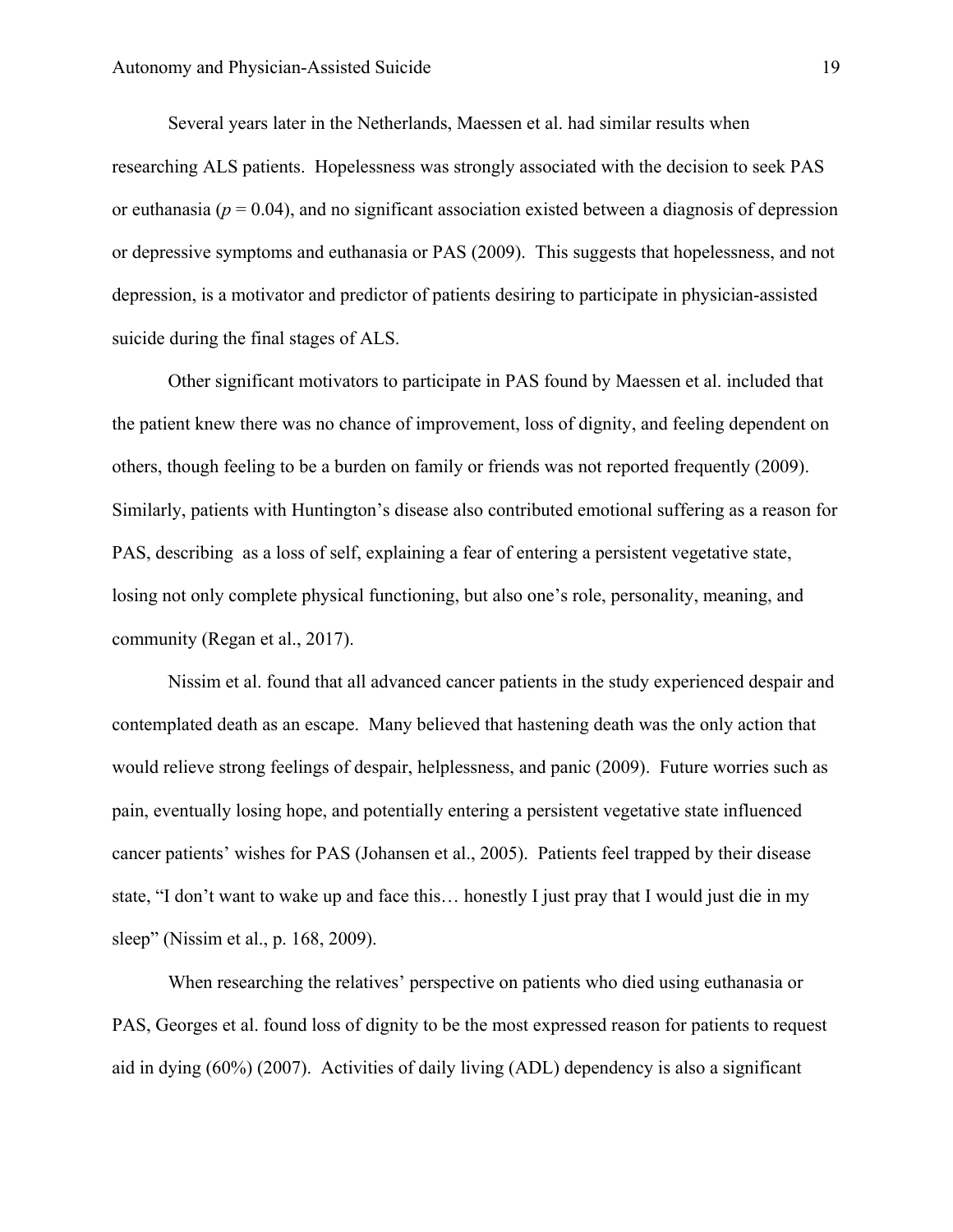motivator, along with the feelings of being a burden and hopelessness (Georges et al., 2007; Dees et al., 2010). Dees et al. details the feelings of existential loss: independence, occupational role, sexual desire, and personal status as significant emotional burdens driving patients to participate in PAS (2010).

While many end-of-life options are focused on controlling physical suffering, these studies reveal the immense emotional suffering experienced by individuals with terminal illnesses. Physical suffering and emotional suffering are also linked; pain can influence feelings of despair and hopelessness (Johansen et al., 2005; Nissim et al., 2009). Emotional suffering in many forms is a significant motivator for patients to participate in physician-assisted suicide.

#### *Economic Motivations in the United States.*

The United States does not have a state-financed healthcare option for all residents, potentially leading patients to desire physician-assisted suicide to avoid accumulating additional illness-related bills. Emanuel, Fairclough, Slutsman, and Emanuel explored the economic burden of terminal illness in the United States (2000). This study found a strong association between economic burden and patients with substantial needs in four areas: transportation, nursing care, homemaking, and personal care. Patients with substantial care needs were significantly more likely to report that their care was a moderate or great economic hardship for their family compared to patients with low care needs. In families of patients with substantial care needs, 10% of the household income was spent on healthcare costs other than their insurance premiums, and they or their family had to sell assets, take out a loan, or get an additional job to pay for the patient's healthcare. 14.9% of these patients had thought about or expressed a desire for PAS compared with 8.2% of patients with low care needs (Emanuel, Fairclough, Slutsman, & Emanuel, 2000).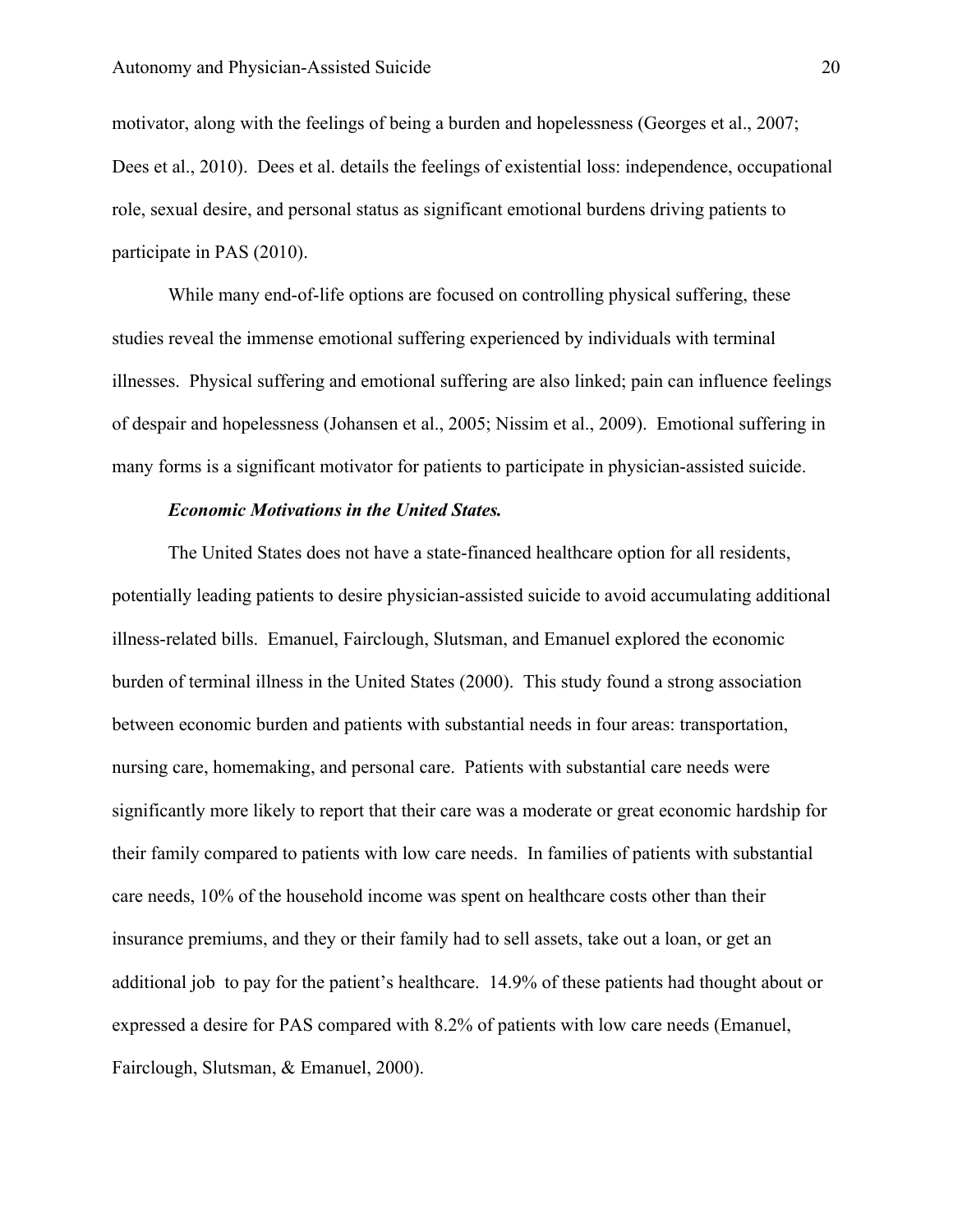#### **Quality of Life and Quality of Death.**

In harmony with avoiding suffering as a motivation to participate in PAS, physicianassisted suicide could be an end-of-life option that can influence the patient's quality end-of-life and quality of death. 92% of relatives of patients who died using euthanasia or physicianassisted suicide in the Netherlands believed that assisted dying had increased the patient's quality end-of-life, and 100% of relatives reported that the patients were ready to die (Georges et al., 2007).

#### *Quality of Life.*

Access to PAS is instrumental in promoting quality of life in patients with terminal illness. Knowing that physician-assisted suicide is an option allows patients with terminal illness to tolerate the present suffering (Nissim et al., 2009).

As a disease progresses, patient's quality of life changes and compels many to desire physician-assisted suicide. Dees et al. gives the example of a formerly athletic and energetic 62 year-old woman who requested PAS after being diagnosed with metastatic ovarian cancer and was facing physical frailty and regular hospitalizations (2010). Severe pain also significantly effects patients' quality of life in the terminal phase of illness (Dees et al., 2010; Johansen et al., 2005; Nissim et al., 2009; Pierson et al., 2002). Patients who are refused access to PAS state that they continue to desire death because of a poor quality of life, such as being physically unable to do activities of enjoyment but are limited to sitting around and watching television (Pasma et al., 2013).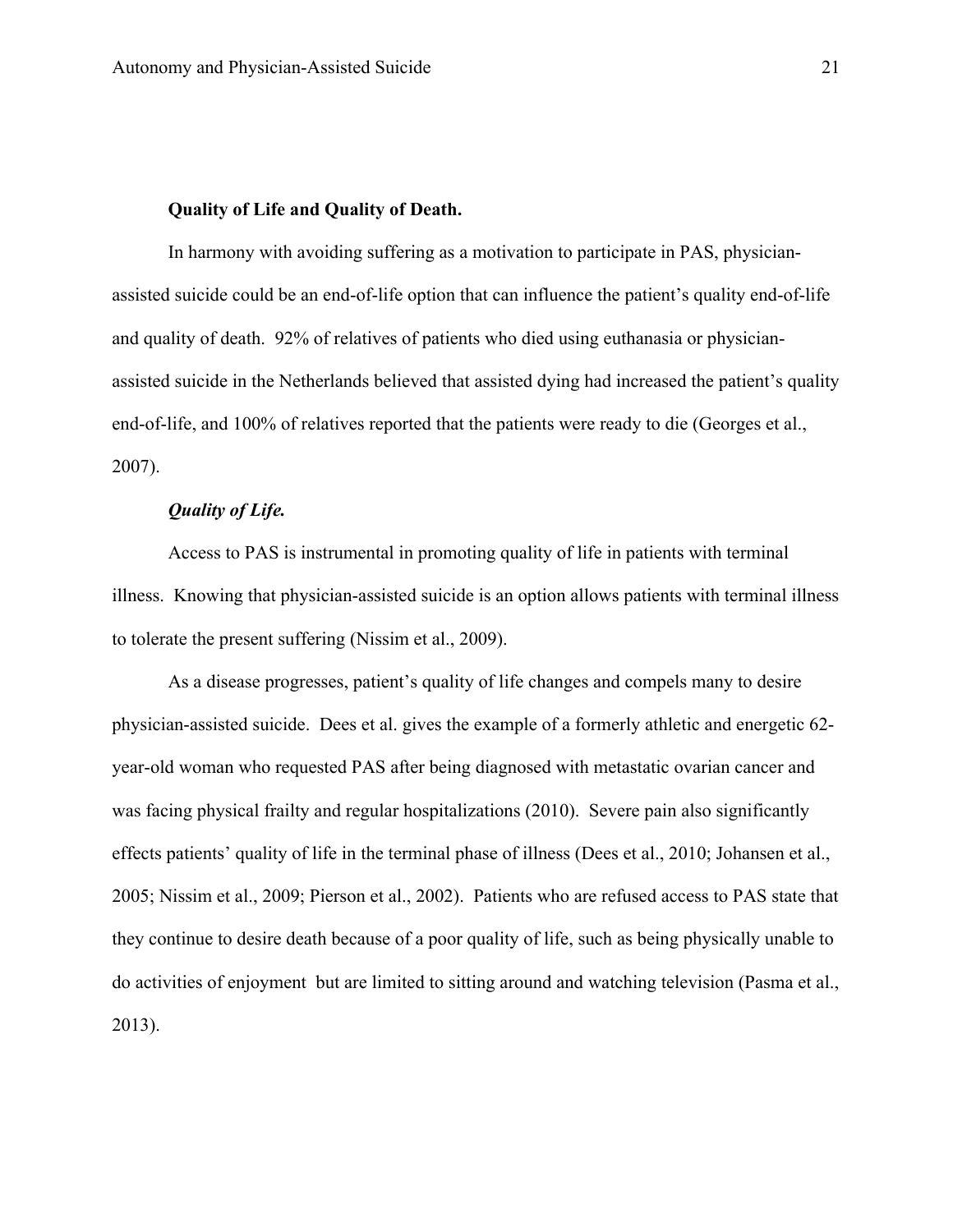Patients can anticipate life changes due to the disease, even if in earlier stages of the disease process. These life changes can include physical changes including pain, cosmetic changes, side effects of medications; emotional changes due to the distress of the disease burden and treatment options; and overall a different perspective of their life after being diagnosed with such an illness. Patients with Huntington's disease report knowing that they would not be able to maintain their quality of life due to the impending disease progression, which caused them to embrace assisted dying when the time came (Regan et al., 2017). These same patients reported that their diagnosis also forced them to be intentional with their time and actions prior to their death (2017).

#### *Quality of Death.*

Physician-assisted suicide can play a lead role in creating better quality of death. Participants with advanced cancer perceived PAS as an option to avoid painful and undignified lingering, which would in turn cause their family to linger with them (Nissim et al., 2009). "Suicide is a way of exiting. I don't want to talk about that because I like life, and I have lots to live for, but if I come to the point when I am too weak to do anything, then I don't want to stay" (Nissim et al., p. 168, 2009). Patients with AIDS experienced similar feelings, concerned that dying would inevitably include a long, drawn out process; physician-assisted suicide would allow them to avoid that process, creating a 'good' death experience (Pierson et al., 2002). This belief is echoed in patients with Huntington's disease, believing that assisted dying embodies an act of kindness (Regan et al., 2017). "Nan was just a vegetable by the end of it, bless her, she was literally just a case. There was nothing left inside. We were keeping her alive, but what for? She wasn't getting any joy out of life" (Regan et al., p. 711, 2017). Thirty-three percent of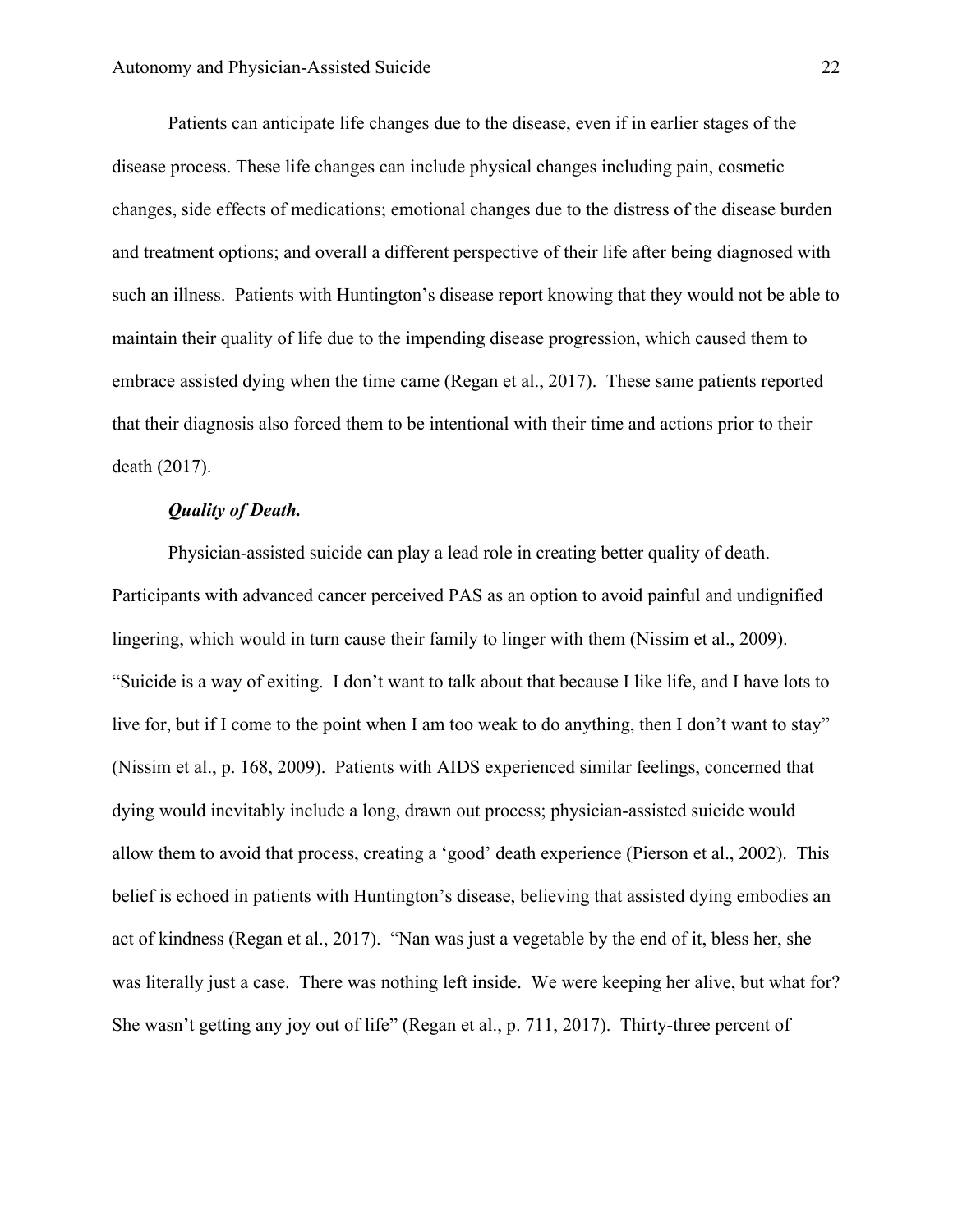patients in a study by Nissim et al. believed that physician-assisted suicide and euthanasia are part of the medical community's duty to relieve suffering (2009).

In a qualitative study exploring the lived experience of patients with AIDS, the majority of participants felt as though having family members, friends, pets, and caregivers around during the dying process would be an important contributor to creating a good death (Pierson et al., 2002). For some, a reason to request euthanasia or PAS offers an opportunity to say good-bye to their loved ones while remaining conscious (Georges et al., 2007), and patients who receive a lethal prescription are more likely to have the opportunity to say goodbye than those who do not participate in PAS (Smith, Goy, Harvath, & Ganzani, 2011). "I think dying alone, not having anyone there to help make that crossing-over bearable, that would probably be the worst" (Pierson et al., p. 591, 2002). This includes some desiring to have a religious figure present to perform last rites (Pierson et al., 2002), though patients who participate in PAS are less likely to engage in a spiritual ceremony than those who do not pursue PAS (Smith et al., 2011).

Pierson et al. found that patients also preferred to be in their own home, and this location was correlated with a desire to have their loved ones present (2002). Patients with ALS who participated in euthanasia or PAS most often died at home and with less anxiety, while patients who were receiving sedatives were more likely to die at a nursing home or hospice (Maessen et al., 2009). In a systematic review of literature by Gamondi, Fusi-Schmidhauser, Oriani, Payne, and Preston, two sub-themes emerged when anticipating the final farewell: Patients who engaged in assisted dying were able to organize end-of-life rituals, and patients were allowed to choose the location of death (2019). Family members rated the quality of the moment of death as higher in patients who engaged in PAS compared to those who did not (Smith et al., 2011).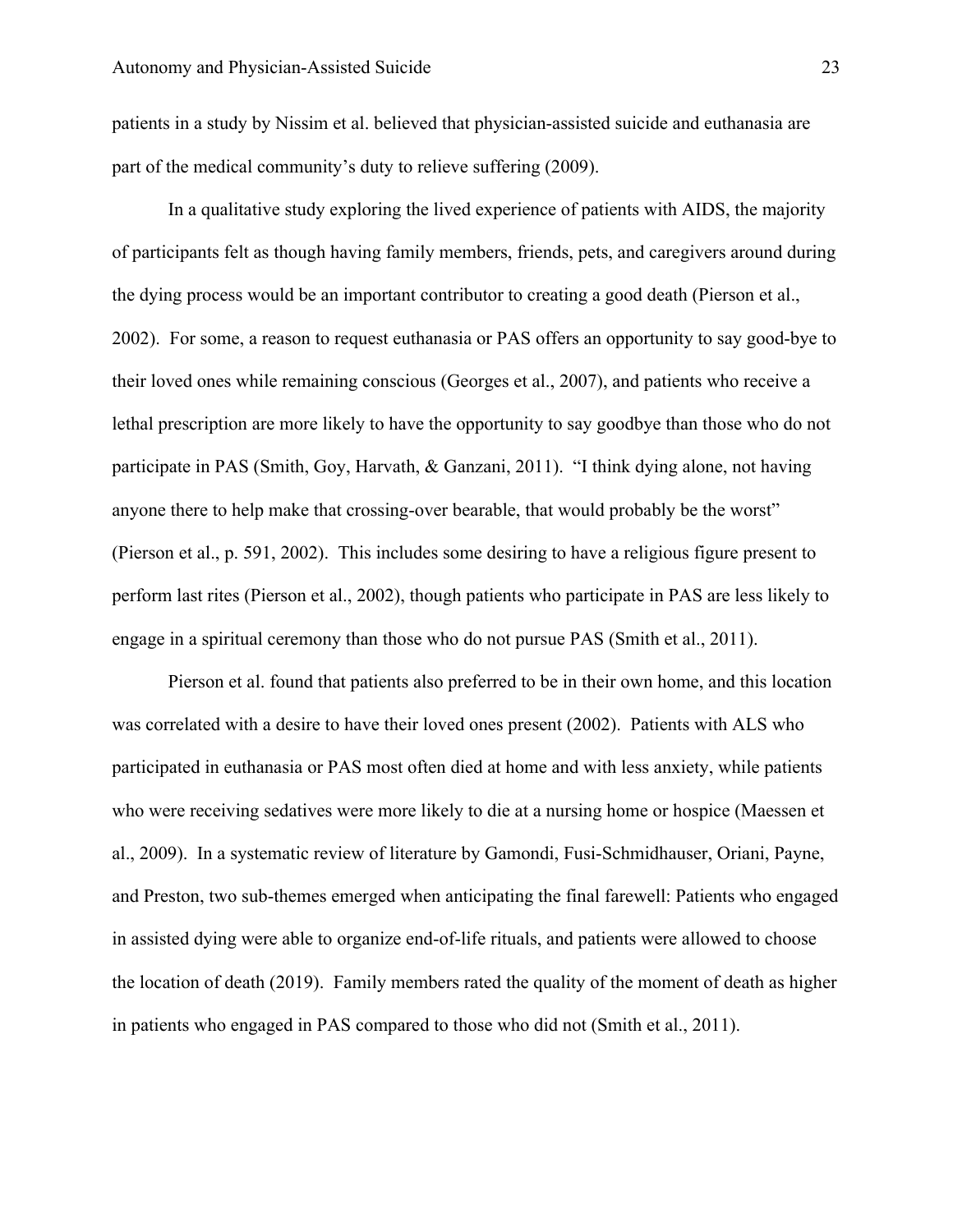Physician-assisted suicide promotes dying with dignity, and patients view PAS as more dignified than suicide (Nissim et al., 2009). In patients who did use euthanasia or PAS, dignity in dying contributed to the patient having a better death experience, with 93% of relatives reporting that their loved ones died peacefully (Georges et al., 2007). Physician-assisted suicide can significantly influence the quality of life and death in patients with terminal illnesses.

#### **Patient-physician communication about end-of-life wishes.**

Healthcare providers licensed to prescribe lethal prescriptions are the gateway to participating in physician-assisted suicide. Therefore, open communication and building a positive relationship between patient and HCPs is central to ensuring patient input about their end-of-life wishes. Having a good relationship with one's HCP increases the patient's feeling that they are receiving quality medical care (Pierson et al., 2002). In addition, the HCP is responsible for ensuring patient understanding of every available end-of-life option, and miscommunications could result in missed opportunities to relieve patient suffering.

#### *Timing.*

As explained in the introduction, there is a complex process that takes place between a patient's request for physician-assisted suicide and receiving the prescription. Understanding the patient's wishes as early as possible will help to guide the provider and ensure the patient receives care in a timely manner. Many patients will disclose their wish for a hastened death to their loved ones earlier than to their healthcare provider. Ganzini et al. found that ALS patients made explicit requests for PAS to their HCPs in the last month of life but had discussed considering PAS as an end-of-life option to their caregivers in previous months (2002). A study by Georges et al. reports that 79% of patients expressed their wishes about end-of-life decisions to their partners (69%) or children (38%) before they became terminally ill, but only 33% of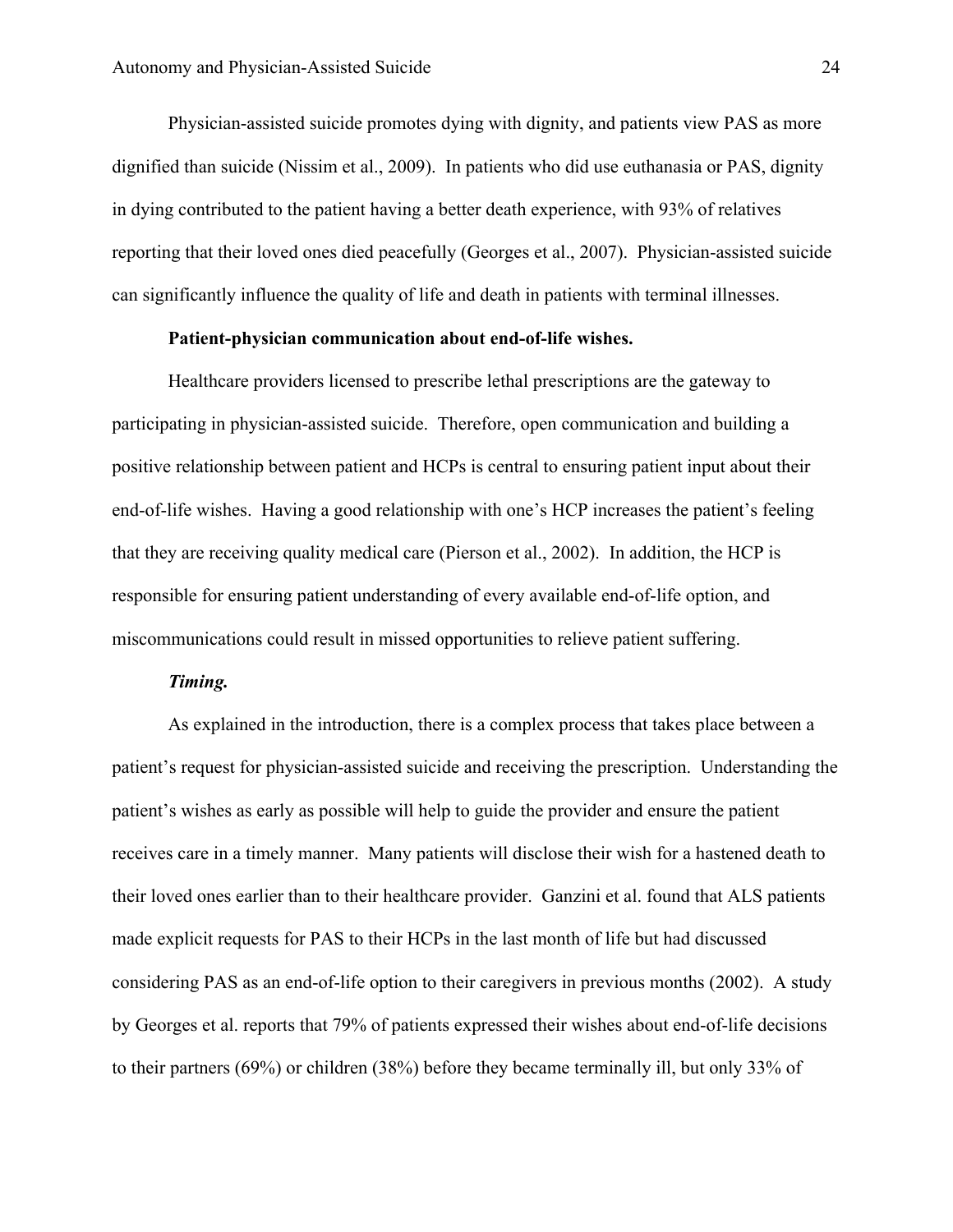patients spoke to their physician about their wishes prior to becoming terminally-ill (2007). Most explicit requests were made within three months of the patient's death, with 29% of requests being made in the last week of life (Georges et al., 2007). A study by Pasman et al. revealed that patients who make a request for PAS before reaching the terminal phase of illness will be refused, and many of these patients will then no longer discuss their desire for PAS with their healthcare provider, despite an ongoing wish to die (2013).

Patients in the early stages of Huntington's disease worried that they would be physically unable to participate in PAS upon reaching the point in the dying process when they would desire it. This caused them to wonder when they should formally document their wishes (Regan et al., 2017). "If I am declining gradually, am I losing the ability to make those decisions? So do I need to make that decision long before I am symptomatic in order to ensure that I don't miss my opportunity? (Regan et al., p. 712, 2017).

#### *Miscommunications.*

Like any relationship, good communication creates a positive outcome; conversely, miscommunications add stress and contribute to negative outcomes. Miscommunications between patient and healthcare providers about end-of-life wishes are common, often leading to unintended consequences.

Under-communicating is a form of miscommunicating and leads to a lack of knowledge. In a study by Silveira, DiPiero, Gerrity, and Feudtner interviewing 728 outpatients at various outpatient clinics in Oregon, only two-thirds of patients accurately identified that competent patients in Oregon can legally refuse life-saving or life-sustaining treatment (2000). Knowledge of end-of-life options was found to be associated with a college education and being Caucasian (Silveira, DiPiero, Gerrity, & Feudtner, 2000) Experiencing death or illness of a loved one was a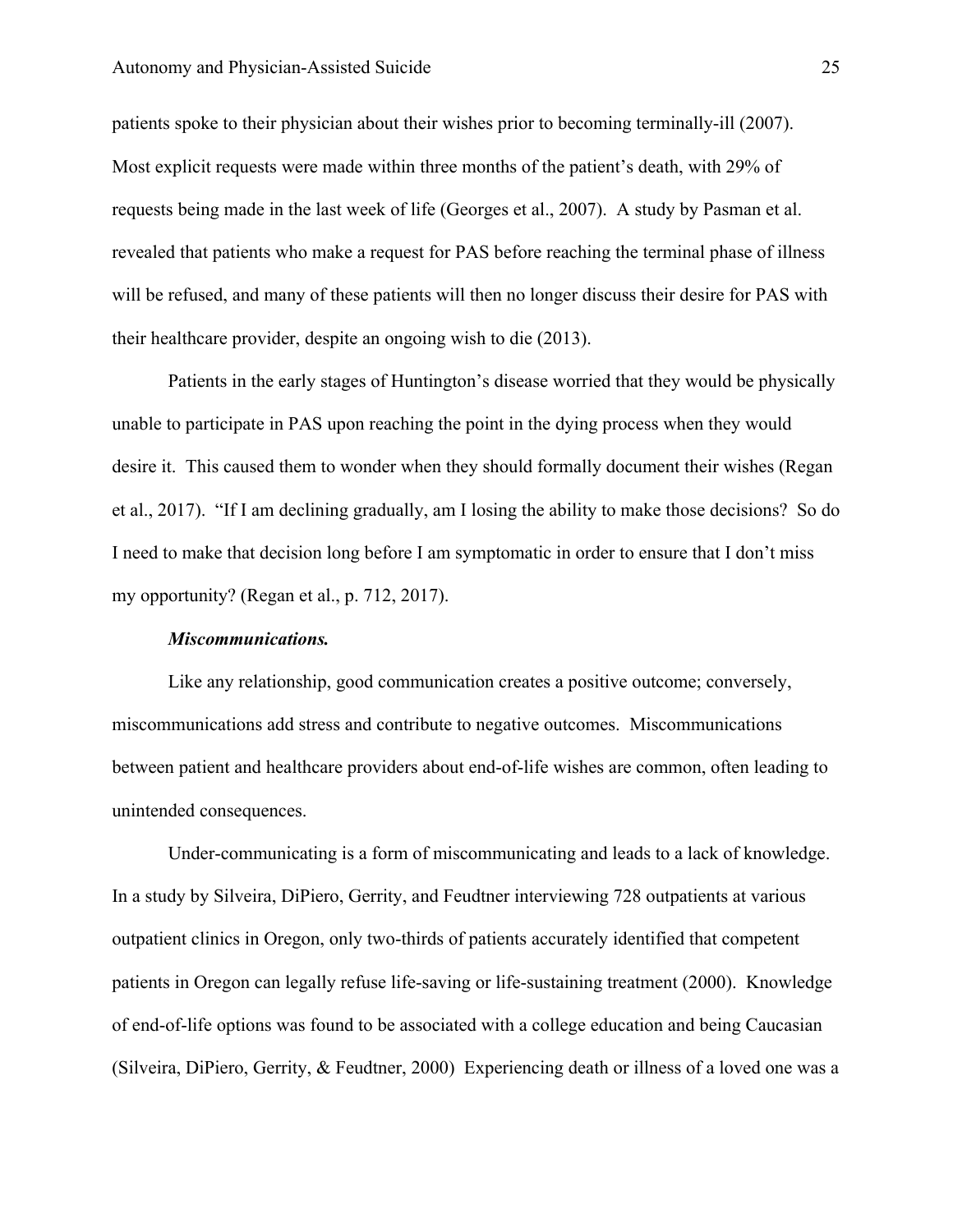statistically significant association with better knowledge of end-of-life options. One-third of participants had authored an advanced directive, but authoring an advanced directive was not a statistically significant association (Silveira et al., 2000). In this study, patients' knowledge was coming from sources other than their healthcare provider or was simply absent.

Miscommunications are common when an explicit request for aid-in-dying is made by the patient, and the healthcare provider's response can negatively influence the patient's experience. Georges et al. found that 74% of patients found their HCP's reaction to their request for euthanasia or PAS to be satisfactory, because they felt like their physician had insight (2007). However, 16% of patients were disappointed in the HCP's response to their request, and 10% of patients were undecided due to the healthcare provider's ambivalence (Georges et al., 2007). Pasman et al. explored the patient experience when requests for PAS were refused, with the reason for refusing being that the patient did not meet the criteria to participate in PAS or euthanasia (2013). These patients reported still wanting aid-in-dying, even if it was not possible at that moment; they might not bring it up again if they believe that aid-in-dying was not possible for their condition or if the provider's response appeared irrevocable (Pasman et al., 2013). "I've told him several times, and once he said: 'You mustn't keep talking to me about euthanasia, because you know what I can do and what I can't do, so forget about it'" (Pasman et al, p. 316, 2013). Several of the HCPs in this study were unaware that their patients still wished to die, and some even admitted to purposefully not bringing up the subject of aid-in-dying with the hope that the patient would not bring it up either (Pasman et al., 2013). No appointments were made to evaluate the patient's situation after the refusal, despite the possibility of the patient's condition changing to meet the PAS criteria in the future (Pasman et al., 2013).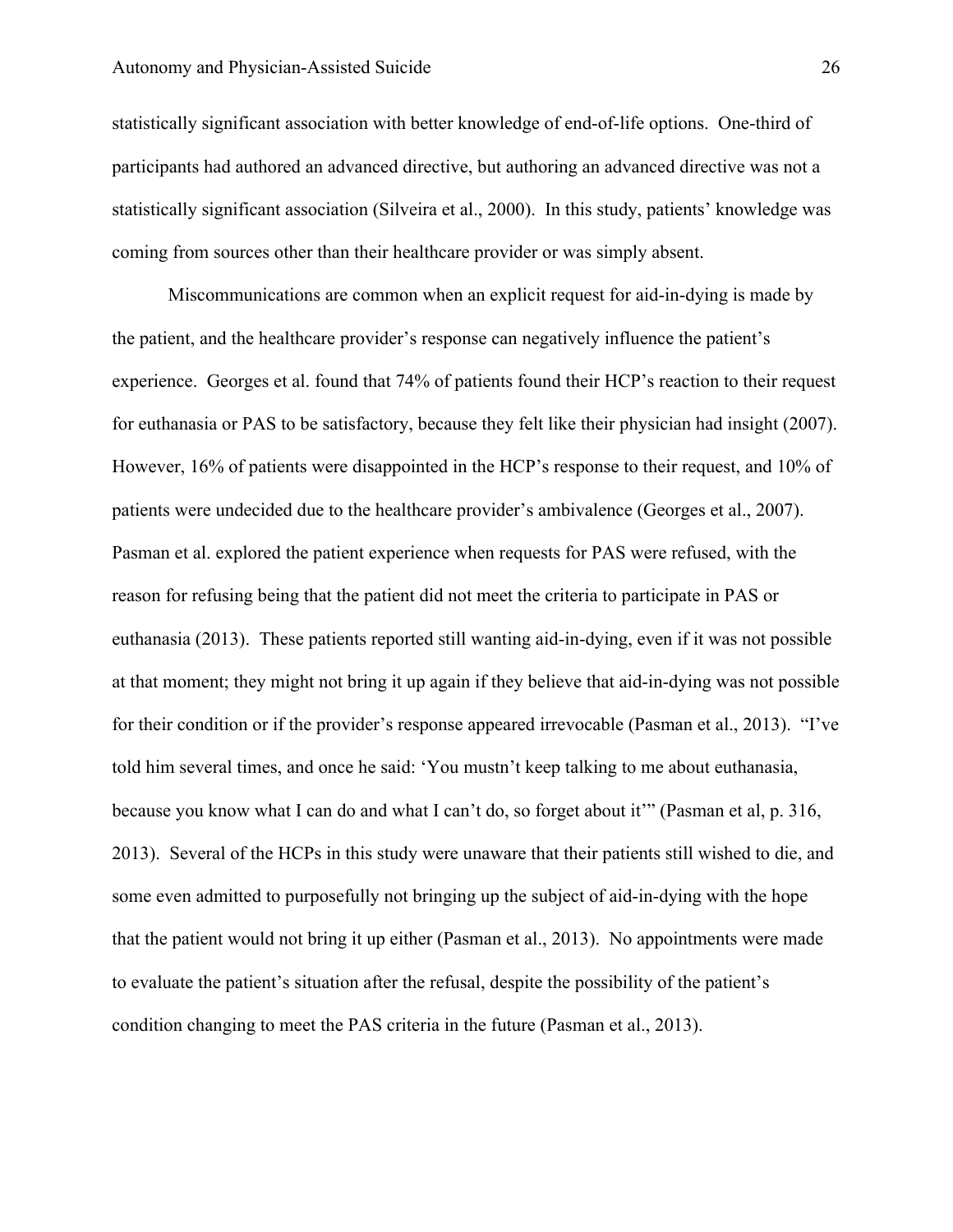A systematic review by Dees et al. found that the factors motivating patients to participate in euthanasia or physician-assisted suicide varied between the patient and the physician perspective, with little overlap. The patients reported that their reasons for wanting to die included "pain, weakness, functional impairment, dependency, being a burden, hopelessness, indignity, intellectual deterioration, loss of oneself, loss of autonomy, and being tired of life" (Dees et al., p. 342, 2009). The HCPs pointed to only general weakness, loss of dignity, and pain as patient motivations for PAS (Dees et al., 2009). Healthcare providers may lack a clear understanding of the patient's desire for PAS.

#### *Stigma of talking about death.*

Patients with advanced cancer report difficulties in discussing their impending death, noting that family and friends avoided the topic (Nissim et al., 2009). Similarly, patients with Huntington's disease reported little communication with their loved ones because of a cultural taboo of death (Regan et al., 2017). This discomfort can even spread to conversations with their healthcare providers, "It's the same with family and friends as well as medical professionals. It's kind of like people wanting to talk to you about it enough so that you feel heard, but not wishing to distress you by bringing it up at times when it feels uncomfortable" (Regan et al., p. 713, 2017). These participants felt as though they were left to manage their disease on their own, but the healthcare provider should be the one to guide the conversation about death (Regan et al., 2017).

#### *Good communication.*

Patients dying from AIDS felt as though they had a good relationship with their HCP based on feeling like they were treated as a whole person and receiving quality care (Pierson et al., 2002). According to their relatives, 74% of patients who died by euthanasia or PAS in the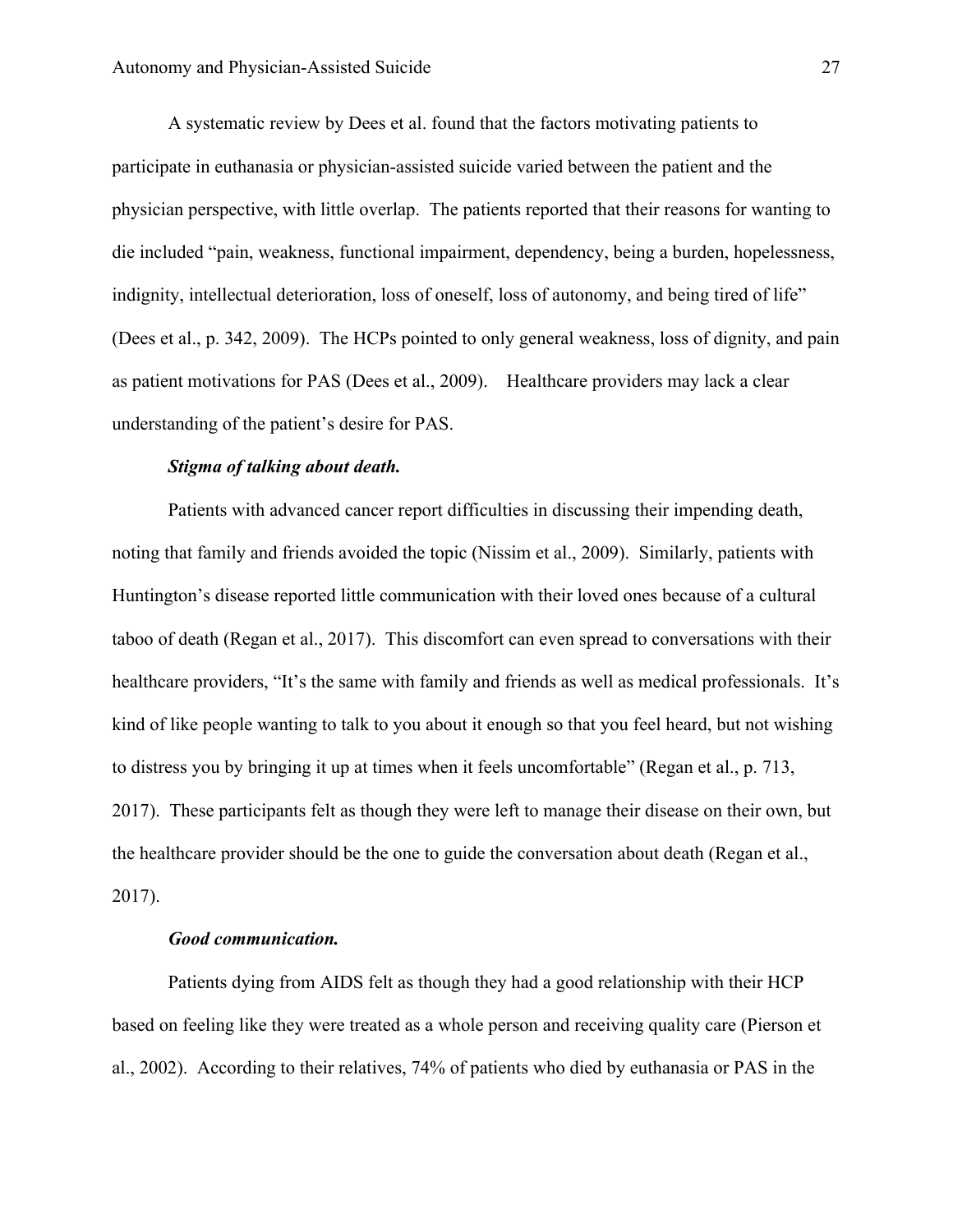Netherlands were satisfied by how their HCP handled their request for assisted dying (Georges et al., 2007).

#### **Patient autonomy.**

Having access to PAS allows patients to maintain autonomy and a feeling of control until the very end of their life (Nissim et al., 2009). Smith et al. found that the patient having control of his or her surroundings contributed to a better quality of dying (2011). A desire to control one's own death was the only psychological motivation for euthanasia or PAS that was shared by relatives, patients, and healthcare providers (Dees et al., 2010). This includes being involved in treatment decisions and having the option to cease treatment whenever the patient desires (Pierson et al., 2002). Patients with Huntington's disease held the central belief that an individual has the right to autonomy, and assisted dying is a way of exercising this right (Regan et al., 2017). A study by Gamondi et al. found that when a loved one's desire for assisted dying was not fulfilled, family members felt as though the patient's right to choose PAS was disrespected (2019).

### **Subjectivity.**

Suffering is subjective (Dees et al., 2010) as are the patients' decisions on how and when to participate in the dying process. "By having the choice to prolong or end suffering when there is no cure for certain illnesses, we as adult human beings should have the right to decide how much pain and suffering that we can endure. Only we know that, not the doctors or the state or the government. We should have that choice" (Pierson et al., p. 593, 2002). Patients in the early stages of Huntington's know that the suffering may eventually be too much, but each patient should be able choose that point for themselves (Regan et al., 2017).

#### **Family experience.**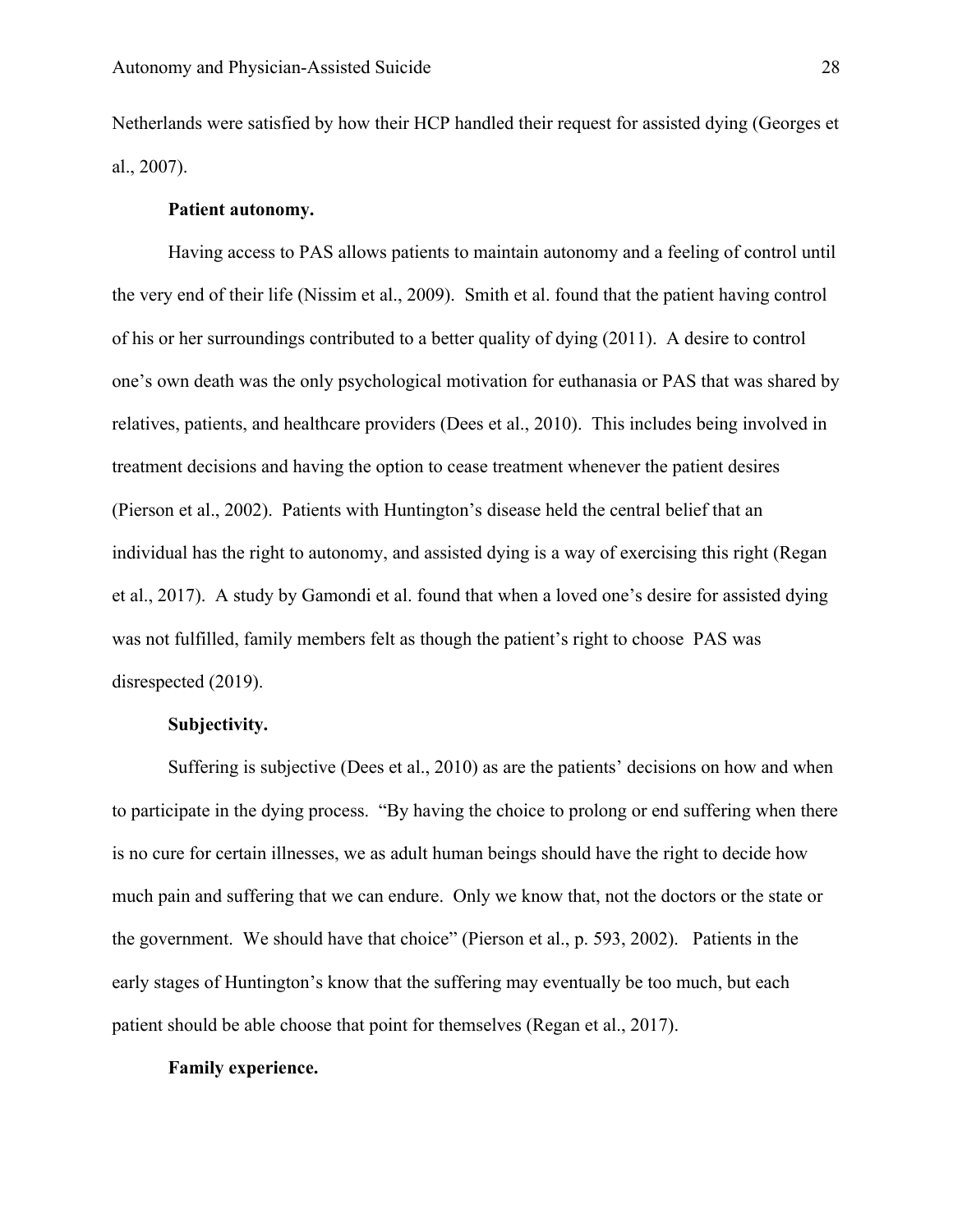As mentioned previously, having one's community present throughout the dying process is important to many (Pierson et al., 2002). A systematic review of literature by Gamondi et al. reveals that family members who are involved in their loved one's dying process have close bonds with the patient (2019). Playing a role in the patient's end-of-life care brings comfort to family members and contributes to family members feeling at peace with the patient's decision (Gamondi, Fusi-Schmidhauser, Oriani, Payne, & Preston, 2019). Smith et al. found no statistically significant differences in connectedness between patients and family in those who participated in PAS versus patients who did not (2011).

Witnessing the patient's suffering worsen was a key motivator for families to embrace the patient's request for assisted dying (Gamondi et al., 2019). Some patients dying from AIDS believe that a 'good' death would include their families' acceptance that they were going to die (Pierson et al., 2002). Patients with Huntington's disease admit that they would delay dying if their families were not in agreement (Regan et al., 2017). Gamondi et al. found that few families experienced regret about the patient's cause of death when the patient did participate in euthanasia or PAS, though some family members wished the decision had been postponed (2019).

A 'good' death includes having a sense of resolution, having said good-bye, time to prepare, and peace with self and others (Pierson et al., 2002). This preparedness represented positive components for the family's bereavement and contributed to higher quality preparedness and symptom control ratings than those who did not die from assisted dying (Gamondi et al., 2019).

#### **Summary of themes.**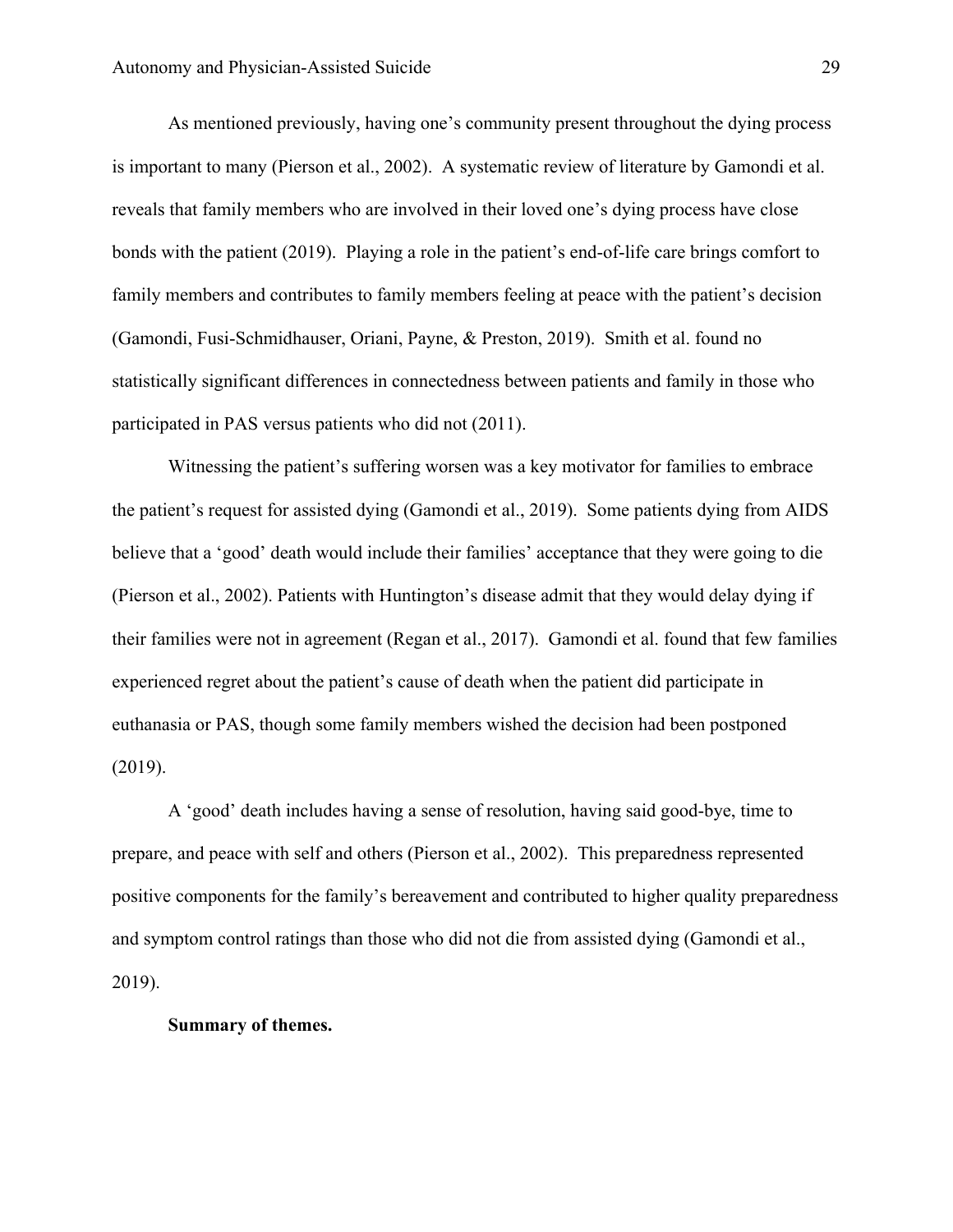As previously stated, significant gaps exist in the literature due to the nature of the topic. Physician-assisted suicide is limited to the few countries and states where it has been made legal; thus, the ability to openly study this topic is constrained. The results from the abovementioned studies are not necessarily generalizable across cultures, religions, or healthcare delivery systems. Additionally, as noted in the review of literature, suffering at the end-of-life is subjective, and therefore subject to subject variation cannot be measured. Within subject variation also cannot be measured, since the subjects are no longer alive following the intervention. Due to these limitations, studies about physician-assisted suicide are more likely to be qualitative versus quantitative, as with the research included in this paper.

For patients in the terminal phase of illness, end-of-life suffering is a personal, subjective experience. Social stigma surrounds the topic of discussing one's suffering and death; knowing this, the patient's healthcare provider bears the responsibility of creating an open conversation about all end-of-life options with the patient. Physical, emotional, and economic factors motivate terminally-ill patients to desire to participate in physician-assisted suicide, and the motivations can vary by diagnosis. Physician-assisted suicide upholds the ethical principle of autonomy by allowing the patient to choose the timing, location, and context of their own death. Through avoiding suffering related to the dying process such as entering a persistent vegetative state, painful lingering, or loss of dignity, PAS contributes to a better quality of life and quality of death. With physician-assisted suicide as an end-of-life option, patients can die on their own terms.

#### **Conceptual Framework**

When discussing autonomy in *Principles of Biomedical Ethics*, Beauchamp and Childress report a misplaced criticism of respect for autonomy taking precedence over all moral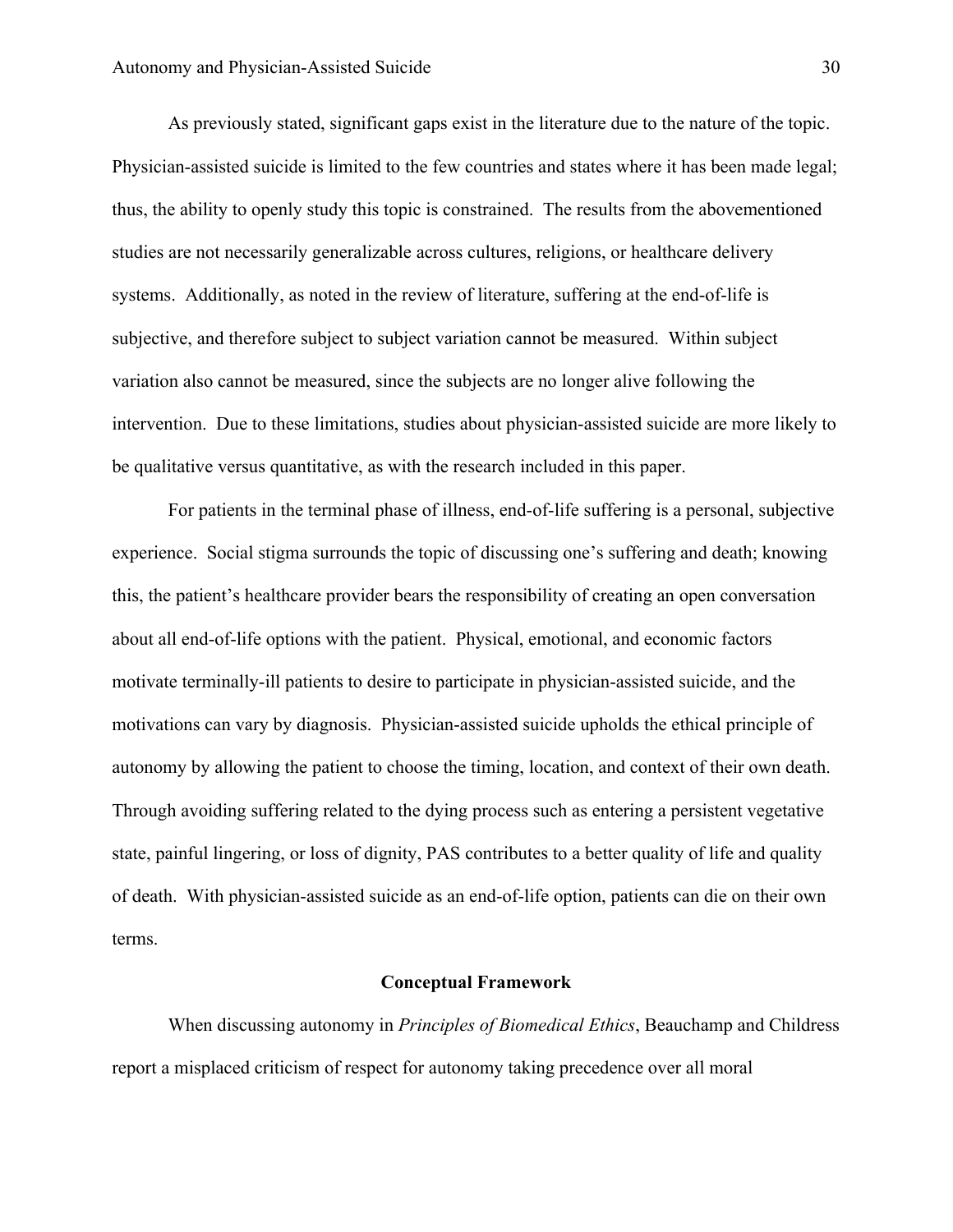considerations (2001); others view autonomy as a cardinal moral value that should guide both politics and healthcare practices (Mackenzie, 2008). Patient autonomy is central to the conversation about access to physician-assisted suicide as an end-of-life option, and relational autonomy theory provides a framework for the discussion of the patient experience with PAS in this paper. In this section, "relational autonomy theory" will be used interchangeably with "relational autonomy."

Relational autonomy theory is a rooted feminist theory, "motivated by feminist concerns about the impacts of oppression and social injustice on women's (and men's) opportunities to lead self-governing lives" (Mackenzie, 2015, p.278), moving beyond the concept of "selfgovernance" found in other theories of autonomy toward analyzing the social, political, and relational aspects of autonomy. The goal of relational autonomy theory is to build social relationships and institutions that encourage individuals to lead self-governing lives (Mackenzie, 2015). Four key principles of relational autonomy theory and how it relates to the patient experience surrounding physician-assisted suicide will be explained in the subsequent paragraphs.

First, relational autonomy theory states that a person must have a series of self-reflective skills in order to achieve autonomy competence, "self-control and motivational decisiveness; emotional skills, such as the capacity to interpret and regulate one's emotions; imaginative skills, required for understanding the implications of one's decisions and envisaging alternative possible courses of action; and capacities to reflect critically on social norms and values" (Mackenzie, 2015, p. 286). As explained in the review of literature, in seeking autonomy when considering physician assisted suicide, the terminally ill patient has been reflective on his or her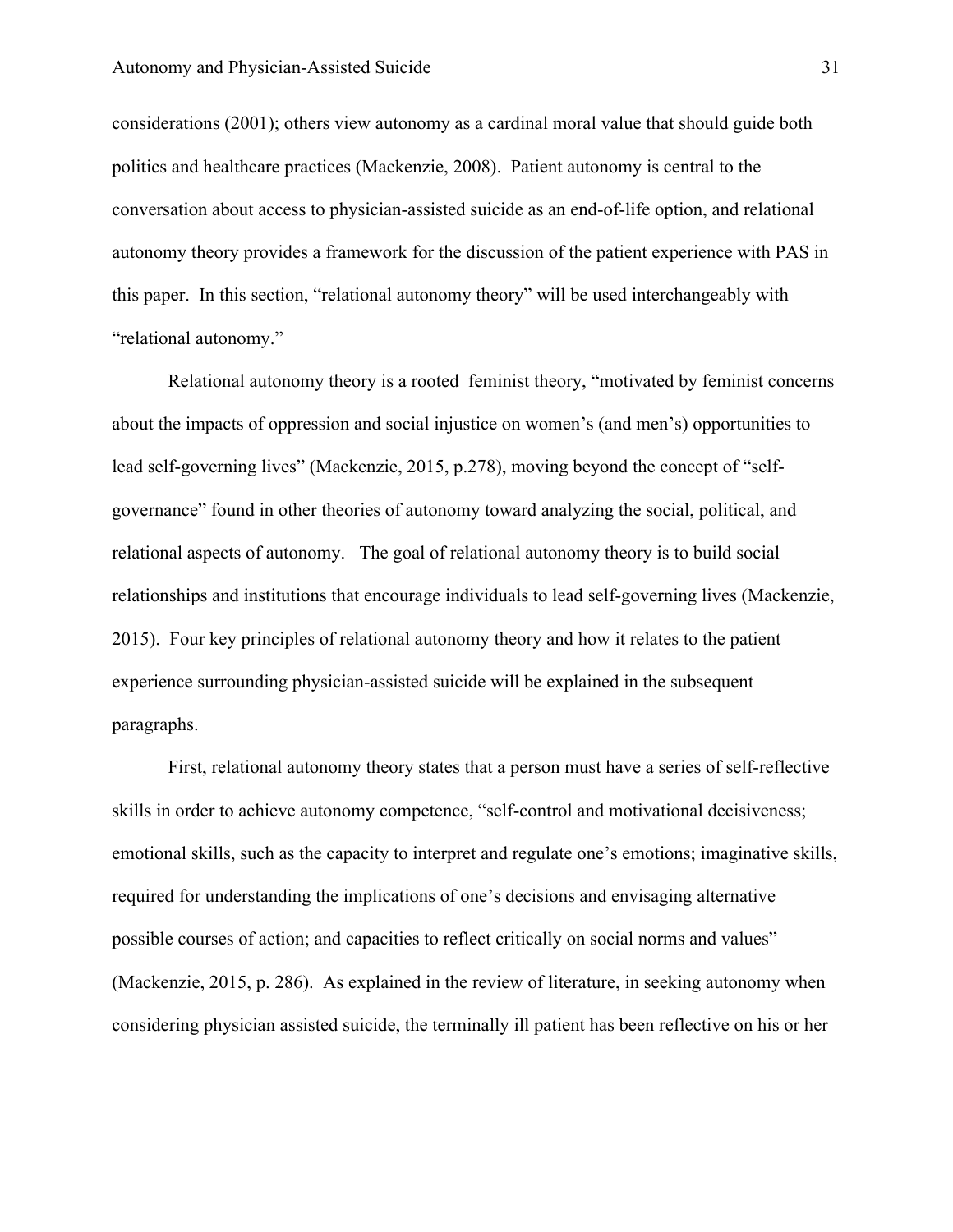physical and emotional suffering, other courses of action such as simply withdrawing cares, and social values, for example, avoiding the subject of their own death due to social stigma.

Secondly, relational autonomy theory is particularly relevant to medicine as it acknowledges a person's vulnerability and dependence, in contrast to the popular belief that autonomy equals self-sufficiency (Mackenzie, 2015). This is especially true during the terminal phase of illness, and the patient's healthcare provider must recognize the patient's vulnerable state. As mentioned in the previous section, the provider's role in promoting patient autonomy includes fostering a positive provider-patient relationship, communicating effectively about the patient's end-of-life options, and being attentive to the patient's wishes throughout the course of their disease.

Thirdly, relational autonomy identifies that autonomous decision-making is sustained through significant social relationships, and one's autonomy is not free from social influence (Mackenzie, 2015). The literature reveals patients' families embracing the patient's request for PAS after witnessing the suffering brought on by the patient's terminal stage of illness (Gamondi et al., 2019). These social relationships can also be oppressive to the patient, corroding the patient's sense of self-esteem (Mackenzie, 2015), such as patients dying from AIDS needing their families to accept their death in order for them to consider it a "good" death (Pierson et al., 2002). The patient's healthcare provider also becomes a significant social relationship in the terminal phase of illness. Regan et al. details the patients' experiences of social stigma surrounding the conversation about their death, even when talking with their HCPs (2017). Patients are especially vulnerable to the attitudes and judgments of their HCP, which can aide in restricting their autonomy (Mackenzie, 2015).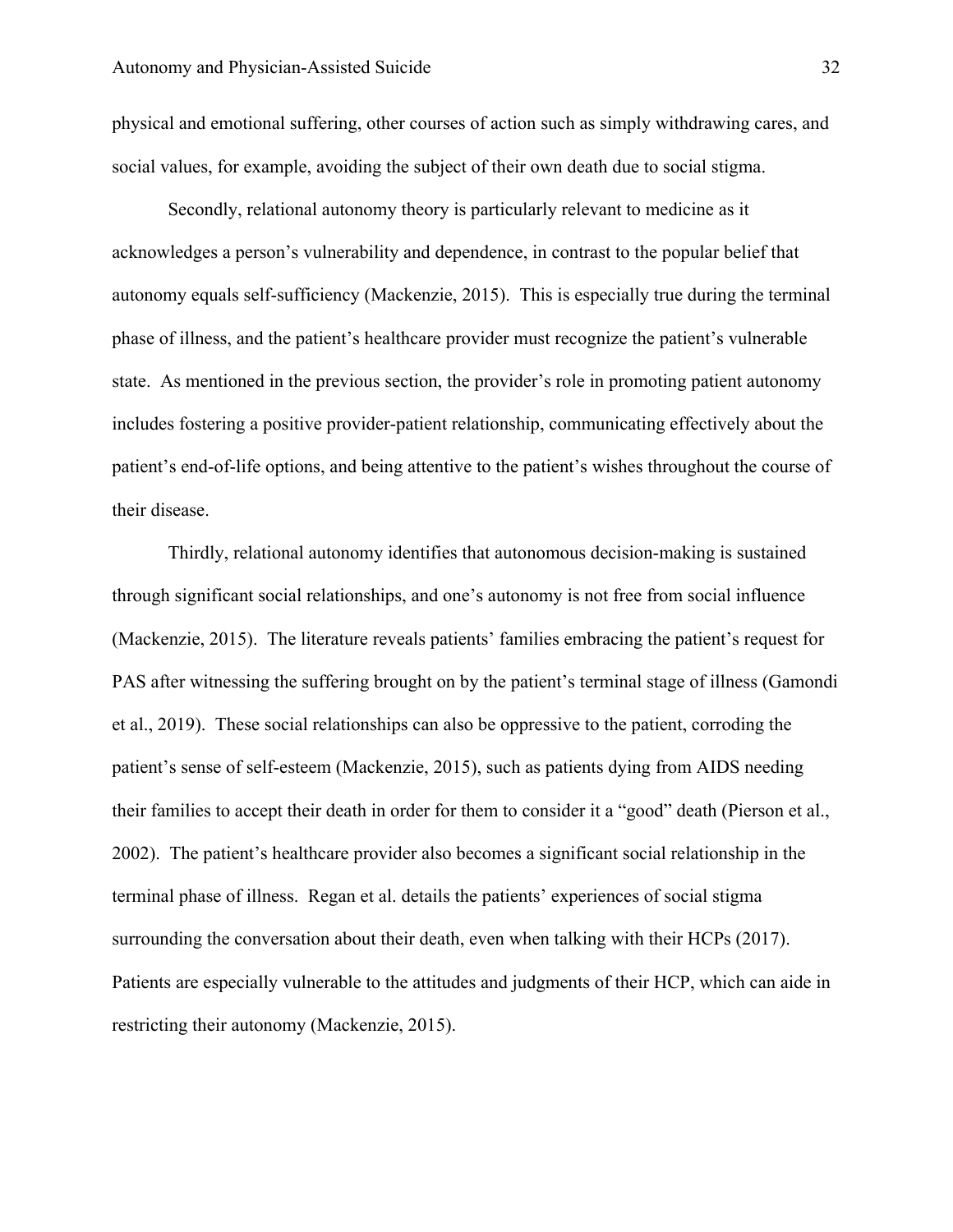Finally, relational autonomy considers the impact of societal oppression that restricts a person's autonomy. To live an autonomous life, all people from all social groups must have access to genuine opportunities and a range of options (Mackenzie, 2015). Thus, the social distribution of autonomy must also be considered, for example, patient populations in some historically liberal U.S. states have access to physician-assisted suicide while those in other states do not. Health and social policies have the capacity to both limit and increase patient autonomy.

#### **Conclusions, Implications, and Recommendations**

The purpose of this paper is to explore the patient experience with physician-assisted suicide to determine if participants in PAS have more control over their end-of-life care. This section will be organized by stating the author's conclusions based on the review of literature, ending with implications for nursing and recommendations.

#### **Conclusions**

Though limited to the states and countries where it has been legalized, physician-assisted suicide is an end-of-life option that allows patients to avoid parts of the physical and emotional suffering that accompany dying of a terminal illness such as cancer or a neurodegenerative disease. Terminal illness is life-altering, and PAS contributes to a better quality of life and quality of death by allowing the patient to die on their own terms: deciding who is present, where and when their death will take place, and ultimately ending the process of painful and undignified lingering. Suffering during the terminal phase of illness is subjective; each patient's experience will be different, and the patient is the only one who can decide when he or she no longer wishes to suffer. Healthcare providers play a lead role as a patient advocate by guiding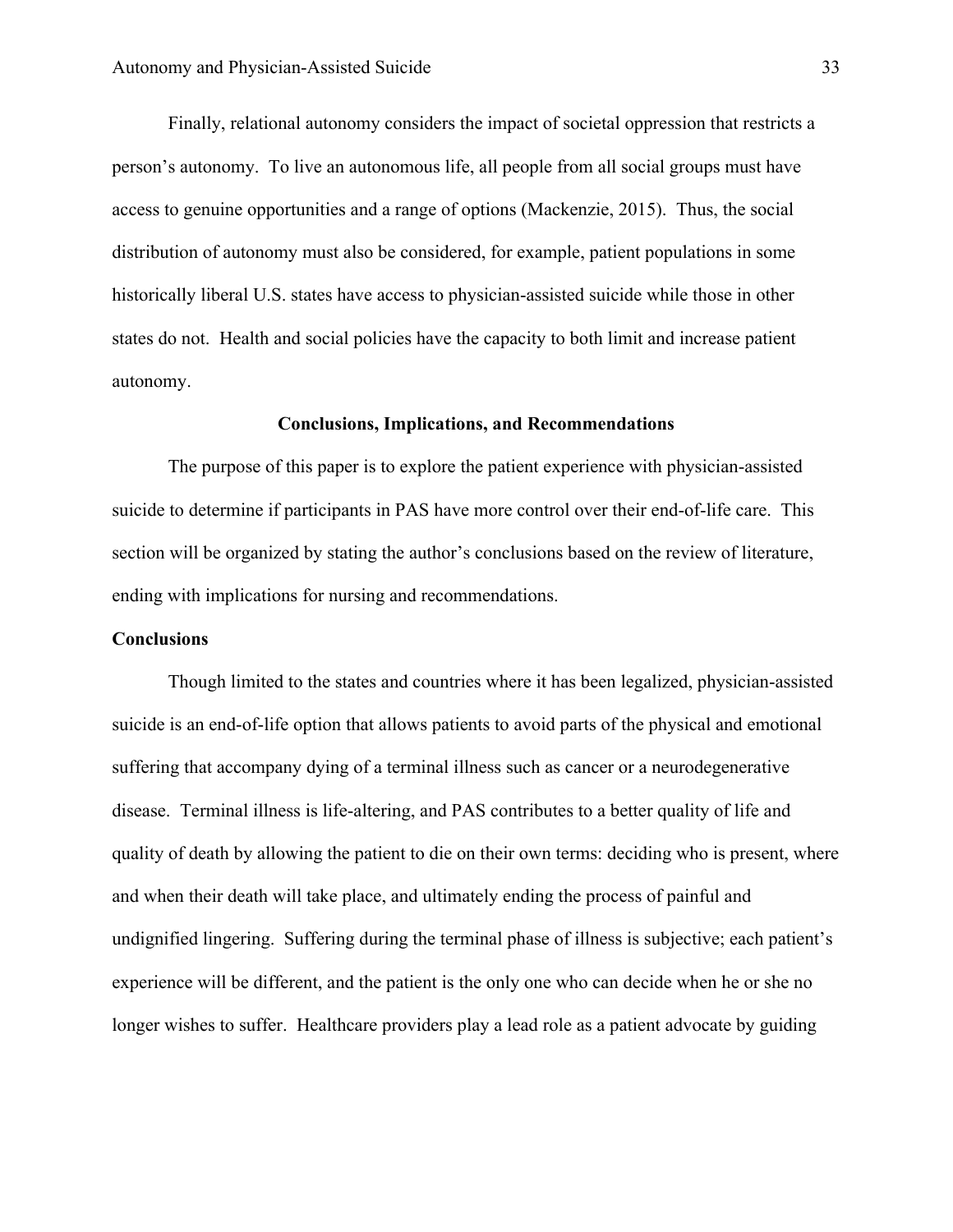both the conversations surrounding the patient's end-of-life wishes, informing the patient of all available end-of-life options, and assisting the patient carry out his or her death plan.

#### **Recommendations**

Further research should be performed surrounding the patient experience of physicianassisted suicide in the United States and abroad. This research will likely be limited to qualitative studies, which should delve deeper into the themes found in this paper: patient motivations for participating in PAS, the influence of the patient-HCP relationship on the patient's experience with PAS, and patient autonomy during the dying process. In addition, other terminal illnesses should be included when studying PAS such as congestive heart failure, chronic obstructive pulmonary disorder, end-stage renal disease, Parkinson's disease, or multiple sclerosis.

Healthcare providers have a responsibility to uphold the patient's autonomy. Knowing that the dying experience is subjective, HCPs must adopt the role of student and learn the patient's personal definitions of suffering and dying well. Building a trusting relationship with the patient will assist in identifying terminally ill patients who may be interested in PAS as an end-of-life option. All treatment options should be discussed frequently throughout the course of the patient's illness, and the HCP should encourage the patient to choose the end-of-life option that best matches the patient's values and desires. If the HCP does not feel confident with having EOL discussions, the HCP should either invest in continuing education about all available EOL options or refer the patient to a different provider.

In keeping with Relational Autonomy Theory and with the patient's consent, the healthcare provider should include the patient's significant social relationships when discussing end-of-life options with the patient. This will provide a framework for the patient to maintain an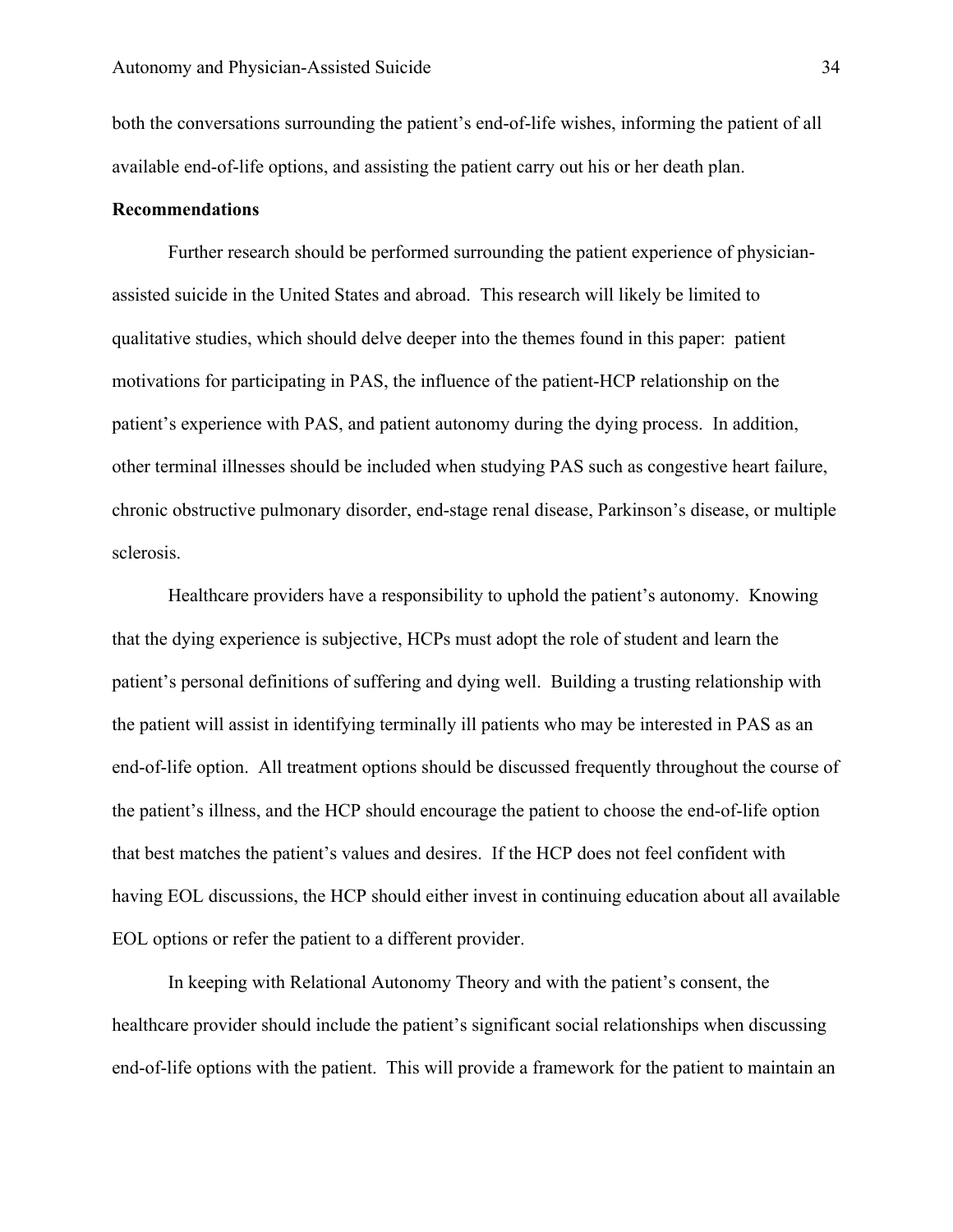ongoing dialogue with his or her community and assist the patient's loved ones in embracing the patient's EOL decision. Including these significant relationships will ultimately uphold autonomous decision making.

In the U.S., physician-assisted suicide is illegal in 41 states as of 2019 (Villenueve, 2019). The majority of American terminally ill patients do not have access to PAS, an option that has been shown can contribute to better quality end-of-life. Without permission to use physician-assisted suicide, patients are forced to endure end-of-life processes that are often drawn out and overwhelmed with suffering; this violates the ethical principle of autonomy: the patient's right to request a specific treatment. Thus, physician-assisted suicide should be legalized in all 50 states, giving every American access to all end-of-life options.

#### **Implications for Nursing**

Nurses need to thoroughly analyze their own biases regarding physician-assisted suicide, educate themselves on the latest information on the subject, and promote open discussions about physician-assisted suicide amongst their peers. An integrative literature review of American nurses' opinions toward PAS found that the majority of nurses in four of the studies supported PAS primarily due to relieving the patient's suffering, while nurses in six of the studies were against PAS primarily for religious and moral issues as well as the potential for the misuse or abuse of PAS (Pedersen & Tariman, 2017). Nurses who do not support physician-assisted suicide should not be shamed for their opinions, but this does exhibit the propensity of healthcare providers to be unsupportive of a treatment based on their own values rather than those of the patient. The nurses should support their patients whose values differ from their own by referring patient who are interested in PAS to a different nurse.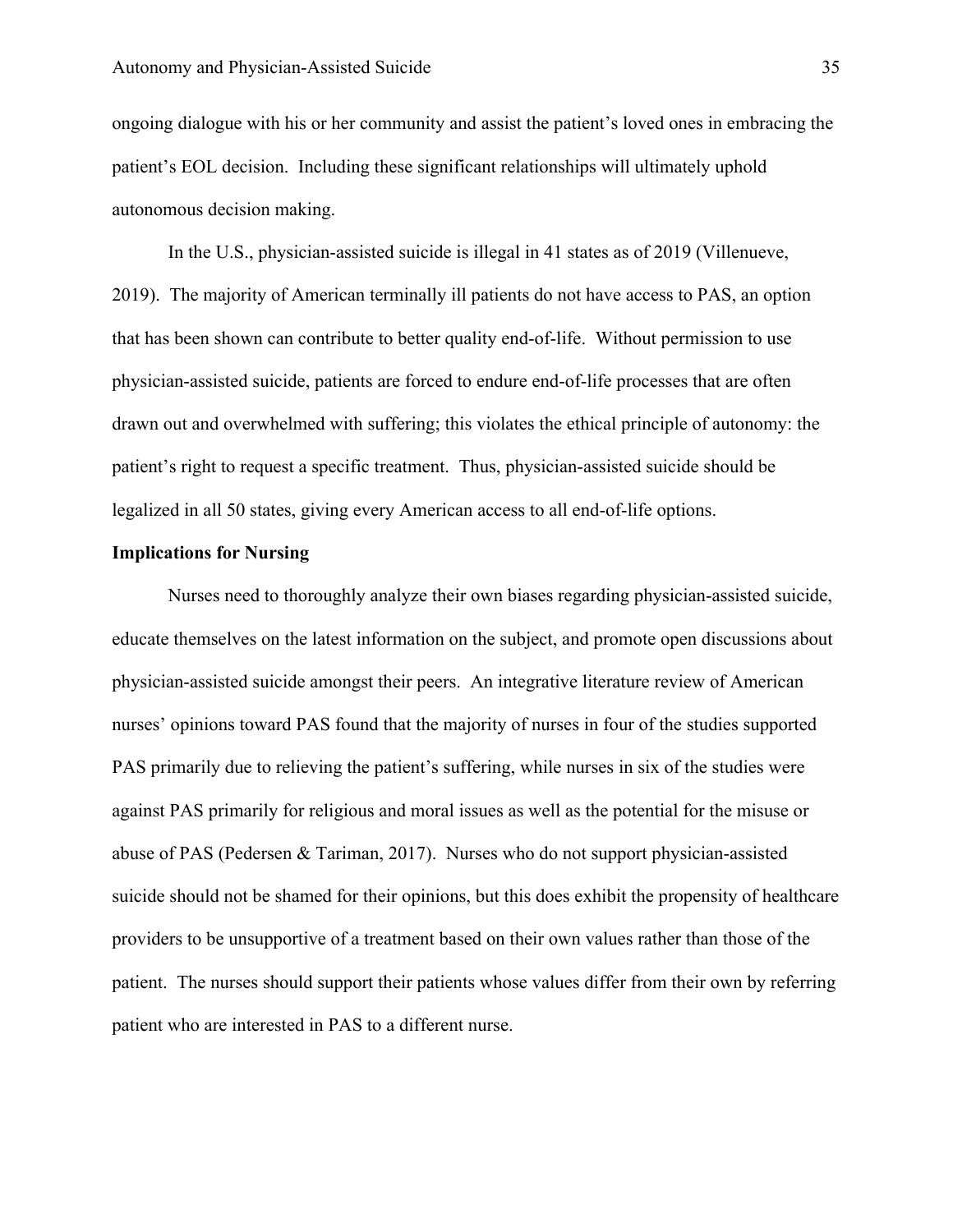Pedersen and Tariman report that of the six studies finding nurses to be against PAS, three revealed that nurses might become supportive of PAS if they had more knowledge on the subject (2017). Educating all nurses by adding curriculum or on the job training about physician-assisted suicide could garner support from nurses previously opposed to PAS. If nurses remain unsupportive of physician-assisted suicide, particularly in states that legalize PAS, significant ethical dilemmas will be present while treating terminally ill patients.

#### **Summary**

According to the literature included in this paper, suffering and dying are profoundly personal experiences. For patients with terminal illnesses such as advanced cancer and neurodegenerative diseases, physician-assisted suicide is an end-of-life option that allows the patient to avoid prolonged emotional and physical suffering, thereby contributing to a better quality end-of-life. Working with patients in this terminal phase, medical professionals such as healthcare providers and nurses have the unique role of providing end-of-life care, upholding patient autonomy, and advocating for patients to be granted access to all available end-of-life options, including the legalization of PAS in all fifty states. Though the concept of physicianassisted suicide can make some healthcare professionals uncomfortable, the legalization of PAS in several countries and U.S. states makes this issue relevant. The Hippocratic Oath reads, "Most especially must I tread with care in matters of life and death. If it is given me to save a life, all thanks. But it may also be within my power to take a life; this awesome responsibility must be faced with great humbleness and awareness of my own frailty" (Tyson, 2001). Physician-assisted suicide brings this tension to the forefront of the conversation: When to preserve life and when to let it go? Based on the research in this paper, only the patient can answer this question.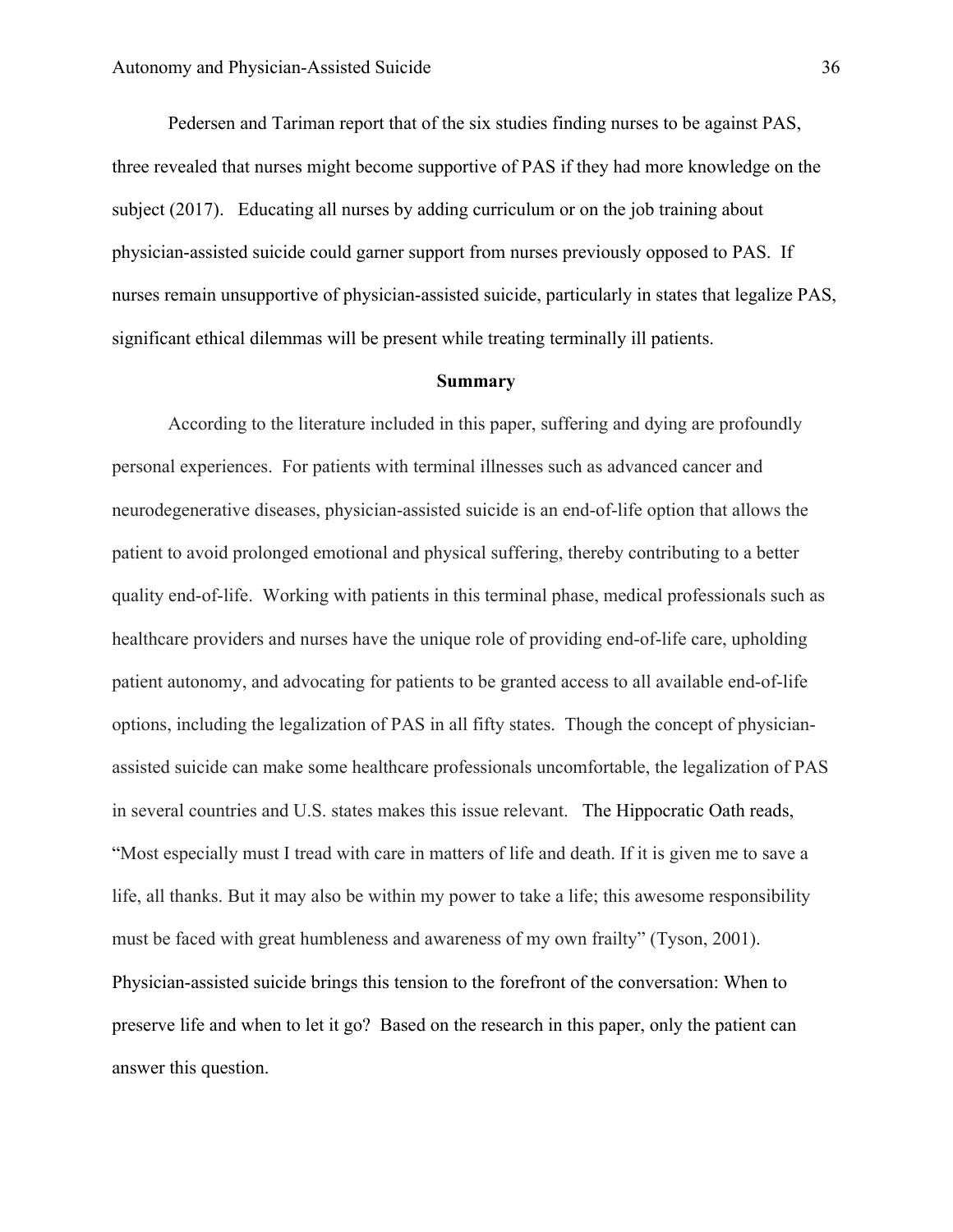#### References

- Beauchamp, T. & Childress, J. (2001). *Principles of Biomedical Ethics* (5th ed.). Oxford, England: Oxford University Press.
- Chapple, A., Ziebland, S., McPherson, A., & Herxheimer, A. (2006). What people close to death say about euthanasia and assisted suicide: A qualitative study. *Journal of Medical Ethics, 32*, 706-710. doi: 10.1136/jme.2006.015883
- Cronin, P., Ryan, F., & Coughlan, M. (2008). Undertaking a literature review: a step-by-step approach. *British Journal of Nursing, 17*(1), 38-43.

Death with Dignity. (2019). *Oregon Death with Dignity Act: Annual reports*. Retrieved from https://www.deathwithdignity.org/oregon-death-with-dignity-act-annual-

reports/

- Dees, M., Vernooji-Dassen, M., Dekkers, W., & van Weel, C. (2010). Unbearable suffering of patients with a request for euthanasia or physician-assisted suicide: An integrative review. *Psycho-Oncology, 19*, 339-352. doi: 10.1002/pon.1612
- Emanuel, E., Fairclough, D., Slutsman, J. & Emanuel, L. (2000). Understanding economic and other burdens of terminal illness: The experience of patients and their caregivers. *Annals of Internal Medicine, 132*(6), 451-459.
- Gamondi, C., Fusi-Schmidhauser, T., Oriani, A., Payne, S., & Preston, N. (2019). Family members' experiences of assisted dying: A systematic literature review with thematic synthesis. *Palliative Medicine*, 1-15. doi: 10.1177/0269216319857630
- Ganzini, L., Silveira, M., & Johnston, W. (2002). Predictors and correlates of interest in assisted suicide in the final month of life among ALS patients in Oregon and Washington. *Journal of Pain and Symptom Management, 17*(3), 312-317.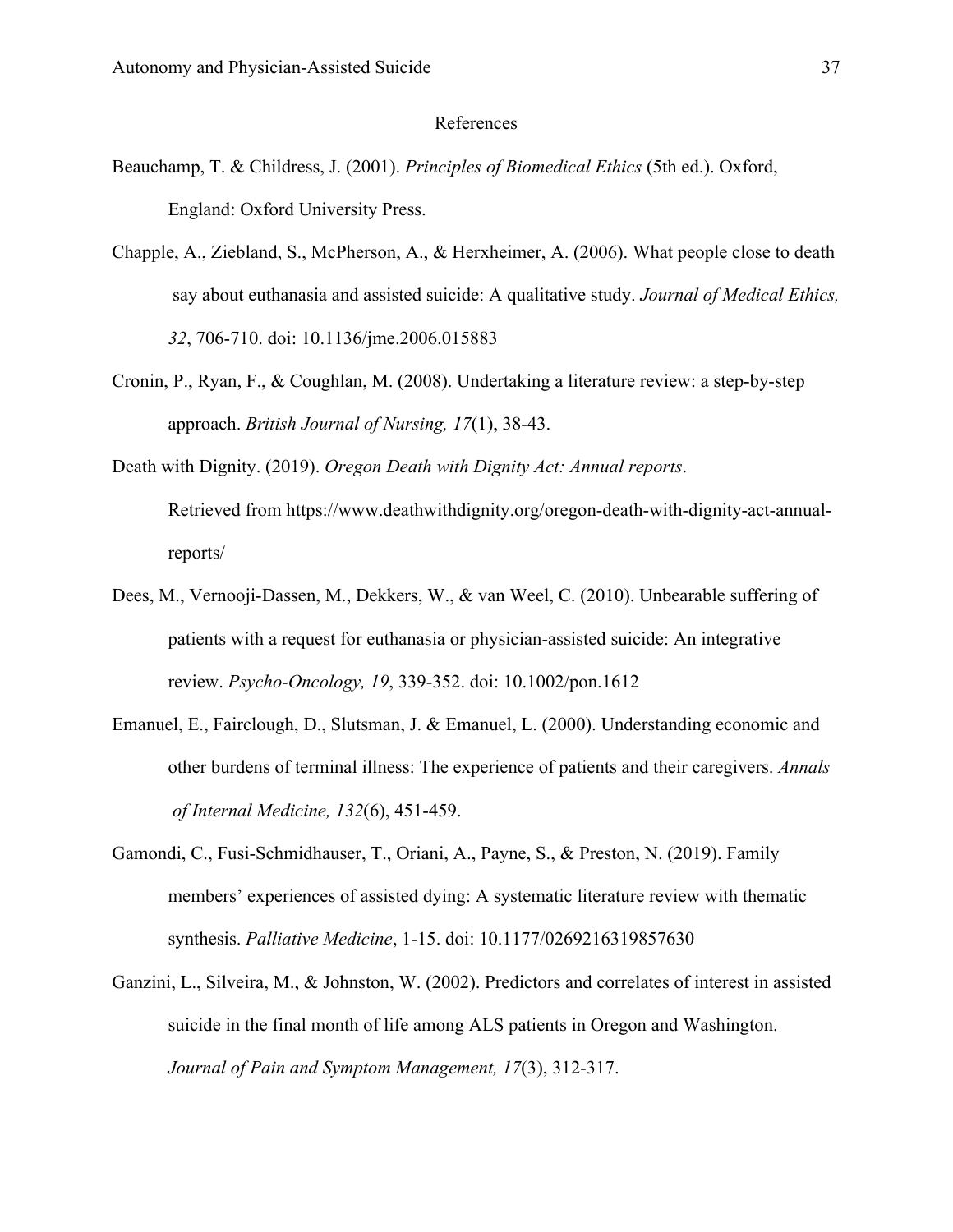- Georges, J., Onwuteaka-Philipsen, B., Muller, M., Van der Wal, G., Van der Heide, A., & Van der Maas, P. (2007). Relatives' perspective on the terminally ill patients who died after euthanasia or physician-assisted suicide: A retrospective cross-sectional interview study in the Netherlands. *Death Studies, 31,* 1-15. doi: 10.1080/07481180600985041
- Hurst, S. & Mauron, A. (2003). Assisted suicide and euthanasia in Switzerland: Allowing a role for non-physicians. *British Medical Journal, 326*(7383), 271-273. doi: 10.1136/bmj.326.7383.271
- Hurst, S., Zellweger, U., Bosshard, G., & Bopp, M. (2018). Medical end-of-life practices in Swiss cultural regions: A death certificate study. *BMC Medicine, 16*(54). doi: 10.1186/s12916-018-1043-5
- Johansen, S., Hølen, J., Kaasa, S., Loge, J., & Materstvedt, L. (2005).Attitudes towards, and wishes for, euthanasia in advanced cancer patients at a palliative medicine unit. *Palliative Medicine, 19*, 454-460.
- Maessen, M., Veldink, J.H., Onwuteaka-Philipsen, BD., de Vries, J., van der Wal, G., & van den Berg, L. (2009). Trends and determinants of end-of-life practices in ALS in the Netherlands. *Neurology, 73,* 954-961.
- Mackenzie, C. (2008). Relational autonomy, normative authority, and perfectionism. *Journal of Social Philosophy, 39*(4), 512-533.
- Mackenzie, C. (2015). Autonomy. In J.D. Arras, E. Fenton. & R. Kukla (Eds.), *Routledge companion to bioethics* (pp. 277-290). New York: Routledge, Taylor and Francis Group.
- Mitchell, A. (2008, July). Risk to self in psychiatry: Do suicide/self-harm scales help clinicians? Lecture conducted at the Annual General Meeting of the Royal College of Physicians,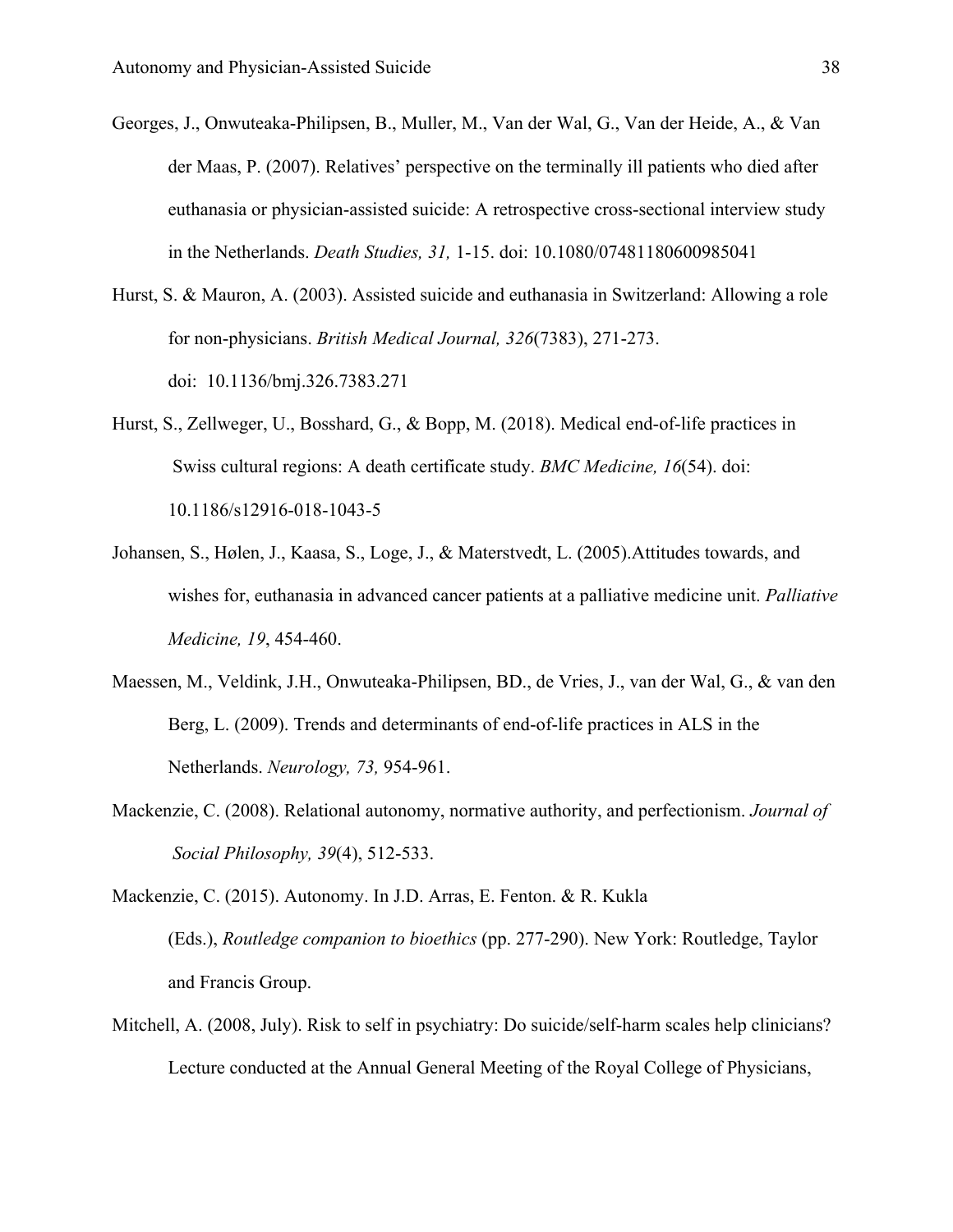London. Retrieved from https://www.slideshare.net/ajmitchell/rcpsych-agm08-risk-ofself-harm-evidence-for-scales-july08-presentation

Nissim, R., Gagliese, L, & Rodin, G. (2009). The desire for hastened death in individuals with advanced cancer: A longitudinal qualitative study. *Social Science and Medicine, 69,* 165- 171. doi: 10.1016/j.socscimed.2009.04.21

Oregon Death with Dignity Act, Oreg. Stat. §§127.800-897 (1994).

- Orentlicher, D., Pope, T., & Rich, B. (2016). Clinical Criteria for Physician Aid in Dying. *Journal of Palliative Medicine, 19*(3), 259-262. doi: 10.1089/jpm.2015.0092
- Pasma, H., Willems, D., & Onwuteaka-Philipsen, B. (2013). What happens after a request for euthanasia is refused? Qualitative interviews with patients, relatives, and physicians. *Patient Education and Counseling, 92,* 313-318.
- Pedersen, C. & Tariman, J. (2017). Beliefs and attitudes of American nurses on physician assisted suicide: An integrative literature review. *Journal of Nursing Practice, Applications, and Reviews of Research, 8*(1), 24-38. doi:10.13178/jnparr.2018.0801.0805
- Pierson, C., Curtis, J., & Patrick, D. (2002). A good death: A qualitative study of patients with

advanced AIDS. *AIDS Care, 14*(5), 587-598. doi: 10.1080/0954012021000005416

- Regan, L., Preston, N., Eccles, F., & Simpson, J. (2017). The views of adults with Huntington's disease on assisted dying: A qualitative exploration. *Palliative Medicine, 32*(4), 708-715. doi: 10.1177/0269216317741850
- Rietjens, J., van der Maas, P., Onwuteaka-Philipsen, B., van Delden, J., & van der Heide, A. (2009). Two decades of research on euthanasia from the Netherlands. What have we learnt and what questions remain? *Bioethical Inquiry, 6*(3), 271-283. doi: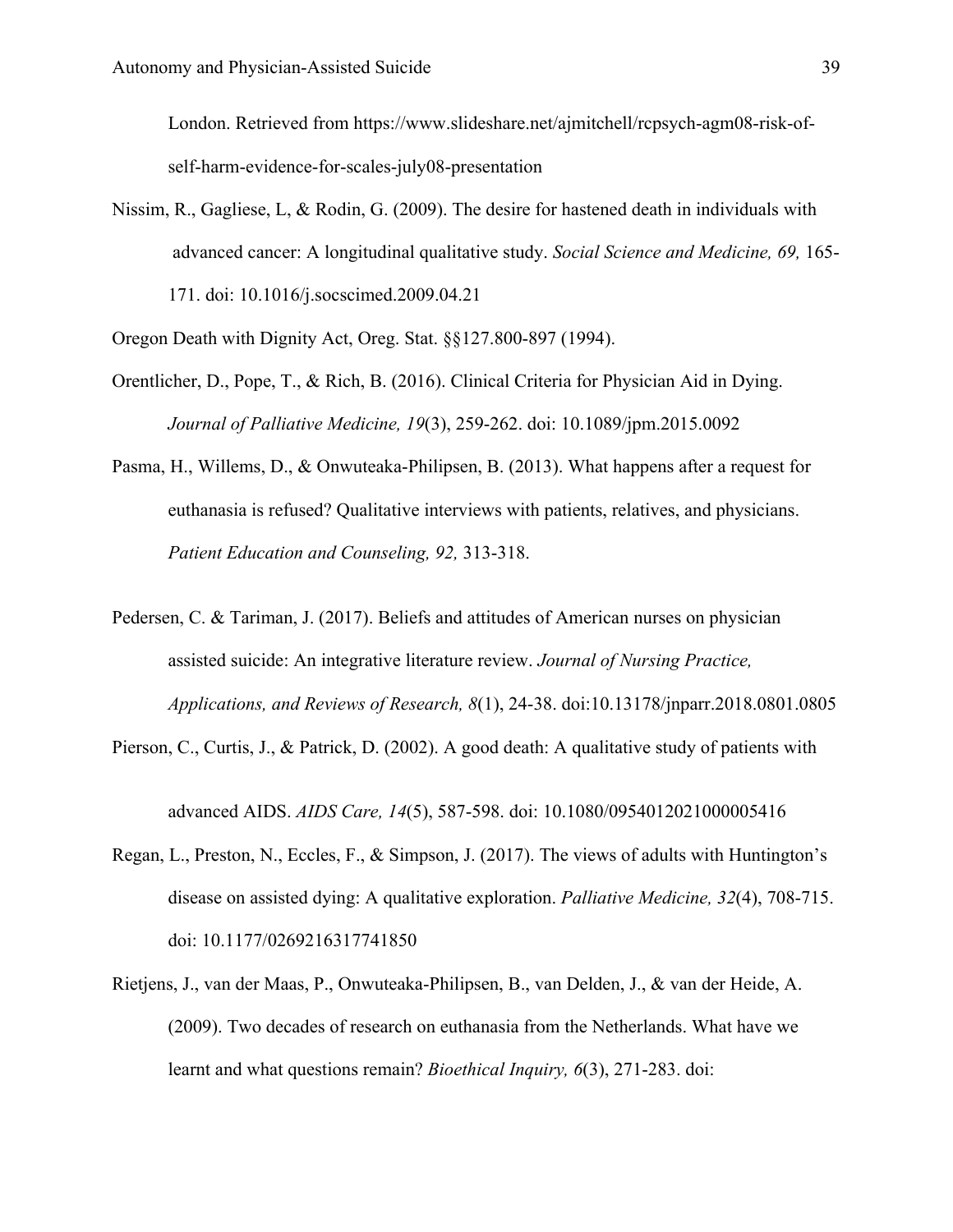10.1007/s11673-009-9172-3

- Saad, T. (2017). Euthanasia in Belgium: Legal, historical, and political review. *Issues in Law & Medicine, 32*(2), 183-204.
- Shibata, B. (2017). An ethical analysis of euthanasia and physician-assisted suicide: Rejecting euthanasia and accepting physician assisted suicide with palliative care. *Journal of Legal Medicine, 37*, 155-166. doi: 10.1080/01947648.2017.1303354
- Sibbald, B. (2016). MAiD in the Netherlands led by physicians. *Canadian Medical Association Journal, 188*(17), 1214-1215
- Silveira, M., DiPiero, A., Gerrity, M., & Feudtner, C. (2000). Patients' knowledge of options at the end of life. *Journal of the American Medical Association, 284*(19), 2483-2488.
- Smith, K., Goy, E., Harvath, T., & Ganzani, L. (2011). Quality of death and dying in patients who request physician-assisted death. *Journal of Palliative Medicine, 14*(4), 445-450. doi: 10.1089/jpm.2010.0425
- Supreme Court of Canada. (2016). Lee Carter, et al. v. Attorney General of Canada, et al. Retrieved from https://www.scc-csc.ca/case-dossier/info/sum-som-eng.aspx?cas=35591
- Tavares de Souza, M., Dias da Silva, M., & de Carvalho, R. (2010). Integrative review: What is it? How to do it? *Einstein, 8*(1), 102-106. doi: 10.1590/s1679-45082010rw1134
- Tyson, P. (2001, March). The Hippocratic Oath today. *Nova*. Retrieved from https://www.pbs.org/wgbh/nova/article/hippocratic-oath-today

Villenueve, M. (2019, June). Maine becomes 8th state to legalize assisted suicide. *Associated Press*. Retrieved from https://www.apnews.com/7f0fe9d789294a02852c1669c892f382

Volker, D. (2007). The Oregon experience with assisted suicide. *Journal of Nursing Law, 11*(3), 152-162.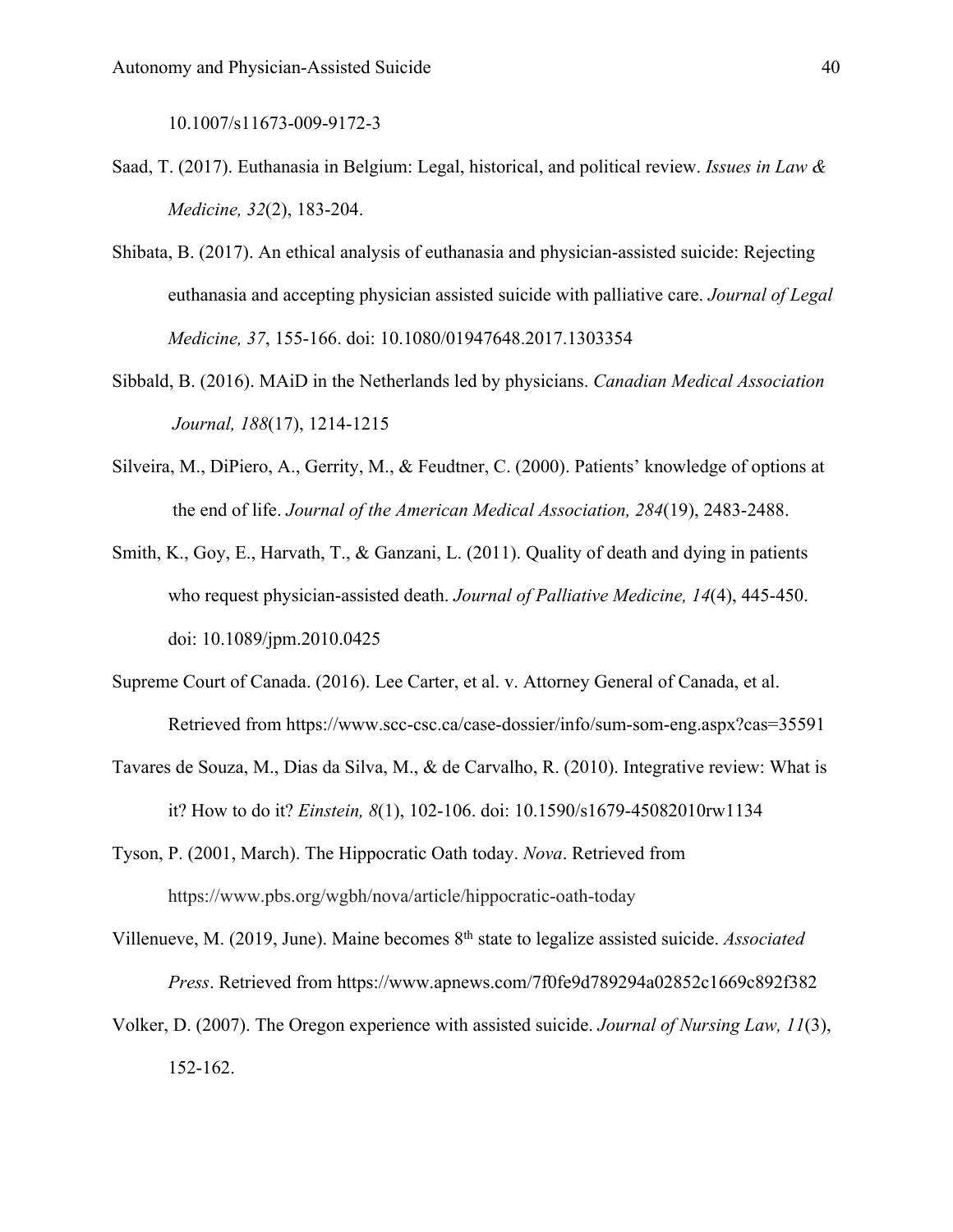Willem, D., Groenewoud, J., & van der Wal, G. (1999). Drugs used in physician-assisted death.

*Drugs & Aging, 15*(5), 335-340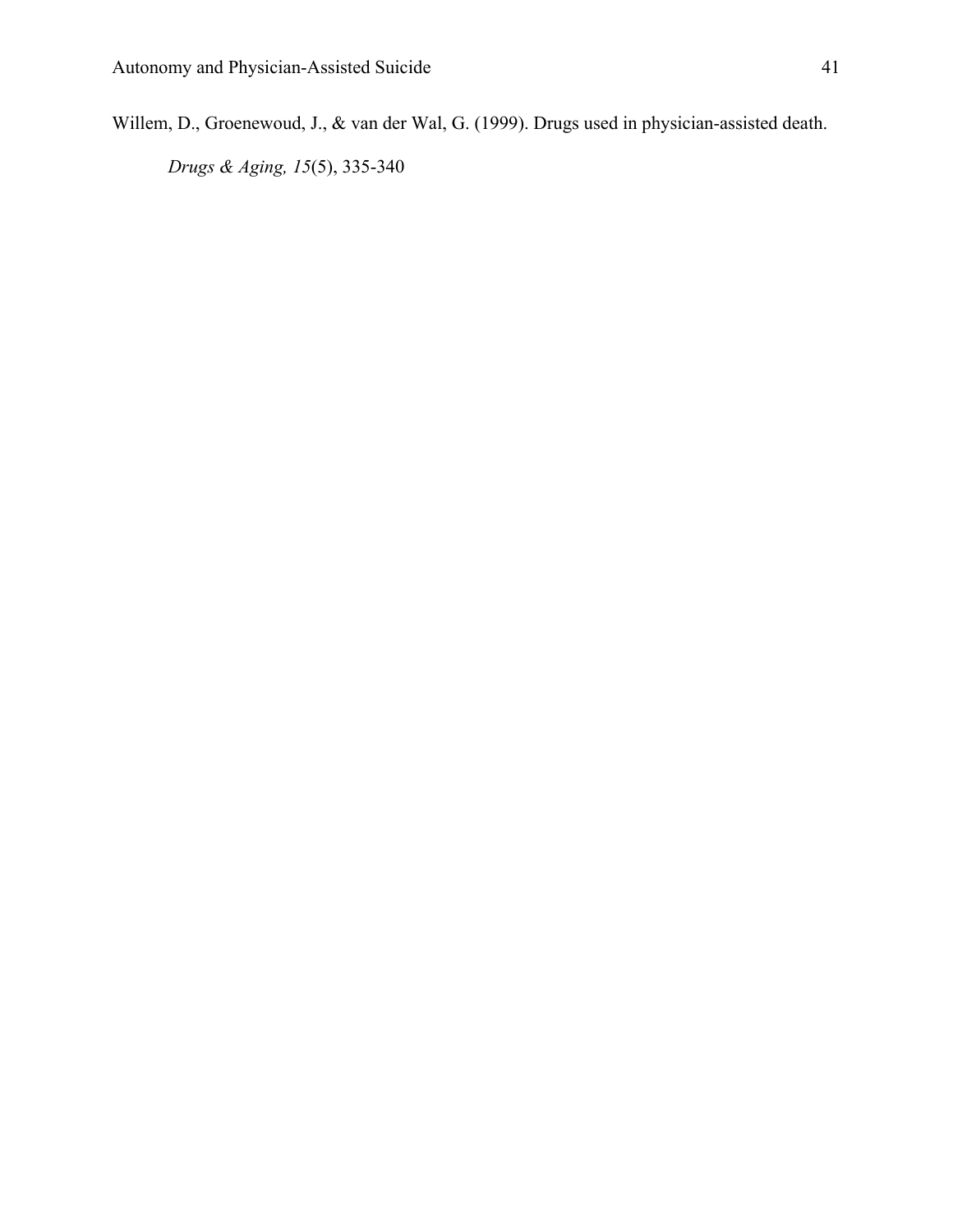### Appendix

### REQUEST FOR MEDICATION TO END MY LIFE IN A HUMANE AND DIGNIFIED MANNER

 $I, \underline{\hspace{1cm}}$  am an adult of sound mind.

I am suffering from \_\_\_\_\_\_\_\_, which my attending physician has determined is a terminal disease and which has been medically confirmed by a consulting physician.

I have been fully informed of my diagnosis, prognosis, the nature of medication to be prescribed and potential associated risks, the expected result, and the feasible alternatives, including comfort care, hospice care and pain control.

I request that my attending physician prescribe medication that will end my life in a humane and dignified manner.

INITIAL ONE:

I have informed my family of my decision and taken their opinions into consideration.

I have decided not to inform my family of my decision. I have no family to inform of my decision.

I understand that I have the right to rescind this request at any time.

I understand the full import of this request and I expect to die when I take the medication to be prescribed. I further understand that although most deaths occur within three hours, my death may take longer and my physician has counseled me about this possibility.

I make this request voluntarily and without reservation, and I accept full moral responsibility for my actions.

Signed: \_\_\_\_\_\_\_\_\_\_\_\_\_\_\_ Dated: \_\_\_\_\_\_\_\_\_\_\_\_\_\_\_

DECLARATION OF WITNESSES

We declare that the person signing this request:

(a) Is personally known to us or has provided proof of identity;

(b) Signed this request in our presence;

(c) Appears to be of sound mind and not under duress, fraud or undue influence; (d) Is not a patient for whom either of us is attending physician. The matter of the Witness 1/Date

\_\_\_\_\_\_\_\_\_\_\_\_\_\_Witness 2/Date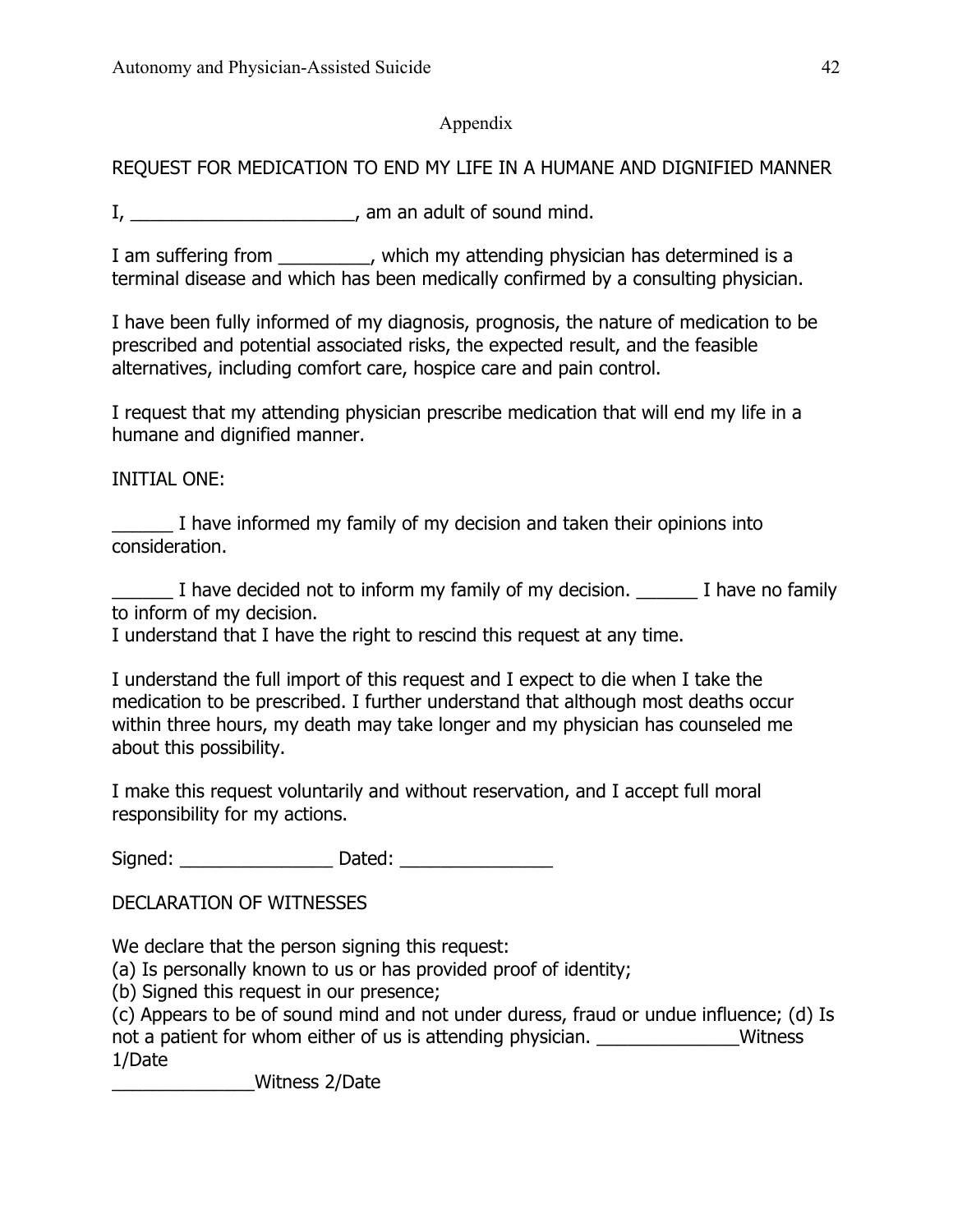NOTE: One witness shall not be a relative (by blood, marriage or adoption) of the person signing this request, shall not be entitled to any portion of the person's estate upon death and shall not own, operate or be employed at a health care facility where the person is a patient or resident. If the patient is an inpatient at a health care facility, one of the witnesses shall be an individual designated by the facility.

(Oregon Death with Dignity Act, 1994)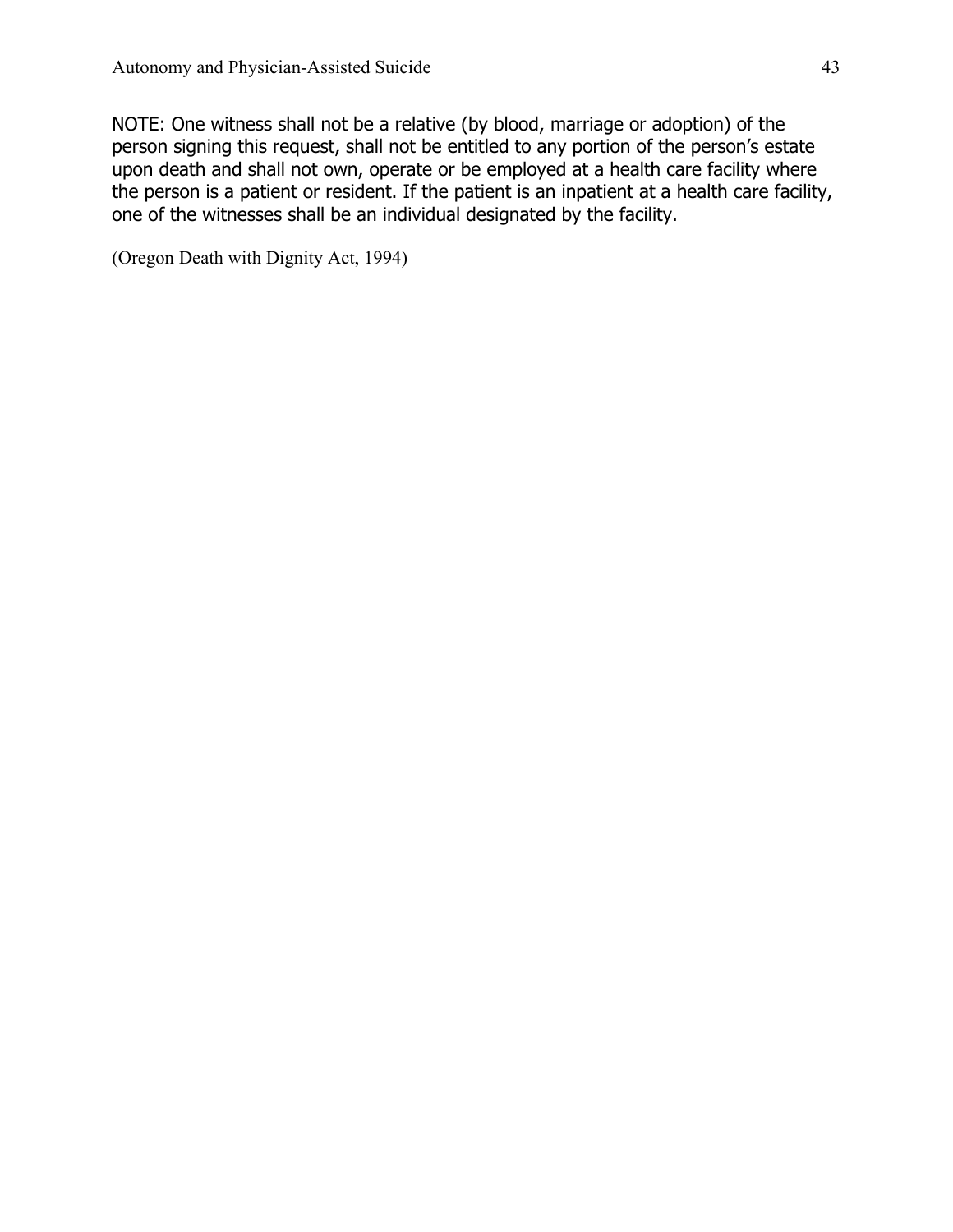### Table 1

# *Database Search*

| Date of       | <b>Keywords Used</b>                     | Database/Source |               | # of Hits            |                          |
|---------------|------------------------------------------|-----------------|---------------|----------------------|--------------------------|
| <b>Search</b> |                                          | <b>Used</b>     | <b>Listed</b> | <b>Reviewed</b> Used |                          |
| 09.01.19      | Patient experience                       | CINAHL/Ebsco    | 127,984       |                      |                          |
| 09.01.19      | Physician assisted suicide               | CINAHL/Ebsco    | 2,897         |                      |                          |
| 09.01.19      | "Patient experience" AND "physician"     | CINAHL/Ebsco    | 131           | 16                   | 5                        |
|               | assisted suicide"                        |                 |               |                      |                          |
| 09.11.19      | Quality of life                          | CINAHL/Ebsco    | 173,424       |                      |                          |
| 09.11.19      | Quality of death                         | CINAHL/Ebsco    | 14,895        |                      |                          |
| 09.11.19      | "quality of life" AND "quality of death" | CINAHL/Ebsco    | 59            | 15                   | $\overline{\mathcal{L}}$ |
|               | AND "physician assisted suicide"         |                 |               |                      |                          |
| 09.24.19      | Physician assisted suicide               | The Cochrane    | $\mathcal{D}$ | 2                    |                          |
|               |                                          | Library         |               |                      |                          |
| 09.24.19      | Emanuel, Ezekiel AND physician           | Incremental     | 16            | 3                    |                          |
|               | assisted suicide                         | search of       |               |                      |                          |
|               |                                          | references      |               |                      |                          |
| 09.24.19      | Ganzani AND Silveira                     | Incremental     |               |                      |                          |
|               |                                          | search of       |               |                      |                          |
|               |                                          | references      |               |                      |                          |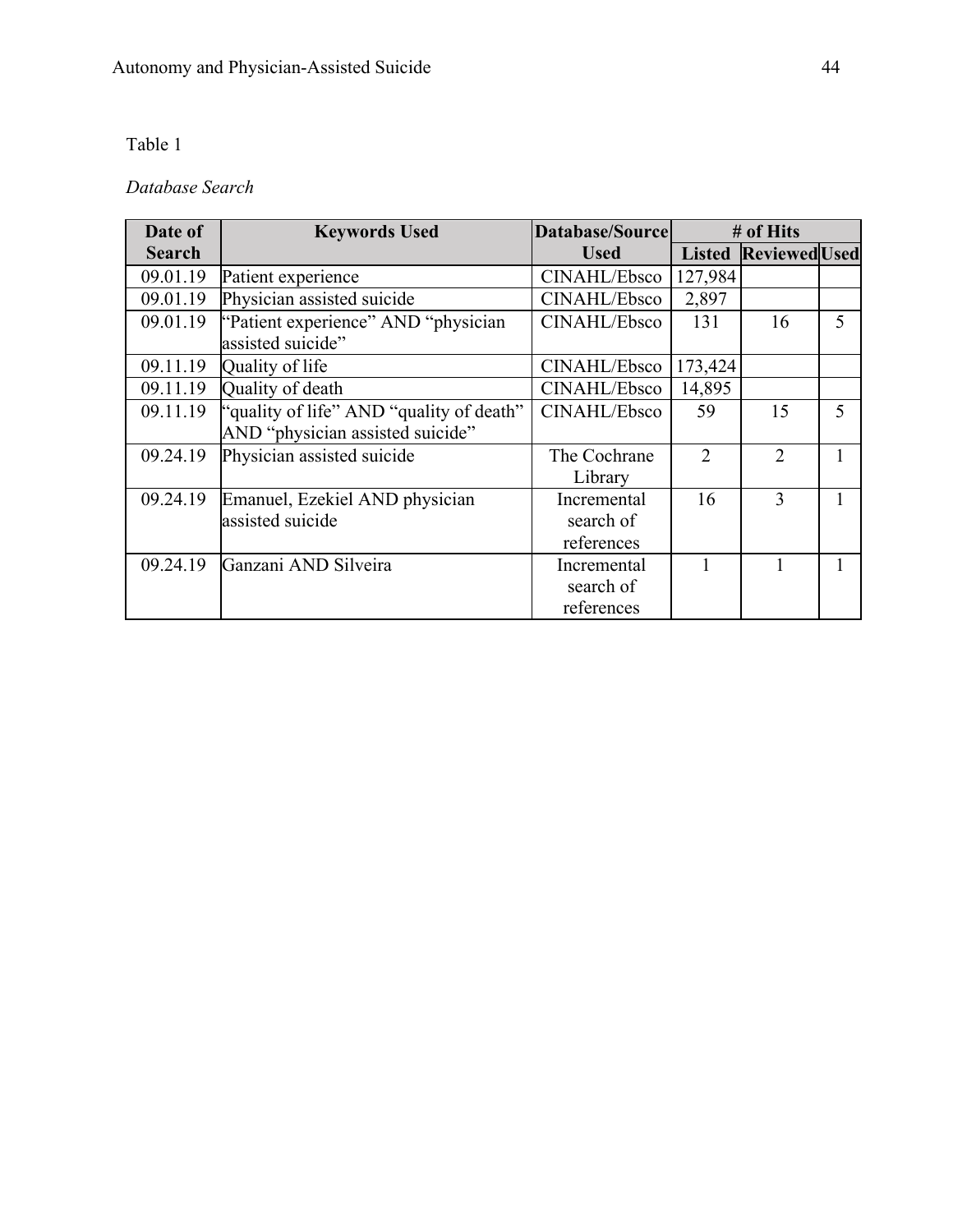### DEATH WITH DIGNITY? 45

Table 2

*Literature Table*

| No.          | Citation /<br><b>Search Engine</b>                                                                                                                                                                                                                                                       | Purpose/<br><b>Objectives</b>                                                                                                                                                                                                                                                                                            | Study population/<br>Sample/                                                                                                                                                                                                                                                                                                                                                                                                                                                | <b>Study Design/</b><br>Methods/                                                                                                                                                                                                                                                                                                                                                                                                                                                          | Result(s)<br><b>Main Findings</b>                                                                                                                                                                                                                                                                                                                                                                                                                                                                                                                                                                                                                                                                                                                                                      | Implications/<br>critique                                                                                                                                                                                                                                                                                                                                                                                                                                                                                                                            | Themes/<br><b>Comments</b>                                                                                                                                                                                                                                                                                                                                                                                                                                                                                                                                            | Level of<br><b>Evidence</b> |
|--------------|------------------------------------------------------------------------------------------------------------------------------------------------------------------------------------------------------------------------------------------------------------------------------------------|--------------------------------------------------------------------------------------------------------------------------------------------------------------------------------------------------------------------------------------------------------------------------------------------------------------------------|-----------------------------------------------------------------------------------------------------------------------------------------------------------------------------------------------------------------------------------------------------------------------------------------------------------------------------------------------------------------------------------------------------------------------------------------------------------------------------|-------------------------------------------------------------------------------------------------------------------------------------------------------------------------------------------------------------------------------------------------------------------------------------------------------------------------------------------------------------------------------------------------------------------------------------------------------------------------------------------|----------------------------------------------------------------------------------------------------------------------------------------------------------------------------------------------------------------------------------------------------------------------------------------------------------------------------------------------------------------------------------------------------------------------------------------------------------------------------------------------------------------------------------------------------------------------------------------------------------------------------------------------------------------------------------------------------------------------------------------------------------------------------------------|------------------------------------------------------------------------------------------------------------------------------------------------------------------------------------------------------------------------------------------------------------------------------------------------------------------------------------------------------------------------------------------------------------------------------------------------------------------------------------------------------------------------------------------------------|-----------------------------------------------------------------------------------------------------------------------------------------------------------------------------------------------------------------------------------------------------------------------------------------------------------------------------------------------------------------------------------------------------------------------------------------------------------------------------------------------------------------------------------------------------------------------|-----------------------------|
|              | <b>Used</b>                                                                                                                                                                                                                                                                              |                                                                                                                                                                                                                                                                                                                          | <b>Setting</b>                                                                                                                                                                                                                                                                                                                                                                                                                                                              | <b>Major Variables/</b><br><b>Instruments and</b><br><b>Measures</b>                                                                                                                                                                                                                                                                                                                                                                                                                      |                                                                                                                                                                                                                                                                                                                                                                                                                                                                                                                                                                                                                                                                                                                                                                                        |                                                                                                                                                                                                                                                                                                                                                                                                                                                                                                                                                      |                                                                                                                                                                                                                                                                                                                                                                                                                                                                                                                                                                       |                             |
| $\mathbf{1}$ | Dees, M.,<br>Vernooji-Dassen,<br>M., Dekkers, W.,<br>& van Weel, C.<br>(2010).<br>Unbearable<br>suffering of<br>patients with a<br>request for<br>euthanasia or<br>physician-assisted<br>suicide: An<br>integrative review.<br>Psycho-Oncology,<br>19, 339-352. doi:<br>10.1002/pon.1612 | To provide a<br>systematic<br>overview of<br>descriptions of<br>unbearable<br>suffering and<br>current views on<br>suffering of<br>patients in the<br>context of a<br>request for EAS<br>(euthanasia or<br>physician-<br>assisted suicide)<br>as suffering is a<br>requirement of<br>due care and<br>difficult to assess | *Patients who<br>request EAS<br>*Literature from<br>January 1, 1980-<br>June 30, 2007<br>*Literature search<br>in English, Dutch,<br>and Flemish of the<br>databases PubMed,<br>Embase, Cinahl,<br>Web of Science,<br>Psych Info, and the<br>Royal Dutch<br>Medical<br>Association<br>*55 articles were<br>included<br>*20 articles with<br>definitions of<br>suffering of<br>patients, 35<br>empirical studies<br>about suffering of<br>patients with a<br>request for EAS | *Concept analysis<br>of an integrative<br>review<br>*All included<br>literature had a<br>description of<br>suffering of<br>patients with an<br>actual request for<br>EAS or a<br>definition of<br>suffering was<br>included<br>*Two authors<br>independently the<br>full text articles<br>*Articles were<br>categorized by<br>who reported the<br>patient suffering,<br>i.e.: patients,<br>HCPs, or family<br>*A third and<br>fourth researcher<br>helped analyze the<br>qualitative data | *Every study referred to<br>suffering or "unbearable<br>suffering" but no<br>generally accepted<br>definition<br>*Four themes of<br>suffering emerged:<br>physical, psychological,<br>existential, or spiritual,<br>which all contributed<br>equal numbers of<br>motivations<br>*Suffering in the context<br>of dying is generated by<br>factors undermining the<br>quality of life<br>*Themes in qualitative<br>suffering: Caused by:<br>pain, weakness,<br>functional impairment,<br>dependency, being a<br>burden, hopelessness,<br>indignity, intellectual<br>deterioration, loss of<br>autonomy, tired of life<br>*Motivations for EAS<br>differed between the<br>patients, physicians, and<br>family<br>*Pt motivations: pain,<br>Weakness, dependence<br>on others, humiliation | *Suffering is<br>subjective to<br>each person<br>*All forms of<br>suffering are<br>potentially<br>unique to the<br>death experience<br>versus other<br>experiences that<br>may cause<br>suffering<br>*Important for<br>HCPs to bring up<br>the conversation<br>of suffering with<br>the patient,<br>because the<br>motivations that<br>lead people to<br>request EAS are<br>complex<br>*Research on the<br>patient<br>experience<br>requesting EAS<br>is limited to<br>countries where<br>it is legal;<br>"illegal"<br>motivations may<br>be missing | *Individual patient<br>perspective is the<br>most important<br>*Suffering involves<br>the patient as a<br>whole<br>*Patients must be<br>involved in<br>suffering in order<br>to meet criteria for<br>PAS by physicians<br>in Oregon and the<br>Netherlands, yet it<br>cannot really be<br>measured<br>*Motivations<br>differed between<br>the patients/<br>families/HCPs, but<br>the patient's<br>motivations should<br>be the most<br>important<br>*EAS being<br>legal/illegal is<br>complicating the<br>ability to research<br>what is best for<br>end-of-life care | V                           |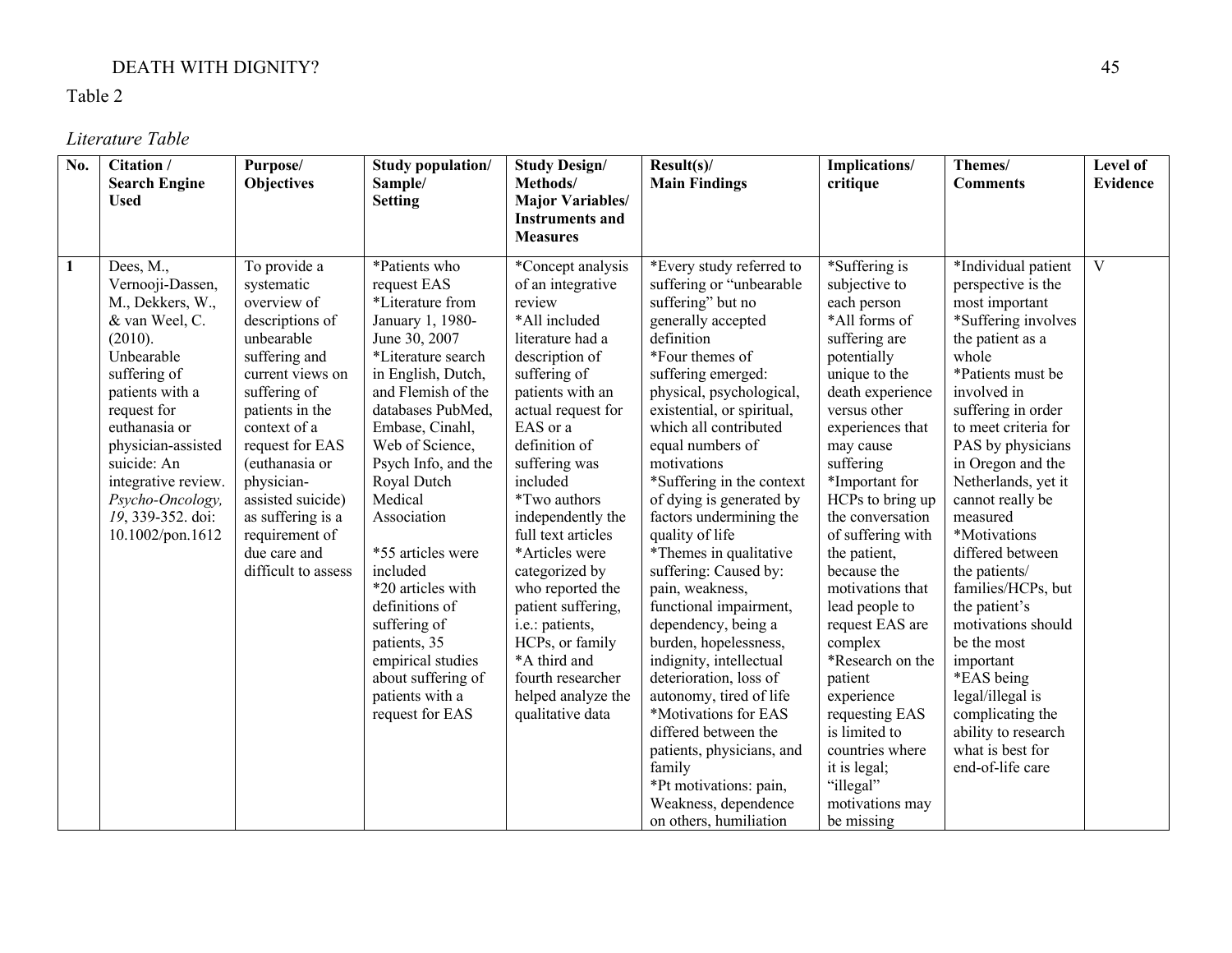| No.          | Citation /<br><b>Search Engine</b><br><b>Used</b>                                                                                                                                                                                                                      | Purpose/<br><b>Objectives</b>                                                                                                            | <b>Study population/</b><br>Sample/<br><b>Setting</b>                                                                                                                                                                                                                                                                                                                                                                                                                                                                                                          | <b>Study Design/</b><br>Methods/<br><b>Major Variables/</b><br><b>Instruments and</b><br><b>Measures</b>                                                                                                                                                                                                                                                                                                                                                                                                                                                                                              | Result(s)<br><b>Main Findings</b>                                                                                                                                                                                                                                                                                                                                                                                                                                                                                                                                                                                                                                                                                                                                                                                                                                                   | Implications/<br>critique                                                                                                                                                                                                                                                                                                                                                                                                                                                                                                                                                    | Themes/<br><b>Comments</b>                                                                                                                                                                                                                                                                                                                                                                                                                                                                                                                                                                                                                                                         | Level of<br><b>Evidence</b> |
|--------------|------------------------------------------------------------------------------------------------------------------------------------------------------------------------------------------------------------------------------------------------------------------------|------------------------------------------------------------------------------------------------------------------------------------------|----------------------------------------------------------------------------------------------------------------------------------------------------------------------------------------------------------------------------------------------------------------------------------------------------------------------------------------------------------------------------------------------------------------------------------------------------------------------------------------------------------------------------------------------------------------|-------------------------------------------------------------------------------------------------------------------------------------------------------------------------------------------------------------------------------------------------------------------------------------------------------------------------------------------------------------------------------------------------------------------------------------------------------------------------------------------------------------------------------------------------------------------------------------------------------|-------------------------------------------------------------------------------------------------------------------------------------------------------------------------------------------------------------------------------------------------------------------------------------------------------------------------------------------------------------------------------------------------------------------------------------------------------------------------------------------------------------------------------------------------------------------------------------------------------------------------------------------------------------------------------------------------------------------------------------------------------------------------------------------------------------------------------------------------------------------------------------|------------------------------------------------------------------------------------------------------------------------------------------------------------------------------------------------------------------------------------------------------------------------------------------------------------------------------------------------------------------------------------------------------------------------------------------------------------------------------------------------------------------------------------------------------------------------------|------------------------------------------------------------------------------------------------------------------------------------------------------------------------------------------------------------------------------------------------------------------------------------------------------------------------------------------------------------------------------------------------------------------------------------------------------------------------------------------------------------------------------------------------------------------------------------------------------------------------------------------------------------------------------------|-----------------------------|
| $\mathbf{2}$ | Emanuel, E.,<br>Fairclough, D.,<br>Slutsman, J. &<br>Emanuel, L.<br>(2000).<br>Understanding<br>economic and<br>other burdens of<br>terminal illness:<br>The experience of<br>patients and their<br>caregivers. Annals<br>of Internal<br>Medicine, 132(6),<br>451-459. | To determine the<br>cause of<br>economic and<br>other burdens in<br>terminally ill<br>patients and<br>identify possible<br>interventions | *Terminally ill<br>patients (N=988)<br>without HIV/AIDS<br>with <6mos. to live,<br>able to sign<br>consent, and spoke<br>English as well as<br>their primary<br>caregiver (N=893)<br>*Six different<br>locations were<br>randomly selected<br>across the USA<br>based on<br>metropolitan<br>statistical areas:<br>Worcester, MA; St.<br>Louis, MO;<br>Tucson, AZ;<br>Birmingham, AL;<br>and Brooklyn, NY.<br>One rural setting as<br>well: Mesa County,<br>CO.<br>*Physicians in<br>those areas were<br>randomly selected<br>and asked to<br>identify patients | *In-person<br>interviews of<br>patients and their<br>caregivers<br>*Survey was<br>developed<br>following a lit.<br>search, pilot study,<br>focus groups, and<br>expert<br>consultation,<br>contained 135<br>questions,<br>caregiver survey<br>contained 118<br>questions adapted<br>from seven<br>different survey<br>instruments<br>*Measured social<br>supports,<br>communication<br>with HCPs,<br>personal and<br>spiritual meaning,<br>care needs, EOL<br>care plans,<br>economic burdens,<br>euthanasia, and<br>PAS<br>*Patient care<br>needs ranked<br>"low" to "high" on<br>a four point scale | *Mean age: 66.5, leading<br>cause of terminal illness:<br>cancer $(51.8\%)$ , heart<br>disease $(18%)$ , and<br>COPD (10.9%)<br>*Pt's with moderate or<br>high care needs were<br>significantly more likely<br>than those with low care<br>needs to report the cost<br>of their illness was a<br>moderate or great<br>economic hardship<br>(44.9% compared with<br>35.3%, $p=0.005$ ), that<br>10% of their household<br>income was spent on<br>healthcare costs other<br>than insurance premiums<br>$(28\%$ compared to $17\%$ ,<br>$p<0.001$ ), and that they<br>had to sell assets, take<br>out a loan or mortgage,<br>or obtain an additional<br>job (16.3% compared to<br>$10.2\%, p=0.004$<br>*In patients requiring<br>substantial assistance,<br>14.9% had seriously<br>thought about or<br>discussed PAS compared<br>to 8.2% of patients with<br>few care needs, $p=0.001$ | *Terminally-ill<br>patients in the<br>USA with<br>substantial care<br>needs experience<br>significant<br>economic and<br>other burdens<br>*Best to create<br>interventions that<br>help with<br>patients' needs<br>but do not add<br>cost<br>*Important to<br>take cost into<br>consideration<br>when treating<br>terminally ill<br>patients<br>*HCPs need to<br>talk with patients<br>AND families<br>about cost<br>*Sample may be<br>biased;<br>physicians may<br>have selectively<br>referred patients<br>*21% of referred<br>patients died or<br>became<br>incapacitated | *Cost of terminal<br>illness is more than<br>emotional<br>*Terminal illness<br>takes a toll on the<br>entire family,<br>particularly the<br>financial health of<br>the family<br>*Sad that families<br>have to take out<br>additional<br>loans/mortgages or<br>get other jobs just<br>to pay for the care<br>of their loved one<br>instead of spending<br>time with the<br>terminally ill<br>*Study takes place<br>in the USA<br>*Difficult to obtain<br>data on this topic<br>$d/t$ the patients<br>dying or being<br>mentally unable to<br>participate<br>*With PAS being<br>illegal in most<br>states, is the family<br>unduly forced to<br>carry a heavier<br>economic burden? | $\overline{\rm IV}$         |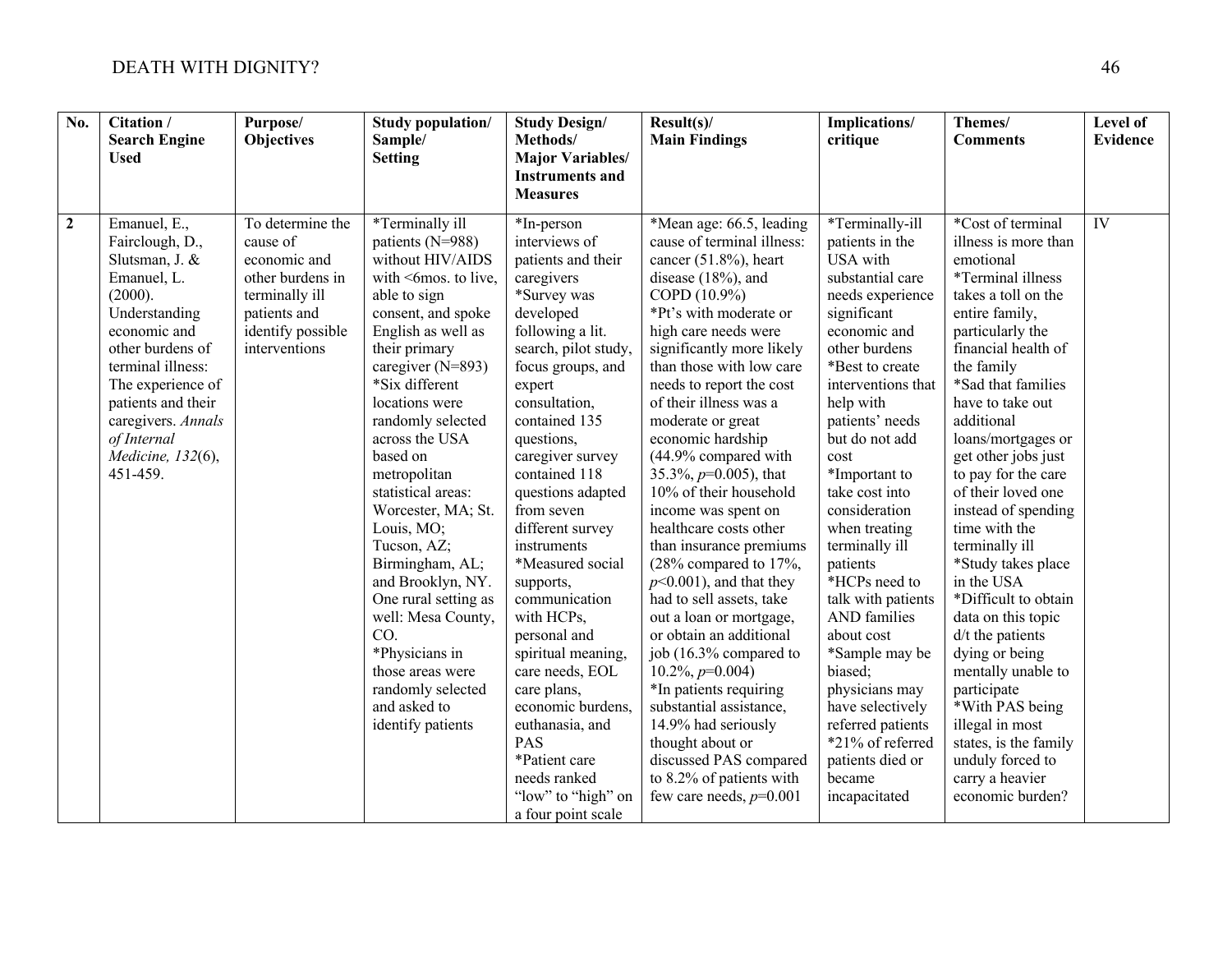| $\overline{No.}$ | Citation /<br><b>Search Engine</b><br><b>Used</b>                                                                                                                                                                                                                                                        | Purpose/<br><b>Objectives</b>                                                                                                                                          | Study population/<br>Sample/<br><b>Setting</b>                                                                                                                                                                                                                                                                                                                                                                                                                                                 | <b>Study Design/</b><br>Methods/<br><b>Major Variables/</b><br><b>Instruments and</b>                                                                                                                                                                                                                                                                                                                                                                                                                                                                            | Result(s)<br><b>Main Findings</b>                                                                                                                                                                                                                                                                                                                                                                                                                                                                                                                                                                                                                                                                                                                                               | Implications/<br>critique                                                                                                                                                                                                                                                                                                                                                                                                                                                                                           | Themes/<br><b>Comments</b>                                                                                                                                                                                                                                                                                                                                                                                                                                                                                                                                                                       | Level of<br><b>Evidence</b> |
|------------------|----------------------------------------------------------------------------------------------------------------------------------------------------------------------------------------------------------------------------------------------------------------------------------------------------------|------------------------------------------------------------------------------------------------------------------------------------------------------------------------|------------------------------------------------------------------------------------------------------------------------------------------------------------------------------------------------------------------------------------------------------------------------------------------------------------------------------------------------------------------------------------------------------------------------------------------------------------------------------------------------|------------------------------------------------------------------------------------------------------------------------------------------------------------------------------------------------------------------------------------------------------------------------------------------------------------------------------------------------------------------------------------------------------------------------------------------------------------------------------------------------------------------------------------------------------------------|---------------------------------------------------------------------------------------------------------------------------------------------------------------------------------------------------------------------------------------------------------------------------------------------------------------------------------------------------------------------------------------------------------------------------------------------------------------------------------------------------------------------------------------------------------------------------------------------------------------------------------------------------------------------------------------------------------------------------------------------------------------------------------|---------------------------------------------------------------------------------------------------------------------------------------------------------------------------------------------------------------------------------------------------------------------------------------------------------------------------------------------------------------------------------------------------------------------------------------------------------------------------------------------------------------------|--------------------------------------------------------------------------------------------------------------------------------------------------------------------------------------------------------------------------------------------------------------------------------------------------------------------------------------------------------------------------------------------------------------------------------------------------------------------------------------------------------------------------------------------------------------------------------------------------|-----------------------------|
| $\mathbf{3}$     | Gamondi, C.,<br>Fusi-<br>Schmidhauser, T.,<br>Oriani, A., Payne,<br>S., & Preston, N.<br>$(2019)$ . Family<br>members'<br>experiences of<br>assisted dying: A<br>systematic<br>literature review<br>with thematic<br>synthesis.<br>Palliative<br>Medicine, 1-15.<br>doi:<br>10.1177/02692163<br>19857630 | To offer an<br>understanding of<br>the experiences<br>of family<br>members of<br>patients who died<br>using assisted<br>dying in<br>jurisdictions<br>where it is legal | *Direct family<br>members of<br>patients who<br>participated in<br>euthanasia or PAS,<br>over the age of 18<br>*Countries where<br>assisted dying is<br>legal: Netherlands,<br>Canada,<br>Switzerland, and<br>USA (Oregon,<br>Washington,<br>Vermont only)<br>*Articles from Jan<br>1992-Feb 2019<br>*Databases used:<br>Medline, Embase,<br>CINAHL, AMED,<br>PsychINFO<br>$N=19$ , 11 articles<br>were qualitative,<br>and 8 were<br>quantitative<br>*Patients primarily<br>had cancer or ALS | <b>Measures</b><br>*Primary research.<br>Quantitative and<br>qualitative<br>*Thematic<br>synthesis using the<br>Preferred<br>Reporting Items<br>for Systematic<br>Reviews and<br>Meta-analysis<br>Protocol<br>guidelines<br>*Articles screened<br>in two phases by<br>three reviewers<br>*Quality appraised<br>using structured<br>checklist with<br>higher scores<br>indicating better<br>quality<br>*Three step<br>process: articles<br>were coded<br>inductively,<br>descriptive themes<br>were developed,<br>and then analytical<br>themes were<br>generated | *Family members<br>involved in assisted<br>dying had strong, open,<br>positive, and supportive<br>relationships with the pt.<br>*Family members<br>occasionally excluded<br>members who opposed<br>assisted dying<br>*Witnessing the patient<br>suffer motivated family<br>members to agree with<br>the pt's request<br>*Family members who<br>shared the values of the<br>patient saw the decision<br>as the patient's right<br>*Positive emotions were<br>experienced such as<br>being at peace, accepting<br>the patient's choice, and<br>having felt included<br>*Few experienced regret<br>*Family members<br>perceived a fast decision-<br>making pace as being<br>problematic<br>*Some wished it had<br>been postponed<br>*Death rituals were<br>intentional and planned | *Families can be<br>very involved in<br>supporting pts<br>interested in PAS<br>*PAS could aide<br>in promoting<br>QOL/QOD<br>*Assisted dying<br>may challenge<br>family value<br>systems<br>*Conversation<br>with family<br>members may be<br>more open in<br>countries where<br>assisted dying is<br>legal<br>*Family<br>members are<br>important patient<br>advocates during<br>the dying process<br>*Western<br>countries only;<br>other<br>cultures/religions<br>may have<br>different<br>experiences<br>*Proxy | *PAS has the<br>potential to<br>increase<br>QOL/QOD under<br>the right<br>circumstances<br>*Patient suffering<br>as a reason to<br>participate in PAS<br>*What about the<br>family members<br>who felt<br>uncomfortable with<br>assisted dying?<br>Potentially divisive<br>*Family members<br>are potentially<br>taking on legal<br>risks if they are<br>actively involved<br>in the patient's<br>EOL plan; legal<br>protections should<br>be in place for<br>family members<br>*Family members<br>are important<br>players in the pt<br>death experience<br>and should also<br>have their needs | $\overline{\mathbf{V}}$     |
|                  |                                                                                                                                                                                                                                                                                                          |                                                                                                                                                                        |                                                                                                                                                                                                                                                                                                                                                                                                                                                                                                |                                                                                                                                                                                                                                                                                                                                                                                                                                                                                                                                                                  | *Family thought assisted<br>dying contributed to the<br>pt's QOL                                                                                                                                                                                                                                                                                                                                                                                                                                                                                                                                                                                                                                                                                                                | perspective vs<br>patient<br>perspective                                                                                                                                                                                                                                                                                                                                                                                                                                                                            | met such as<br>counseling services                                                                                                                                                                                                                                                                                                                                                                                                                                                                                                                                                               |                             |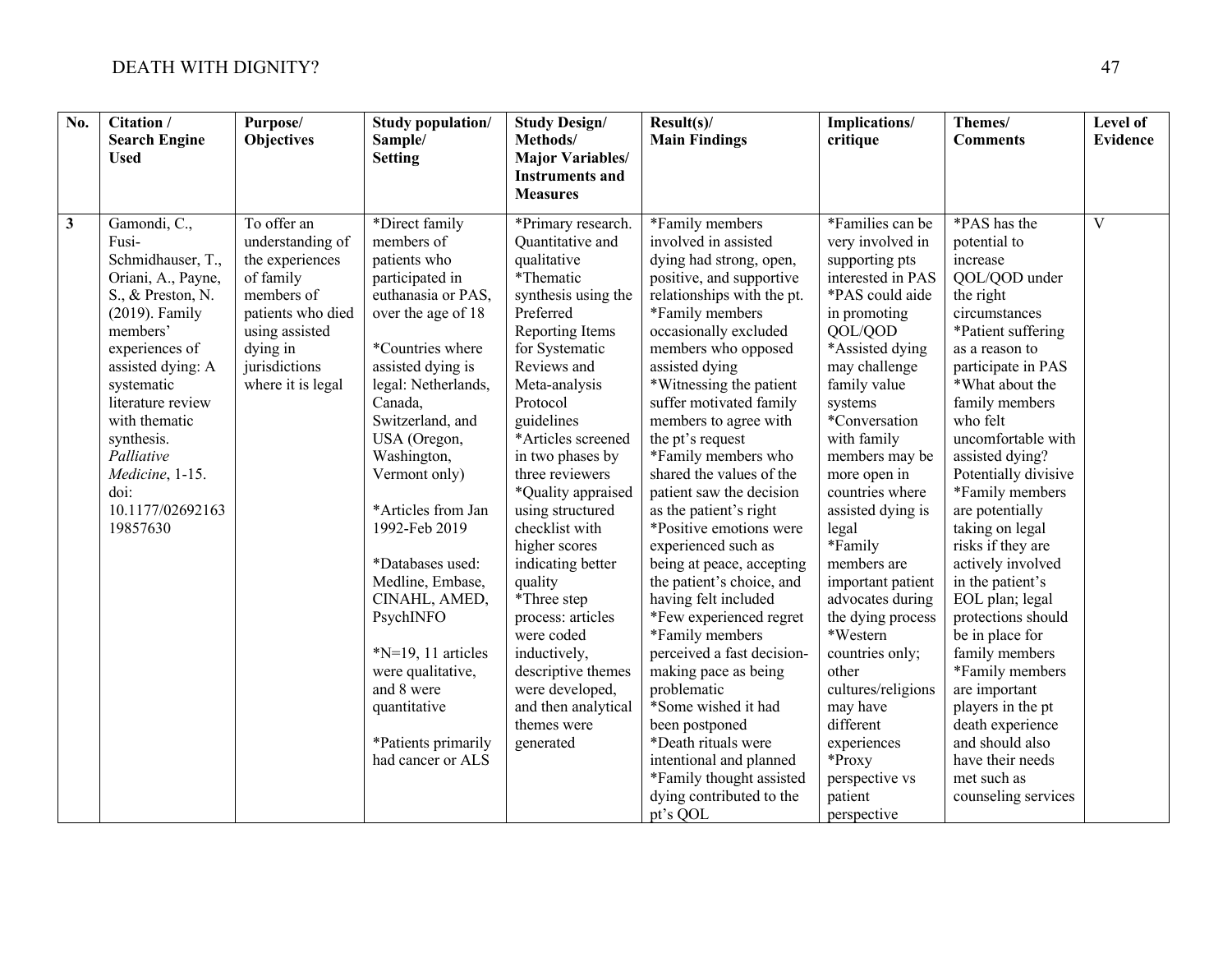| No. | Citation /<br><b>Search Engine</b><br><b>Used</b>                                                                                                                                                                                                                                        | Purpose/<br><b>Objectives</b>                                                                                                                                                                     | <b>Study population/</b><br>Sample/<br><b>Setting</b>                                                                                                                                                                                                                                                                                                                                                                                            | <b>Study Design/</b><br>Methods/<br><b>Major Variables/</b><br><b>Instruments and</b><br><b>Measures</b>                                                                                                                                                                                                                                                                                                                                                                                                                                                                                                             | Result(s)<br><b>Main Findings</b>                                                                                                                                                                                                                                                                                                                                                                                                                                                                                                                                                                                                                                                                                                                                                                                                                                      | Implications/<br>critique                                                                                                                                                                                                                                                                                                                                                                                                                                                                                                                             | Themes/<br><b>Comments</b>                                                                                                                                                                                                                                                                                                                                                                                                       | Level of<br><b>Evidence</b> |
|-----|------------------------------------------------------------------------------------------------------------------------------------------------------------------------------------------------------------------------------------------------------------------------------------------|---------------------------------------------------------------------------------------------------------------------------------------------------------------------------------------------------|--------------------------------------------------------------------------------------------------------------------------------------------------------------------------------------------------------------------------------------------------------------------------------------------------------------------------------------------------------------------------------------------------------------------------------------------------|----------------------------------------------------------------------------------------------------------------------------------------------------------------------------------------------------------------------------------------------------------------------------------------------------------------------------------------------------------------------------------------------------------------------------------------------------------------------------------------------------------------------------------------------------------------------------------------------------------------------|------------------------------------------------------------------------------------------------------------------------------------------------------------------------------------------------------------------------------------------------------------------------------------------------------------------------------------------------------------------------------------------------------------------------------------------------------------------------------------------------------------------------------------------------------------------------------------------------------------------------------------------------------------------------------------------------------------------------------------------------------------------------------------------------------------------------------------------------------------------------|-------------------------------------------------------------------------------------------------------------------------------------------------------------------------------------------------------------------------------------------------------------------------------------------------------------------------------------------------------------------------------------------------------------------------------------------------------------------------------------------------------------------------------------------------------|----------------------------------------------------------------------------------------------------------------------------------------------------------------------------------------------------------------------------------------------------------------------------------------------------------------------------------------------------------------------------------------------------------------------------------|-----------------------------|
| 4   | Ganzini, L.,<br>Silveira, M., &<br>Johnston, W.<br>(2002). Predictors<br>and correlates of<br>interest in assisted<br>suicide in the final<br>month of life<br>among ALS<br>patients in Oregon<br>and Washington.<br>Journal of Pain<br>and Symptom<br>Management,<br>$17(3)$ , 312-317. | To understand<br>more about ALS<br>patients' interest<br>in physician-<br>assisted suicide<br>throughout the<br>terminal phase of<br>their illness,<br>particularly the<br>final month of<br>life | *Terminally ill<br>patients with ALS<br>*N=50 family<br>caregivers of<br>patients with a<br>confirmed<br>diagnosis of ALS<br>from Oregon and<br>Washington who<br>had died between<br>1995-1999<br>*Patients cared for<br>in the Oregon<br><b>Health Sciences</b><br>University<br>neuromuscular<br>clinic or Portland<br>Veterans Affairs<br>Medical Clinic or<br>had participated in<br>a previous study<br>$(N=38)$<br>*Convenience<br>sample | *Descriptive<br>*Caregivers were<br>recruited by mail<br>*Surveyed in<br>person or over the<br>phone<br>*An interview<br>(median of 11<br>months between<br>patients' death and<br>interview), and a<br>survey (median of<br>36 months<br>between pt death<br>and survey)<br>*Results from<br>caregivers<br>compared to pt<br>results from<br>previous study<br>*Caregivers rated<br>suffering on a 6<br>point scale<br>measuring pain,<br>suffering, anxiety,<br>depressed mood,<br>dyspnea,<br>confusion,<br>insomnia, choking<br>episodes,<br>difficulty<br>communicating<br>*Questioned about<br>interest in PAS | *Caregiver knew patient<br>for median of 34 years<br>$*16(32%)$ explicitly<br>discussed wanting PAS<br>in the last month of life<br>*Patients who requested<br>PAS had frequent<br>insomnia ( $p=0.003$ ), pain<br>$(p=0.01)$ , severe<br>discomfort ( $p=0.03$ ), and<br>distress at being a burden<br>$(p=0.02)$<br>*No difference between<br>those who did and did<br>not want assisted suicide<br>in the last month of life<br>in prevalence of<br>depression<br>*The patient having<br>indicated interest in<br>assisted suicide in the<br>previous study (OR:<br>11.7, $95\%$ CI: 1.1-130.7)<br>and a hopelessness score<br>of >9 on the Beck<br>Hopelessness Scale (OR:<br>12.5 $(1.9-83.2)$ were<br>predictors of pt<br>continuing to request<br>PAS<br>*50% of patients initially<br>interested in PAS had a<br>persistent interest<br>throughout the illness | *Patients<br>interested in PAS<br>in the final<br>month of life<br>may be identified<br>earlier<br>*HCPs should<br>screen for<br>hopelessness in<br>patients with<br><b>ALS</b><br>*Interest in PAS<br>persists over<br>time; important<br>to continue to<br>reassess<br>*Controlling<br>pain and<br>sleeplessness<br>may help the pt<br>avoid wanting<br>assisted dying<br>*Small sample<br>size,<br>convenience<br>sample<br>*More research<br>before death (on<br>patients) and<br>after death (on<br>those pts family)<br>should be<br>performed) | *Death with<br>Dignity Act was<br>enacted in 1997;<br>thus only four<br>patients were<br>eligible for PAS<br>*Open<br>communication<br>between pt and<br>provider about<br>EOL desires is<br>profoundly<br>important; should<br>drive terminal<br>illness management<br>*Symptom<br>management can<br>drive patient<br>emotional state<br>*Newly legal in<br>both states at the<br>time of the study;<br>what about<br>recently? | $\overline{\text{VI}}$      |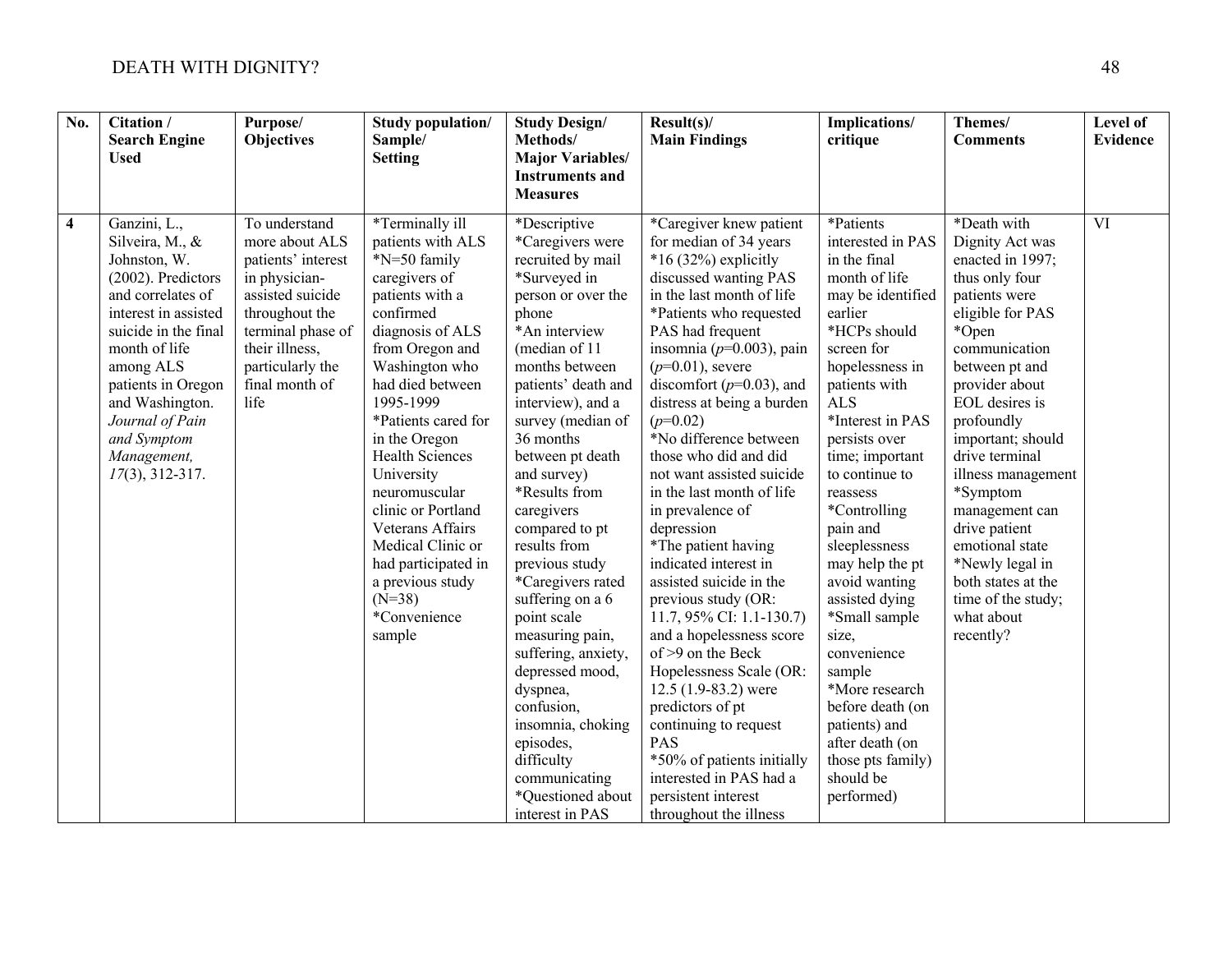| No. | Citation /<br><b>Search Engine</b><br><b>Used</b>                                                                                                                                                                                                                                                                                                                                                                              | Purpose/<br><b>Objectives</b>                                                                                                                         | <b>Study population/</b><br>Sample/<br><b>Setting</b>                                                                                                                                                                                                                                                                               | <b>Study Design/</b><br>Methods/<br><b>Major Variables/</b><br><b>Instruments and</b><br><b>Measures</b>                                                                                                                                                                                                                                                                                                                                                             | Result(s)<br><b>Main Findings</b>                                                                                                                                                                                                                                                                                                                                                                                                                                                                                                                                                                                                                                                                                                                                                                                       | Implications/<br>critique                                                                                                                                                                                                                                                                                                                                                                                                                                                                                                                                                      | Themes/<br><b>Comments</b>                                                                                                                                                                                                                                                                                                                                                                                                                                                                                                                                                                                                                                    | Level of<br><b>Evidence</b> |
|-----|--------------------------------------------------------------------------------------------------------------------------------------------------------------------------------------------------------------------------------------------------------------------------------------------------------------------------------------------------------------------------------------------------------------------------------|-------------------------------------------------------------------------------------------------------------------------------------------------------|-------------------------------------------------------------------------------------------------------------------------------------------------------------------------------------------------------------------------------------------------------------------------------------------------------------------------------------|----------------------------------------------------------------------------------------------------------------------------------------------------------------------------------------------------------------------------------------------------------------------------------------------------------------------------------------------------------------------------------------------------------------------------------------------------------------------|-------------------------------------------------------------------------------------------------------------------------------------------------------------------------------------------------------------------------------------------------------------------------------------------------------------------------------------------------------------------------------------------------------------------------------------------------------------------------------------------------------------------------------------------------------------------------------------------------------------------------------------------------------------------------------------------------------------------------------------------------------------------------------------------------------------------------|--------------------------------------------------------------------------------------------------------------------------------------------------------------------------------------------------------------------------------------------------------------------------------------------------------------------------------------------------------------------------------------------------------------------------------------------------------------------------------------------------------------------------------------------------------------------------------|---------------------------------------------------------------------------------------------------------------------------------------------------------------------------------------------------------------------------------------------------------------------------------------------------------------------------------------------------------------------------------------------------------------------------------------------------------------------------------------------------------------------------------------------------------------------------------------------------------------------------------------------------------------|-----------------------------|
| 5   | Georges, J.,<br>Onwuteaka-<br>Philipsen, B.,<br>Muller, M., Van<br>der Wal, G., Van<br>der Heide, A., &<br>Van der Maas, P.<br>(2007). Relatives'<br>perspective on the<br>terminally ill<br>patients who died<br>after euthanasia or<br>physician-assisted<br>suicide: A<br>retrospective<br>cross-sectional<br>interview study in<br>the Netherlands.<br>Death Studies, 31,<br>$1-15.$ doi:<br>10.1080/07481180<br>600985041 | Gain<br>understanding of<br>the background<br>and history of<br>patient requests<br>for EAS and the<br>significance of<br>EAS on the<br>patient's EOL | *Studying patients<br>who used EAS to<br>end their lives<br>*Interviewed most<br>involved relative of<br>patient<br>*Nationwide,<br>across the<br>Netherlands<br>$N=87$<br>*October 2001-<br>January 2002<br>*Mean period of<br>time between the<br>patient death and<br>interview: 17.6<br>months<br>*Interviewed in<br>their home | *Descriptive,<br>cross sectional<br>*Random<br>sampling of 167<br>physicians with<br>patients who used<br>EAS approached<br>patients' family<br>members<br>*Interviews were<br>2 hours long<br>*Semi-structured<br>interview focused<br>on pt's illness,<br>motivations for<br>EAS, end of the<br>pt's life, and the<br>dying process<br>*Multiple<br>interviewers,<br>trained<br>specifically to<br>participate in<br>study<br>*Descriptive<br>statistical analysis | *85% had cancer, 15%<br>had other diseases,<br>mostly neurologic such<br>as ALS<br>*79% of pts had voiced<br>their wishes prior to<br>being terminally ill<br>*67% of wishes directed<br>at unbearable suffering<br>and heavy dependence on<br>others<br>*84%: explicit requests<br>made w/in 3 mos. of<br>death<br>*74% satisfied with how<br>the physician dealt with<br>the request<br>*Patients <68yrs were<br>concerned about missing<br>an important life event<br>$(p=0.031)$<br>*92% of relatives<br>believed EAS<br>contributed to the<br>patient's quality of the<br>end-of-life by avoiding<br>further suffering (37%),<br>respecting the pt's wish<br>(29%), dignity would be<br>preserved (18%), ending<br>current suffering $(16\%)$<br>*23% thought EAS came<br>too late, causing more<br>pain/suffering | *Close relatives<br>of the dying<br>patient should be<br>part of the care<br>plan<br>*Patients may<br>have EOL<br>wishes before<br>becoming<br>terminally ill<br>*Discuss<br>patient's<br>personal<br>definitions of<br>dignity and being<br>burdensome<br>*Ask patient<br>about possible<br>life events that<br>they want to<br>attend<br>*Taking time to<br>sort through the<br>patient's request<br>may prolong pt<br>suffering<br>*Retrospective<br>study, also only<br>getting the<br>perspective of<br>pt's proxies,<br>could be biased<br>or withholding<br>information | *Explore possible<br>alternatives to<br>relieve suffering<br>and pts feeling like<br>a burden; they may<br>not even feel like<br>they need PAS if<br>their motivations<br>for participating<br>are relieved<br>*Proxy relations<br>are part of the<br>patient, when<br>thinking about or<br>planning the<br>patient's dying<br>process; must build<br>positive<br>relationships with<br>relatives.<br>*Illegality of PAS<br>may be<br>unnecessarily<br>prolonging<br>suffering in certain<br>patients<br>*Thinking about<br>EAS is different<br>than making an<br>explicit request<br>*EAS is respecting<br>the patient's wishes<br>and feeling in<br>control | $\overline{\text{VI}}$      |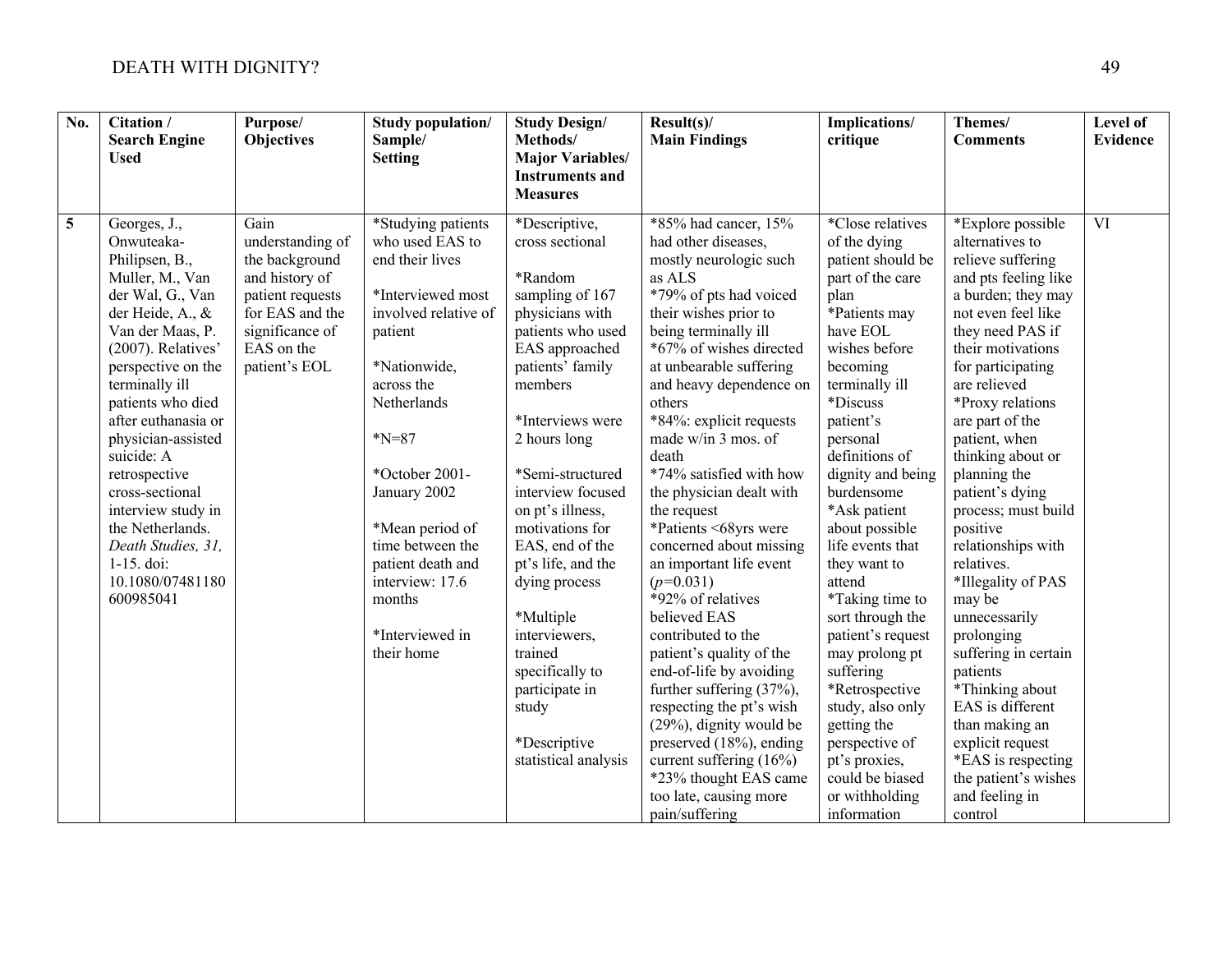| No. | Citation /<br><b>Search Engine</b><br><b>Used</b>                                                                                                                                                                                                             | Purpose/<br><b>Objectives</b>                                                                                                                            | <b>Study population/</b><br>Sample/<br><b>Setting</b>                                                                                                                                                                                                                                                                                                                                                                                                                                                                | <b>Study Design/</b><br>Methods/<br><b>Major Variables/</b>                                                                                                                                                                                                                                                                                                                                                                                                                                                                                                                                      | Result(s)<br><b>Main Findings</b>                                                                                                                                                                                                                                                                                                                                                                                                                                                                                                                                                                                                                                                                                                                                                                                                                                                 | Implications/<br>critique                                                                                                                                                                                                                                                                                                                                                                                                                                                                                                                                         | Themes/<br><b>Comments</b>                                                                                                                                                                                                                                                                                                                                                                                                                                                                                                                                                                                                                                   | Level of<br><b>Evidence</b> |
|-----|---------------------------------------------------------------------------------------------------------------------------------------------------------------------------------------------------------------------------------------------------------------|----------------------------------------------------------------------------------------------------------------------------------------------------------|----------------------------------------------------------------------------------------------------------------------------------------------------------------------------------------------------------------------------------------------------------------------------------------------------------------------------------------------------------------------------------------------------------------------------------------------------------------------------------------------------------------------|--------------------------------------------------------------------------------------------------------------------------------------------------------------------------------------------------------------------------------------------------------------------------------------------------------------------------------------------------------------------------------------------------------------------------------------------------------------------------------------------------------------------------------------------------------------------------------------------------|-----------------------------------------------------------------------------------------------------------------------------------------------------------------------------------------------------------------------------------------------------------------------------------------------------------------------------------------------------------------------------------------------------------------------------------------------------------------------------------------------------------------------------------------------------------------------------------------------------------------------------------------------------------------------------------------------------------------------------------------------------------------------------------------------------------------------------------------------------------------------------------|-------------------------------------------------------------------------------------------------------------------------------------------------------------------------------------------------------------------------------------------------------------------------------------------------------------------------------------------------------------------------------------------------------------------------------------------------------------------------------------------------------------------------------------------------------------------|--------------------------------------------------------------------------------------------------------------------------------------------------------------------------------------------------------------------------------------------------------------------------------------------------------------------------------------------------------------------------------------------------------------------------------------------------------------------------------------------------------------------------------------------------------------------------------------------------------------------------------------------------------------|-----------------------------|
|     |                                                                                                                                                                                                                                                               |                                                                                                                                                          |                                                                                                                                                                                                                                                                                                                                                                                                                                                                                                                      | <b>Instruments and</b><br><b>Measures</b>                                                                                                                                                                                                                                                                                                                                                                                                                                                                                                                                                        |                                                                                                                                                                                                                                                                                                                                                                                                                                                                                                                                                                                                                                                                                                                                                                                                                                                                                   |                                                                                                                                                                                                                                                                                                                                                                                                                                                                                                                                                                   |                                                                                                                                                                                                                                                                                                                                                                                                                                                                                                                                                                                                                                                              |                             |
| 6   | Johansen, S.,<br>Hølen, J., Kaasa,<br>S., Loge, J., &<br>Materstvedt, L.<br>(2005). Attitudes<br>towards, and<br>wishes for,<br>euthanasia in<br>advanced cancer<br>patients at a<br>palliative<br>medicine unit.<br>Palliative<br>Medicine, 19, 454-<br>460. | To explore and<br>describe attitudes<br>and wishes for<br>euthanasia/PAS<br>in a group of<br>patients with<br>advanced cancer<br>on a palliative<br>unit | *Patients with<br>advanced, terminal<br>cancers: lung (n=2),<br>prostate $(n=5)$ , GI<br>$(n=5)$ , breast $(n=2)$ ,<br>head/neck $(n=2)$ ,<br>and unknown<br>primary cancer<br>$(n=2)$ . Total:<br>$N=18$ , cognitively<br>intact<br>*Estimated life<br>expectancy: <9<br>mos. per MD<br>*Convenience<br>sample on the<br>Palliative Medicine<br>Unit, Department<br>of Oncology and<br>Radiotherapy,<br>University Hospital<br>of Trondheim,<br>Norway<br>*Survival from<br>time of interview: 3<br>$days - 9$ mos. | *Qualitative<br>*Research RN<br>used interview<br>guide with 8<br>$is_s = + sub$<br>questions<br>*RN did not work<br>at the hospital<br>*One, 45 minute<br>face to face<br>interview<br>*Euthanasia/PAS<br>defined to patients<br>prior to interview<br>*Interviews were<br>recorded and<br>transcribed<br>*Interpreted<br>according to<br>grounded theory<br>*Analyzed by<br>pooling concepts,<br>inter-case analysis<br>to compare<br>interviews, and<br>central concepts<br>were grouped<br>$*Tw0$<br>investigators<br>reviewed and<br>interpreted all<br>transcripts with<br>few divergences | *Positive attitude toward<br>Euthanasia/PAS: Fear of<br>future pain and/or poor<br>quality of life; right to<br>choose when suffering<br>should end<br>*Negative attitude:<br>Religious and ethical<br>arguments such as the<br>wrongdoing of taking life<br>*Possibility of wishing<br>for euthanasia/PAS; none<br>of the patients wished for<br>euthanasia/PAS at the<br>time of the interview,<br>always future oriented<br>*Factors influencing<br>wishes for<br>euthanasia/PAS: Fear of<br>future pain, worries<br>about future poor QOL,<br>worries about future lack<br>of hope<br>*Experiences of previous<br>pain caused fear of future<br>pain attacks in the future<br>*Will to live decreased<br>with unbearable pain;<br>wish to die disappeared<br>with pain alleviation<br>*Most patients expressed<br>hope for the future, such<br>as attending a family<br>event | *Controlling<br>patients' pain<br>throughout the<br>course of their<br>illness may<br>influence<br>whether they<br>desire<br>euthanasia/PAS<br>*Pain is an<br>indicator of QOL<br>if cancer patients<br>*More research<br>on the patient<br>perspective/<br>experience<br>should be<br>performed<br>*Only one<br>interview that<br>was relatively<br>short<br>*Validity may be<br>limited due to<br>the variability in<br>survival time<br>after the<br>interview<br>*Euthanasia/PAS<br>is illegal in<br>Norway; patients<br>may not have<br>answered<br>honestly | *Cancer is very<br>painful; much<br>different<br>motivation than<br>patients with<br>neurologic terminal<br>illnesses such as<br><b>ALS</b><br>*Wishes for<br>euthanasia/PAS<br>fluctuate<br>*Difficult to<br>research the<br>terminally ill<br>cancer patient<br>because there is not<br>a universal timeline<br>or course of disease<br>*Whether or not<br>PAS/Euthanasia is<br>legal in the study's<br>country could<br>influence results<br>*Hope for the<br>future influences<br>the decision to<br>desire to participate<br>in PAS; can hope<br>be cultivated?<br>*A wish for PAS is<br>different than a<br>request for PAS,<br>could be<br>ambivalent | $\overline{\text{VI}}$      |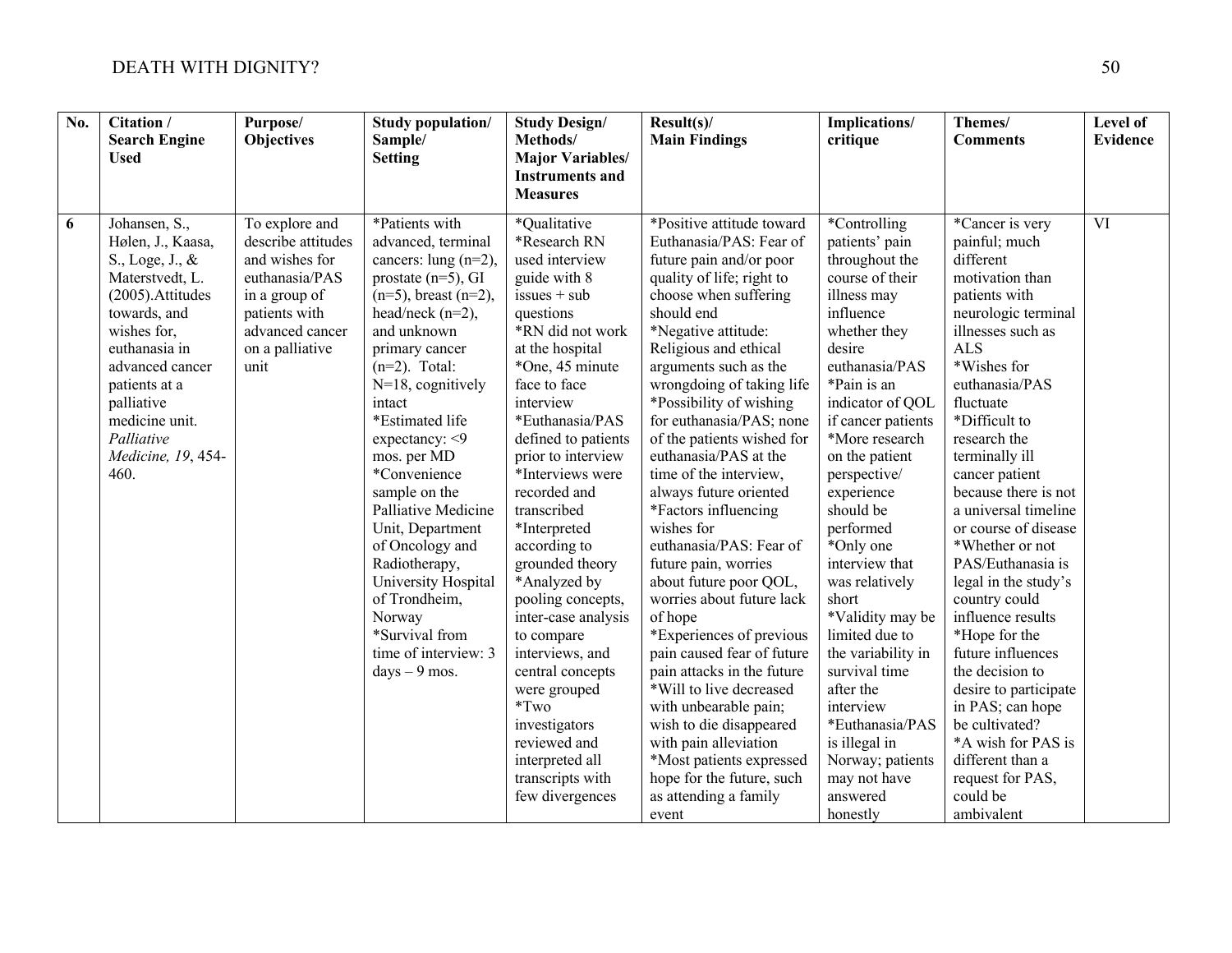| $\overline{No.}$ | Citation /<br><b>Search Engine</b><br><b>Used</b>                                                                                                                                                                                                              | Purpose/<br><b>Objectives</b>                                                                                                                                                                         | <b>Study population/</b><br>Sample/<br><b>Setting</b>                                                                                                                                                                                                                                                                                                                                                                     | <b>Study Design/</b><br>Methods/<br><b>Major Variables/</b><br><b>Instruments and</b><br><b>Measures</b>                                                                                                                                                                                                                                                                                                                                                                                                                                                                            | Result(s)<br><b>Main Findings</b>                                                                                                                                                                                                                                                                                                                                                                                                                                                                                                                                                                                                                                                                                                                                                                      | Implications/<br>critique                                                                                                                                                                                                                                                                                                                                                                                                                                                                        | Themes/<br><b>Comments</b>                                                                                                                                                                                                                                                                                                                                                                                                                                               | Level of<br><b>Evidence</b> |
|------------------|----------------------------------------------------------------------------------------------------------------------------------------------------------------------------------------------------------------------------------------------------------------|-------------------------------------------------------------------------------------------------------------------------------------------------------------------------------------------------------|---------------------------------------------------------------------------------------------------------------------------------------------------------------------------------------------------------------------------------------------------------------------------------------------------------------------------------------------------------------------------------------------------------------------------|-------------------------------------------------------------------------------------------------------------------------------------------------------------------------------------------------------------------------------------------------------------------------------------------------------------------------------------------------------------------------------------------------------------------------------------------------------------------------------------------------------------------------------------------------------------------------------------|--------------------------------------------------------------------------------------------------------------------------------------------------------------------------------------------------------------------------------------------------------------------------------------------------------------------------------------------------------------------------------------------------------------------------------------------------------------------------------------------------------------------------------------------------------------------------------------------------------------------------------------------------------------------------------------------------------------------------------------------------------------------------------------------------------|--------------------------------------------------------------------------------------------------------------------------------------------------------------------------------------------------------------------------------------------------------------------------------------------------------------------------------------------------------------------------------------------------------------------------------------------------------------------------------------------------|--------------------------------------------------------------------------------------------------------------------------------------------------------------------------------------------------------------------------------------------------------------------------------------------------------------------------------------------------------------------------------------------------------------------------------------------------------------------------|-----------------------------|
| $\overline{7}$   | Maessen, M.,<br>Veldink, J.H.,<br>Onwuteaka-<br>Philipsen, BD., de<br>Vries, J., van der<br>Wal, G., & van<br>den Berg, L.<br>$(2009)$ . Trends<br>and determinants<br>of end-of-life<br>practices in ALS<br>in the Netherlands.<br>Neurology, 73,<br>954-961. | To determine<br>which factors<br>influence end-of-<br>life practices in<br>patients with<br>ALS and whether<br>rates of this<br>population using<br>euthanasia or<br>PAS are<br>changing over<br>time | *Patients with a<br>possible, probable,<br>or definite<br>diagnosis of<br>amyotrophic lateral<br>sclerosis (ALS)<br>*University<br>Medical Center of<br>Utrecht,<br>Netherlands, a<br>national referral<br>center for ALS<br>patients<br>*Patients who died<br>between January<br>$2000 - June 2005$<br>*Involved patient's<br>physician (N=204)<br>and informal<br>caregiver $(N=209)$<br>for 209 individual<br>patients | *Cohort study<br>*Questionnaire<br>was sent to the<br>patients' physician<br>and informal<br>caregiver<br>*Physician<br>questionnaire:<br>need for<br>interdisciplinary<br>consultation,<br>palliative care,<br>patient depression<br>*Informal<br>caregiver<br>questionnaire:<br>patient's social<br>structure, feelings,<br>religion,<br>depression using<br>DSM-IV, feelings<br>of hopelessness<br>*Data was<br>compared to the<br>questionnaire<br>results from a<br>study from 1994-<br>1998<br>*Other EOL<br>practices<br>mentioned:<br>withdrawing/with<br>holding treatment | *35 (16.8%) patients<br>participated in<br>euthanasia/PAS from<br>2000-2005, not a<br>significant change<br>previous data<br>*PAS/EAD patients had<br>higher level of education<br>$(p=0.03)$ , did not think<br>religion was important<br>$(p=0.04)$<br>*No association between<br>PAD/EAD and<br>depression<br>*No significant<br>differences between<br>quality of care for<br>patients with PAS/EAD<br>and other patients<br>*Reasons reported by<br>informal caregivers for<br>PAS/EAD: fear of<br>choking, no chance of<br>improvement, loss of<br>dignity, dependence on<br>others, fatigue.<br>Infrequently mentioned:<br>pain, feeling like a<br>burden<br>*PAS/EAD: More likely<br>to die at home $(p=0.007)$<br>vs hospice /nursing home<br>*All deaths considered<br>peaceful by physician | *Numbers of<br>patients<br>participating in<br>PAS/EAD did<br>not increase (not<br>a slippery slope)<br>*Patients were<br>able to be at<br>home<br>*All deaths were<br>peaceful:<br>important<br>implication when<br>HCPs are talking<br>with patients<br>approaching<br>$\rm EOL$<br>*Euthanasia and<br>PAS were<br>combined;<br>unclear how<br>many patients<br>participated in<br>PAS<br>*Data is post-<br>humous and<br>from the<br>physician/<br>informal<br>caregiver, not the<br>patient. | *Patient<br>motivations for<br>PAS seem to be<br>consistent; perhaps<br>pain wasn't an<br>issue because it<br>was ALS versus<br>cancer or other<br>terminal diagnoses<br>*Interesting that<br>there was not a<br>relationship<br>between depression<br>and hastening<br>death<br>*Dying at home<br>versus going into a<br>SNF: might also be<br>specific to ALS<br>*Unable to ask the<br>patient how his/her<br>experience was;<br>data is limited to<br>patient proxies | $\overline{\text{IV}}$      |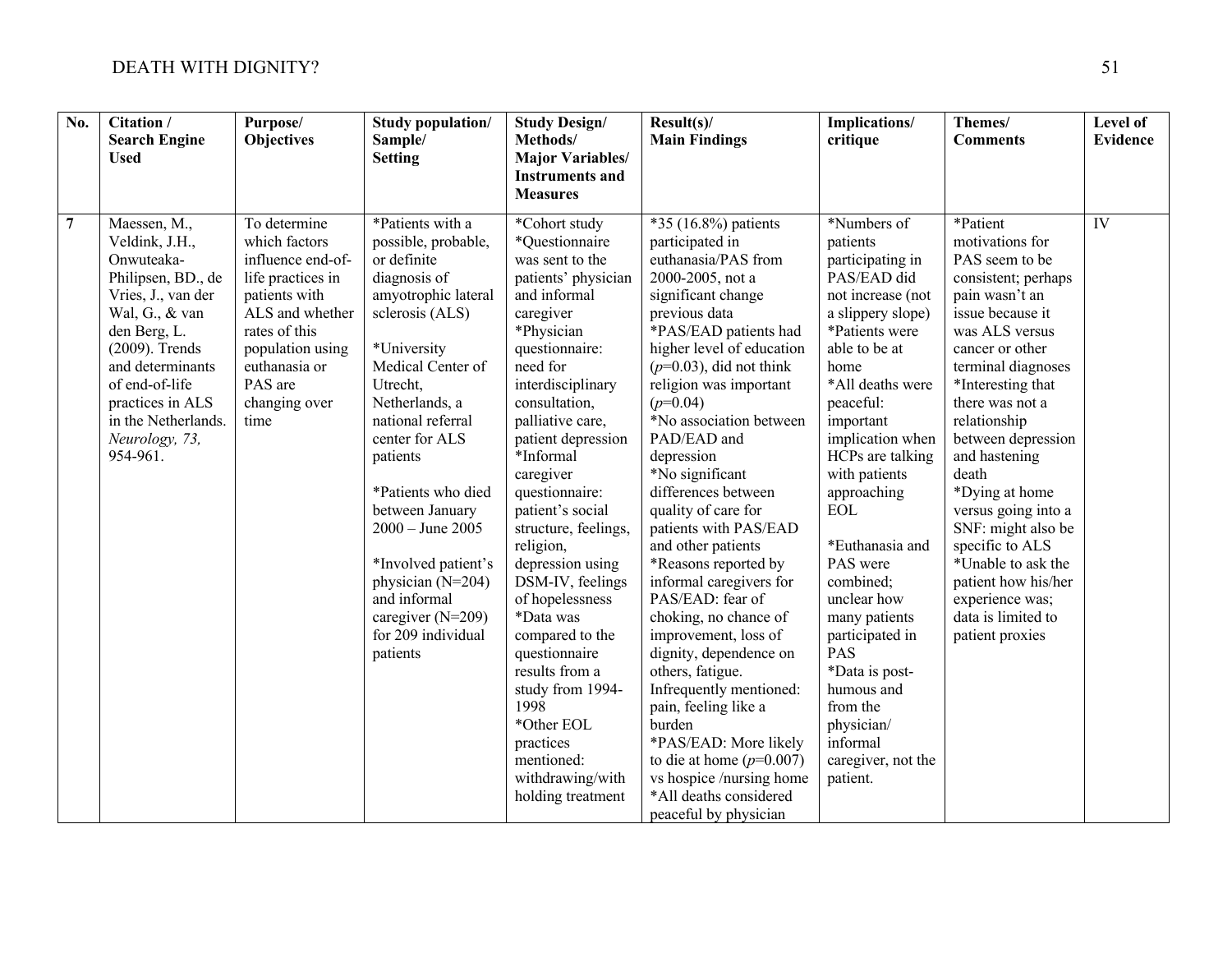| No.      | Citation /<br><b>Search Engine</b><br><b>Used</b>                                                                                                                                                                                                                        | Purpose/<br><b>Objectives</b>                                                                                                | <b>Study population/</b><br>Sample/<br><b>Setting</b>                                                                                                                                                                                                                                                                                                        | <b>Study Design/</b><br>Methods/<br><b>Major Variables/</b><br><b>Instruments and</b><br><b>Measures</b>                                                                                                                                                                                                                                                                                                                                                                                                                                                                                              | Result(s)<br><b>Main Findings</b>                                                                                                                                                                                                                                                                                                                                                                                                                                                                                                                                                                                                                                                                                                                                                                                                                                                                     | Implications/<br>critique                                                                                                                                                                                                                                                                                                                                                                                                                                                                                                                                           | Themes/<br><b>Comments</b>                                                                                                                                                                                                                                                                                                                                                                                                                                                                                                                                                                                                                                                          | Level of<br><b>Evidence</b> |
|----------|--------------------------------------------------------------------------------------------------------------------------------------------------------------------------------------------------------------------------------------------------------------------------|------------------------------------------------------------------------------------------------------------------------------|--------------------------------------------------------------------------------------------------------------------------------------------------------------------------------------------------------------------------------------------------------------------------------------------------------------------------------------------------------------|-------------------------------------------------------------------------------------------------------------------------------------------------------------------------------------------------------------------------------------------------------------------------------------------------------------------------------------------------------------------------------------------------------------------------------------------------------------------------------------------------------------------------------------------------------------------------------------------------------|-------------------------------------------------------------------------------------------------------------------------------------------------------------------------------------------------------------------------------------------------------------------------------------------------------------------------------------------------------------------------------------------------------------------------------------------------------------------------------------------------------------------------------------------------------------------------------------------------------------------------------------------------------------------------------------------------------------------------------------------------------------------------------------------------------------------------------------------------------------------------------------------------------|---------------------------------------------------------------------------------------------------------------------------------------------------------------------------------------------------------------------------------------------------------------------------------------------------------------------------------------------------------------------------------------------------------------------------------------------------------------------------------------------------------------------------------------------------------------------|-------------------------------------------------------------------------------------------------------------------------------------------------------------------------------------------------------------------------------------------------------------------------------------------------------------------------------------------------------------------------------------------------------------------------------------------------------------------------------------------------------------------------------------------------------------------------------------------------------------------------------------------------------------------------------------|-----------------------------|
| $\bf{8}$ | Nissim, R.,<br>Gagliese, L, &<br>Rodin, G. (2009).<br>The desire for<br>hastened death in<br>individuals with<br>advanced cancer:<br>A longitudinal<br>qualitative study.<br>Social Science and<br>Medicine, 69, 165-<br>171. doi:<br>10.1016/j.socscim<br>ed.2009.04.21 | To contribute to<br>the understanding<br>of the desire for<br>hastened death<br>(DHD) in<br>patients with<br>advanced cancer | *Patients with<br>Stage III or IV lung<br>or Stage IV GI<br>cancer, >18 years<br>old, no cognitive<br>impairment<br>*Patients were<br>recruited from a<br>large cancer center<br>in Toronto, Ontario,<br>Canada<br>*Patients were<br>already<br>participating in a<br>quantitative study<br>measuring DHD<br>$N=27, 20$ with GI<br>and 7 with lung<br>cancer | *Qualitative,<br>longitudinal<br>design<br>*Grounded theory<br>method<br>*Baseline scale<br>Schedule of<br>Attitudes Toward<br><b>Hastened Death</b><br>*Semi-structured,<br>discovery-oriented<br>interviews<br>*Most interviewed<br>at least twice<br>(Range: 1-6),<br>follow-up<br>interviews were<br>every 2-4 months<br>during illness<br>stability<br>*Interviews<br>audiotaped and<br>transcribed<br>*Analyzed by a<br>nursing doctoral<br>student using the<br>"hermeneutic<br>circle," and<br>broken down into<br>"meaning units"<br>*Findings<br>discussed<br>biweekly with<br>team members | *Mean age: 61<br>*19 participants died<br>during study; mean final<br>interview timeline: 3<br>months before death<br>Three categories:<br>*DHD as a hypothetical<br>exit plan: Common and<br>persistent (89% pts),<br>future plan when all else<br>had failed, provided<br>reassurance of autonomy<br>until the end, enhanced<br>ability to tolerate present,<br>9 patients wished PAS<br>were legal and is morally<br>justifiable to relieve<br>suffering, rarely<br>discussed with others<br>*DHD as an expression<br>of despair: Pts feel<br>emotionally trapped in<br>despair and hopelessness,<br>experienced by all pts but<br>transient, for a few days.<br>Often triggered by pain<br>*DHD as letting go:<br>Emerged in final weeks,<br>recognition that death is<br>imminent, welcomed,<br>refused treatments,<br>reached "limit", difficult<br>to discuss dying with<br>family and friends | *Being able to<br>hasten death<br>allows patients to<br>feel in control in<br>all stages of<br>terminal illness,<br>not just at the<br>end<br>*DHD is natural,<br>not a crisis<br>*HCPs need to<br>discuss EOL<br>options with<br>patients,<br>regardless of<br>legal access to<br>PAS<br>*Controlling pts<br>symptoms,<br>particularly pain,<br>could help them<br>avoid feelings of<br>despair/hopeless<br>ness<br>*Treatments<br>interfere with<br>final stage of<br>dying<br>*Only one<br>interviewer who<br>also analyzed<br>tapes; results<br>could be biased | *Access to PAS<br>helps patients bear<br>current suffering,<br>PAS being legal<br>may enhance QOL<br>in the present, even<br>if pts do not<br>participate in PAS<br>*PAS being illegal<br>prolongs suffering<br>and limits pt<br>autonomy<br>*Nonmaleficence<br>is potentially being<br>violated by forcing<br>patients to suffer<br>who wish to hasten<br>their death<br>*Rare to have data<br>about the patient<br>experience in the<br>final stage of<br>illness<br>*Not talking about<br>death with HCPs or<br>family/friends is a<br>common theme<br>*Talking about<br>death options,<br>including PAS,<br>may give the pt<br>"permission" to<br>talk about EOL<br>preferences | $\overline{\text{VI}}$      |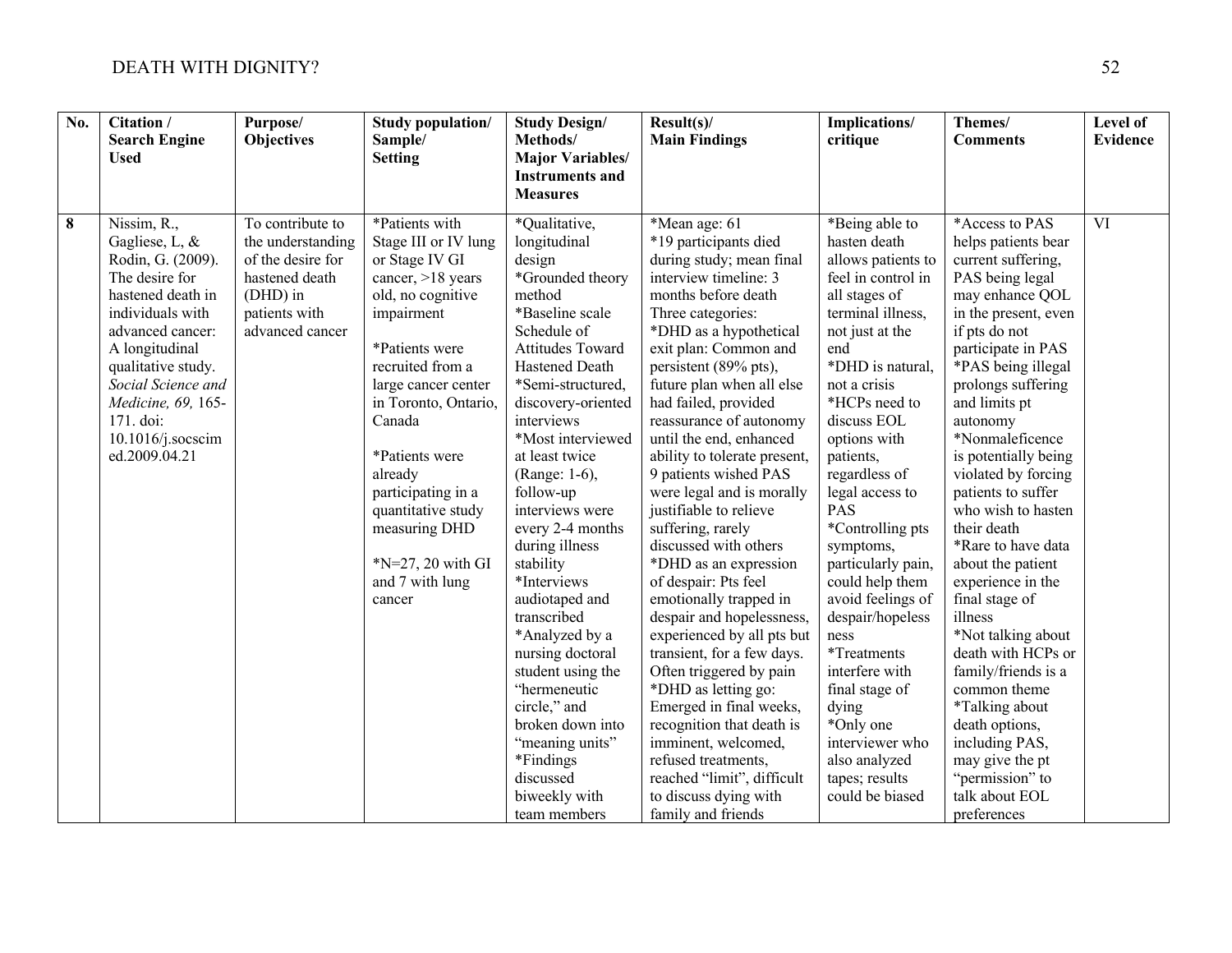| $\overline{No.}$ | Citation /<br><b>Search Engine</b><br><b>Used</b>                                                                                                                                                                                                                                         | Purpose/<br><b>Objectives</b>                                                                                                | Study population/<br>Sample/<br><b>Setting</b>                                                                                                                                                                                                                                                                                                                                                                                                                                                           | <b>Study Design/</b><br>Methods/<br><b>Major Variables/</b><br><b>Instruments and</b><br><b>Measures</b>                                                                                                                                                                                                                                                                                                                                                                                                                                                                                                                                             | Result(s)<br><b>Main Findings</b>                                                                                                                                                                                                                                                                                                                                                                                                                                                                                                                                                                                                                                                                                                                | Implications/<br>critique                                                                                                                                                                                                                                                                                                                                                                                                          | Themes/<br><b>Comments</b>                                                                                                                                                                                                                                                                                                                                                                                                    | Level of<br><b>Evidence</b> |
|------------------|-------------------------------------------------------------------------------------------------------------------------------------------------------------------------------------------------------------------------------------------------------------------------------------------|------------------------------------------------------------------------------------------------------------------------------|----------------------------------------------------------------------------------------------------------------------------------------------------------------------------------------------------------------------------------------------------------------------------------------------------------------------------------------------------------------------------------------------------------------------------------------------------------------------------------------------------------|------------------------------------------------------------------------------------------------------------------------------------------------------------------------------------------------------------------------------------------------------------------------------------------------------------------------------------------------------------------------------------------------------------------------------------------------------------------------------------------------------------------------------------------------------------------------------------------------------------------------------------------------------|--------------------------------------------------------------------------------------------------------------------------------------------------------------------------------------------------------------------------------------------------------------------------------------------------------------------------------------------------------------------------------------------------------------------------------------------------------------------------------------------------------------------------------------------------------------------------------------------------------------------------------------------------------------------------------------------------------------------------------------------------|------------------------------------------------------------------------------------------------------------------------------------------------------------------------------------------------------------------------------------------------------------------------------------------------------------------------------------------------------------------------------------------------------------------------------------|-------------------------------------------------------------------------------------------------------------------------------------------------------------------------------------------------------------------------------------------------------------------------------------------------------------------------------------------------------------------------------------------------------------------------------|-----------------------------|
| 9                | Pasma, H.,<br>Willems, D., &<br>Onwuteaka-<br>Philipsen, B.<br>$(2013)$ . What<br>happens after a<br>request for<br>euthanasia is<br>refused?<br>Qualitative<br>interviews with<br>patients, relatives,<br>and physicians.<br><b>Patient Education</b><br>and Counseling,<br>92, 313-318. | To obtain in-<br>depth<br>information from<br>both patient and<br>physician about<br>the situation<br>when EAS is<br>refused | *Patients who had<br>been refused EAS<br>or a relative of a<br>patient who had<br>been refused and<br>died prior to study<br>$N = 12$ , 3 of these<br>were relatives of a<br>patient who had<br>died after being<br>refused,<br>interviewed in their<br>home<br>*10 people<br>consented to their<br>physician being<br>interviewed (N=11;<br>one patient had two<br>physicians),<br>interviewed in their<br>office<br>*EAS refused<br>>6mo prior to<br>interview<br>*Netherlands, Dec.<br>2005-Sept 2007 | *Qualitative,<br>cohort study,<br>explorative<br>*Random<br>sampling from an<br>advanced directive<br>database received<br>a questionnaire<br>asking if the<br>patient (or relative<br>of a decedent) had<br>been refused EAS<br>in the last 3 years<br>*Single interview,<br>patient: 60-120<br>min., MD: 30-60<br>min<br>*Topic list:<br>Reason for refusal,<br>physician-patient<br>communication,<br>situation after<br>refusal; physician-<br>specific: attitude<br>toward EAS<br>*All interviews<br>recorded and<br>transcribed, used<br>open coding,<br>organized using<br>inductive coding;<br>two researchers<br>were involved in<br>coding | *None of the pts were in<br>disease terminal phase<br>*All MDs had >5 years<br>of experience, most had<br>performed EAS<br>*MDs all denied request<br>because lawful criteria<br>had not been met; 6/11<br>had doubts that the pt's<br>suffering was unbearable,<br>5/11 thought there were<br>treatment alternatives,<br>3/11, thought pt was not<br>sincere because the pt<br>only mentioned it once<br>*All 9 pts and 3 relatives:<br>wish to die remained<br>after being denied, even<br>after alt. treatments; most<br>thought no longer an<br>option after being refused<br>*None decided to switch<br>physicians after being<br>refused<br>*Several cases, the MD<br>had a different<br>perspective than the pt<br>about patient's wishes | *HCPs must<br>follow legal<br>criteria before<br>approving EAS<br>$(+PAS)$<br>*Must keep the<br>conversation<br>open and<br>continue to<br>discuss EOL<br>options and<br>patients' wishes<br>to die<br>*A pt no longer<br>mentioning their<br>wish to die does<br>not mean that it<br>does not exist<br>*HCP's role to<br>initiate<br>conversation<br>about EOL/death<br>*Euthanasia, not<br>PAS<br>*Only one<br>interview session | *Suffering is<br>subjective and<br>unmeasurable, yet<br>a HCP is supposed<br>to measure it to<br>fulfill the legal<br>criteria? This<br>seems unfair to<br>both patients and<br>physicians.<br>$*$ Mis-<br>communications<br>between pts and<br>MD about EOL<br>care are common<br>and can have<br>serious outcomes<br>*Talking about<br>death with patients<br>may open up<br>conversations<br>about specific EOL<br>options | $\overline{\text{VI}}$      |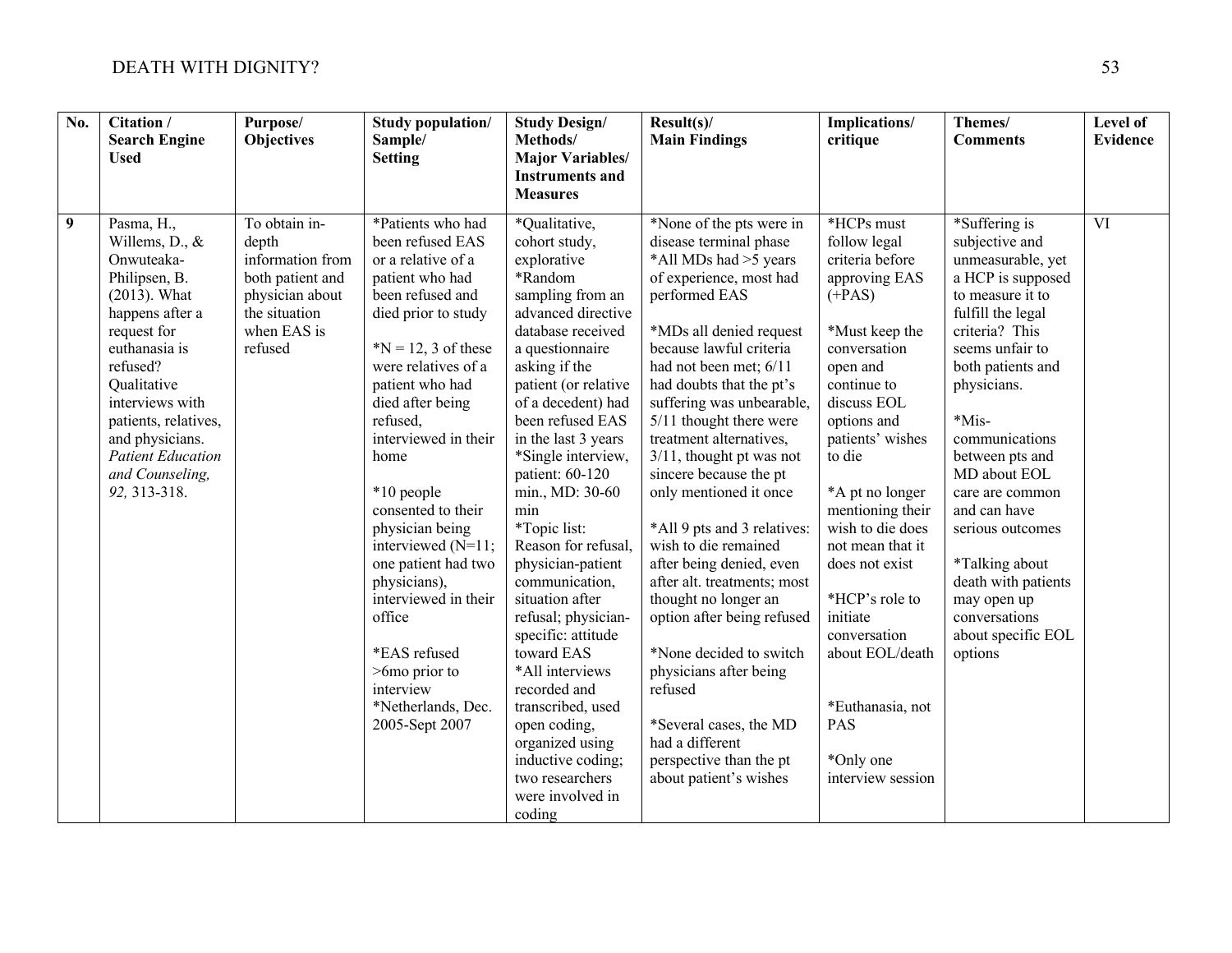| $\overline{No.}$ | Citation /<br><b>Search Engine</b><br><b>Used</b>                                                                                                                                                                                               | Purpose/<br><b>Objectives</b>                                                                                         | Study population/<br>Sample/<br><b>Setting</b>                                                                                                                                                                                                                                                                                                                                 | <b>Study Design/</b><br>Methods/<br><b>Major Variables/</b><br><b>Instruments and</b><br><b>Measures</b>                                                                                                                                                                                                                                                                                                                                                                                                                               | Result(s)<br><b>Main Findings</b>                                                                                                                                                                                                                                                                                                                                                                                                                                                                                                                                                                                                                                                | Implications/<br>critique                                                                                                                                                                                                                                                                                                                                                                                                                                                    | Themes/<br><b>Comments</b>                                                                                                                                                                                                                                                                                                                                                                        | Level of<br><b>Evidence</b> |
|------------------|-------------------------------------------------------------------------------------------------------------------------------------------------------------------------------------------------------------------------------------------------|-----------------------------------------------------------------------------------------------------------------------|--------------------------------------------------------------------------------------------------------------------------------------------------------------------------------------------------------------------------------------------------------------------------------------------------------------------------------------------------------------------------------|----------------------------------------------------------------------------------------------------------------------------------------------------------------------------------------------------------------------------------------------------------------------------------------------------------------------------------------------------------------------------------------------------------------------------------------------------------------------------------------------------------------------------------------|----------------------------------------------------------------------------------------------------------------------------------------------------------------------------------------------------------------------------------------------------------------------------------------------------------------------------------------------------------------------------------------------------------------------------------------------------------------------------------------------------------------------------------------------------------------------------------------------------------------------------------------------------------------------------------|------------------------------------------------------------------------------------------------------------------------------------------------------------------------------------------------------------------------------------------------------------------------------------------------------------------------------------------------------------------------------------------------------------------------------------------------------------------------------|---------------------------------------------------------------------------------------------------------------------------------------------------------------------------------------------------------------------------------------------------------------------------------------------------------------------------------------------------------------------------------------------------|-----------------------------|
| 10               | Pierson, C., Curtis,<br>J., & Patrick, D.<br>$(2002)$ . A good<br>death: A<br>qualitative study<br>of patients with<br>advanced AIDS.<br>AIDS Care, $14(5)$ ,<br>587-598. doi:<br>10.1080/09540120<br>21000005416<br>CINAHL/Ebsco<br>World Host | To understand<br>and determine<br>what patients<br>with advanced<br>AIDS would<br>consider a "bad"<br>or "good" death | Patients diagnosed<br>with an AIDS-<br>defining illness and<br>a CD4 count<br>$<$ 100cells/ml,<br>English speaking,<br>no diagnosis of<br>dementia<br>$N = 35$<br>Convenience<br>sample; recruited<br>through<br>advertisements at<br>university and<br>community clinics<br>in the state of<br>Washington, USA<br>Sample size was<br>decided when no<br>new themes<br>emerged | Qualitative<br>Analyzed based<br>on grounded<br>theory<br>Face to face<br>interview in a<br>quiet setting with<br>only the<br>interviewer and<br>the patient present<br>All interviews<br>were audiotaped<br>and transcribed,<br>open and selective<br>coding was used<br>to identify themes<br>and domains<br>Two investigators<br>independently<br>reviewed and<br>coded the<br>transcripts;<br>discrepancies were<br>discussed, and a<br>third investigator<br>acted as an<br>arbitrator if an<br>agreement could<br>not be reached | *15 domains were<br>identified as defining a<br>"good"/"bad" death<br>*The most mentioned<br>domain influencing a<br>"good death" was<br>symptom control;<br>absence of pain was the<br>most stated concern, and<br>degree of pain correlated<br>with a death being<br>labeled as "bad"<br>*The second domain was<br>"quality of life,"<br>specifically avoiding a<br>prolonged dying<br>experience, fear of<br>becoming a "vegetable"<br>or living on machines<br>*PAS was the tenth most<br>common domain<br>contributing to a good<br>death, with several<br>patients stating that PAS<br>would ensure the "good"<br>death that they desired<br>and escape unbearable<br>pain | *Important to<br>discuss the<br>patient's end-of-<br>life perspective,<br>philosophies, and<br>wishes with their<br>provider as each<br>patient<br>perspective is<br>different<br>*PAS may play<br>an important role<br>in creating a<br>good quality<br>death<br>*Interview<br>lacked structure<br>by only asking<br>two open-ended<br>questions<br>*Patients were<br>only interviewed<br>once<br>*Unclear which<br>stage of the<br>dying process<br>each patient was<br>in | *The death<br>experience is<br>subjective; each<br>patient may have<br>different priorities<br>*The provider<br>plays an important<br>role in drawing out<br>the patient's<br>wishes, particularly<br>discussing patient's<br>fears and concerns<br>*Patient<br>perspective could<br>change, depending<br>on the stage of<br>death<br>*Nice that the<br>interview focused<br>on practical details | $\overline{\text{VI}}$      |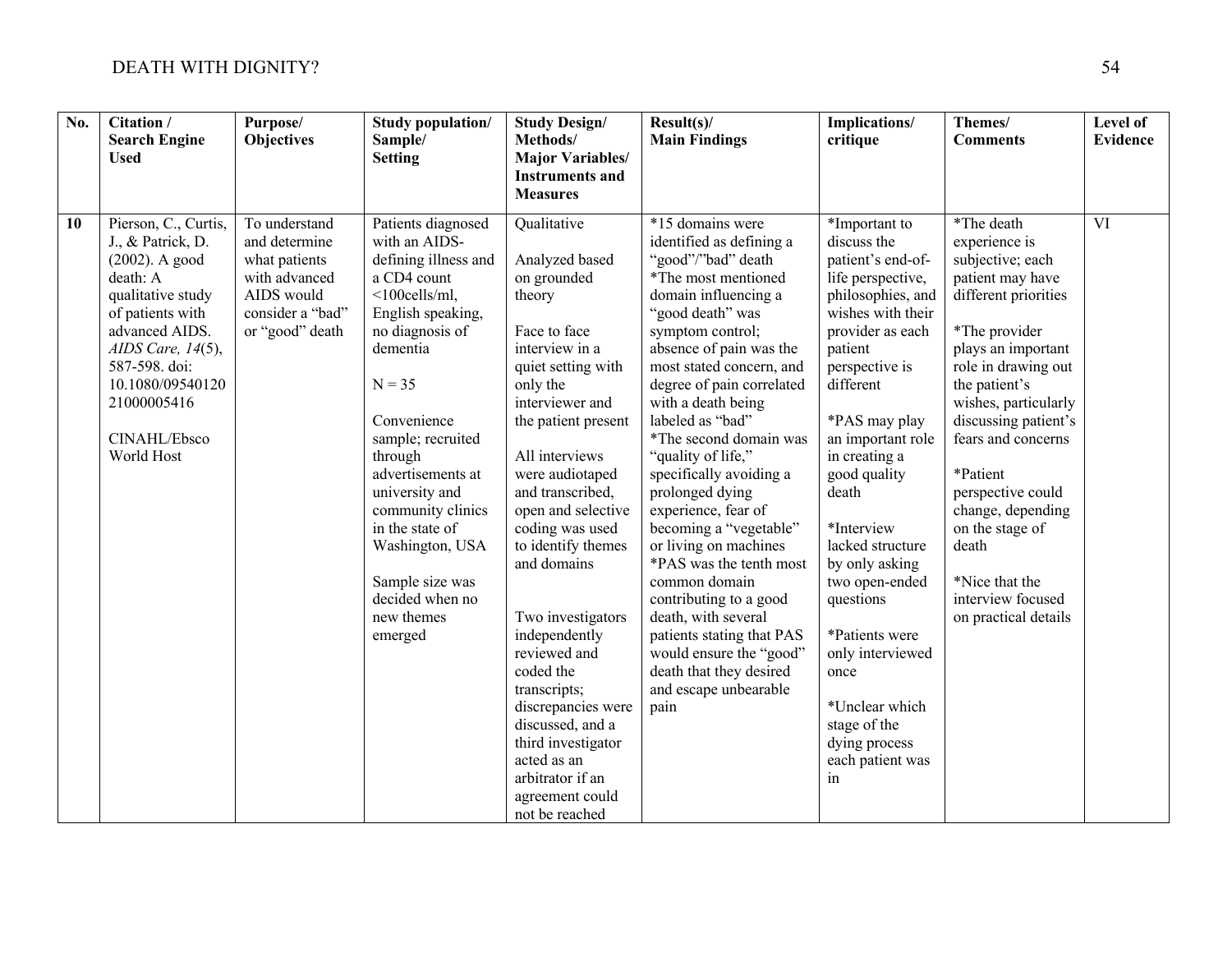| No. | Citation /<br><b>Search Engine</b><br><b>Used</b>                                                                                                                                                                                                                                     | Purpose/<br><b>Objectives</b>                                                                                                                      | <b>Study population/</b><br>Sample/<br><b>Setting</b>                                                                                                                                                                                                | <b>Study Design/</b><br>Methods/<br><b>Major Variables/</b><br><b>Instruments and</b><br><b>Measures</b>                                                                                                                                                                                                                                                                                                                                                                                                                                          | Result(s)<br><b>Main Findings</b>                                                                                                                                                                                                                                                                                                                                                                                                                                                                                                                                                                                                                                                                                                                                                                                                                                                  | Implications/<br>critique                                                                                                                                                                                                                                                                                                                                                                                                                                                                                                                                | Themes/<br><b>Comments</b>                                                                                                                                                                                                                                                                                                                                                                                                                                                                                                                                                                                                                                             | <b>Level of</b><br><b>Evidence</b> |
|-----|---------------------------------------------------------------------------------------------------------------------------------------------------------------------------------------------------------------------------------------------------------------------------------------|----------------------------------------------------------------------------------------------------------------------------------------------------|------------------------------------------------------------------------------------------------------------------------------------------------------------------------------------------------------------------------------------------------------|---------------------------------------------------------------------------------------------------------------------------------------------------------------------------------------------------------------------------------------------------------------------------------------------------------------------------------------------------------------------------------------------------------------------------------------------------------------------------------------------------------------------------------------------------|------------------------------------------------------------------------------------------------------------------------------------------------------------------------------------------------------------------------------------------------------------------------------------------------------------------------------------------------------------------------------------------------------------------------------------------------------------------------------------------------------------------------------------------------------------------------------------------------------------------------------------------------------------------------------------------------------------------------------------------------------------------------------------------------------------------------------------------------------------------------------------|----------------------------------------------------------------------------------------------------------------------------------------------------------------------------------------------------------------------------------------------------------------------------------------------------------------------------------------------------------------------------------------------------------------------------------------------------------------------------------------------------------------------------------------------------------|------------------------------------------------------------------------------------------------------------------------------------------------------------------------------------------------------------------------------------------------------------------------------------------------------------------------------------------------------------------------------------------------------------------------------------------------------------------------------------------------------------------------------------------------------------------------------------------------------------------------------------------------------------------------|------------------------------------|
| 11  | Regan, L, Preston,<br>N., Eccles, F., &<br>Simpson, J.<br>$(2017)$ . The views<br>of adults with<br>Huntington's<br>disease on assisted<br>dying: A<br>qualitative<br>exploration.<br>Palliative<br>Medicine, 32(4),<br>708-715. doi:<br>10.1177/02692163<br>17741850<br>Cinahl/Ebsco | To explore the<br>perspective of<br>people who live<br>with the<br>inevitability of<br>developing<br>Huntington's<br>disease, on<br>assisted dying | *People who had a<br>diagnosis of<br>Huntington's<br>disease or tested<br>positive for the<br>mutant gene<br>$N=7$ ; 5 women, 2<br>men<br>*Median age: 35<br>years, pre-<br>symptomatic or in<br>the early stage of<br>the disease<br>*Great Britain | *Qualitative,<br>exploratory<br>research<br>*Individual semi-<br>structured<br>interviews<br>following an<br>interview schedule<br>*Recruited via<br>advertisements on<br>social<br>media/charity<br>events<br>*Single interview,<br>median length: 47<br>minutes. 5 via<br>telephone and 2<br>in-person<br>interviews<br>*Interviews were<br>recorded an<br>transcribed, then<br>analyzed in five<br>steps:<br>familiarizing self<br>with data,<br>generating initial<br>codes, searching<br>for themes,<br>reviewing themes,<br>defining themes | Four identified themes:<br>1) Autonomy: Assisted<br>dying as a way to take<br>control as well as an act<br>of kindness. A point<br>would be reached when<br>life would no longer be<br>meaningful, each person<br>should choose that point<br>for themselves<br>2) Huntington's disease<br>emphasizes death:<br>Suffering was more<br>about loss of self than<br>pain; many witnessed<br>their relatives die from<br>Huntington's, which<br>influenced views on PAS<br>3) Dilemmas in decision-<br>making: No cure for<br>Huntington's; PAS is an<br>imperfect solution. Might<br>be too physically/<br>congnitively impaired to<br>participate in PAS.<br>Illegal in Britain, so<br>would have to be well<br>enough to travel<br>4) Absence of explicit<br>conversation about death:<br>Difficult topic of<br>conversation, often<br>avoided with family and<br>HCPs, feel lonely | *HCPs should<br>talk honestly<br>about pt's<br>thoughts and<br>feelings r/t death<br>from the very<br>beginning of a<br>diagnosis such as<br>Huntington's;<br>the patient is<br>already thinking<br>about it. Patients<br>may otherwise<br>not know EOL<br>options<br>*Patients have to<br>be physically<br>able to<br>participate in<br>PAS but might<br>not be<br>emotionally<br>ready<br>*Early in the<br>disease process,<br>not terminally ill;<br>views may<br>change as<br>disease<br>progresses<br>*Patients self-<br>selected to<br>participate | *Patient autonomy<br>*Many excellent<br>patient quotes<br>*Point at which life<br>is not meaningful is<br>subjective<br>*Suffering was less<br>about pain and<br>more about loss of<br>self; similar to ALS<br>study<br>*PAS is not a<br>solution or a cure,<br>just a way to ease<br>suffering<br>*Huntington's<br>disease process is<br>long and drawn<br>out; likely will not<br>qualify as<br>terminally ill $(< 6$<br>mo), likely would<br>not qualify for PAS<br>(unable to<br>physically/mentally<br>meet criteria once<br>they are deemed<br>terminally ill)<br>*Illegal in many<br>states, thus forcing<br>people to have to<br>be well-enough to<br>relocate | $\overline{\text{VI}}$             |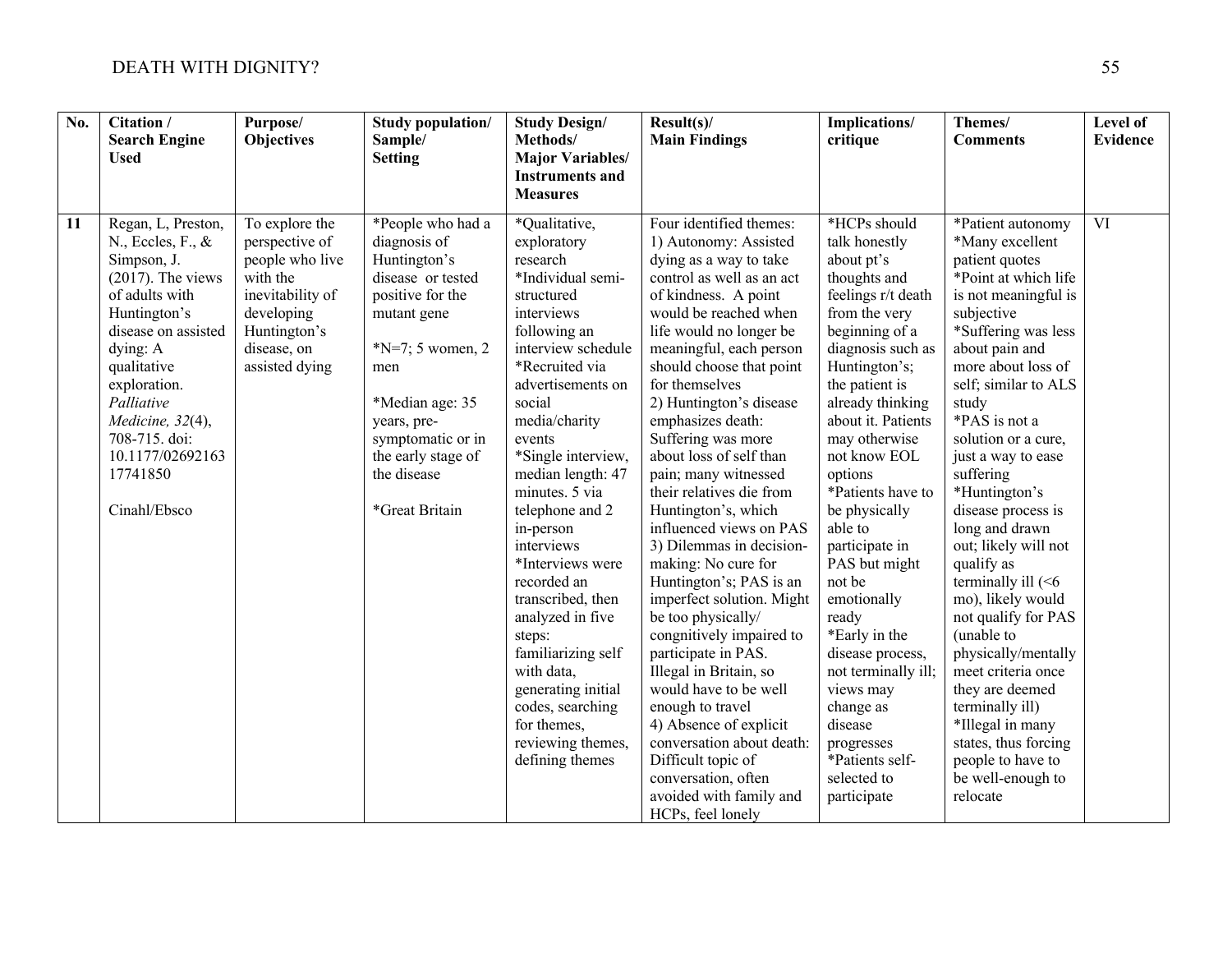| $\overline{No.}$ | Citation /<br><b>Search Engine</b><br><b>Used</b>                                                                                                                                                                        | Purpose/<br><b>Objectives</b>                                                                                                                                                                                                                                               | <b>Study population/</b><br>Sample/<br><b>Setting</b>                                                                                                                                                                                                                                                                                                                                                  | <b>Study Design/</b><br>Methods/<br><b>Major Variables/</b><br><b>Instruments and</b><br><b>Measures</b>                                                                                                                                                                                                                                                                                                                                                                                                                                                                                                          | Result(s)<br><b>Main Findings</b>                                                                                                                                                                                                                                                                                                                                                                                                                                                                                                                                                                                                                                                                                                                                                                                            | Implications/<br>critique                                                                                                                                                                                                                                                                                                                                                                                                                                                                                                      | Themes/<br><b>Comments</b>                                                                                                                                                                                                                                                                                                                                                                                                                                                                                                                                                    | <b>Level of</b><br><b>Evidence</b> |
|------------------|--------------------------------------------------------------------------------------------------------------------------------------------------------------------------------------------------------------------------|-----------------------------------------------------------------------------------------------------------------------------------------------------------------------------------------------------------------------------------------------------------------------------|--------------------------------------------------------------------------------------------------------------------------------------------------------------------------------------------------------------------------------------------------------------------------------------------------------------------------------------------------------------------------------------------------------|-------------------------------------------------------------------------------------------------------------------------------------------------------------------------------------------------------------------------------------------------------------------------------------------------------------------------------------------------------------------------------------------------------------------------------------------------------------------------------------------------------------------------------------------------------------------------------------------------------------------|------------------------------------------------------------------------------------------------------------------------------------------------------------------------------------------------------------------------------------------------------------------------------------------------------------------------------------------------------------------------------------------------------------------------------------------------------------------------------------------------------------------------------------------------------------------------------------------------------------------------------------------------------------------------------------------------------------------------------------------------------------------------------------------------------------------------------|--------------------------------------------------------------------------------------------------------------------------------------------------------------------------------------------------------------------------------------------------------------------------------------------------------------------------------------------------------------------------------------------------------------------------------------------------------------------------------------------------------------------------------|-------------------------------------------------------------------------------------------------------------------------------------------------------------------------------------------------------------------------------------------------------------------------------------------------------------------------------------------------------------------------------------------------------------------------------------------------------------------------------------------------------------------------------------------------------------------------------|------------------------------------|
| 12               | Silveira, M.,<br>DiPiero, A.,<br>Gerrity, M., &<br>Feudtner, C.<br>(2000). Patients'<br>knowledge of<br>options at the end-<br>of-life. Journal of<br>the American<br>Medical<br>Association,<br>284(19), 2483-<br>2488. | Estimate the<br>percentage of<br>outpatients who<br>are aware of 4<br>areas related to<br>end-of-life care:<br>refusal and<br>withdrawal of<br>life-saving<br>treatments,<br>physicians-<br>assisted suicide,<br>active euthanasia,<br>and the doctrine<br>of double effect | *Outpatients going<br>to a routine clinic<br>appointment<br>*English-speaking,<br>>18 years old<br>$N = 728$<br>*4 primary care<br>sites around the<br>state of Oregon,<br>USA: Internal<br>Medicine Clinic at<br>Oregon Health<br>Sciences<br>University,<br>Portland; 3 family<br>practice/internal<br>medicine clinics in<br>Beaverton,<br>Sellwood, and<br>Tigard, Oregon<br>*May and June<br>1999 | *Cross sectional<br>survey<br>*Self-<br>administered<br>survey, sixth-<br>grade reading<br>level, written by<br>researcher and<br>pilot-tested prior<br>to study<br>*Pts were invited<br>to participate<br>independently<br>during check-in<br>with PCP<br>*Questionnaire<br>presented vignette<br>of a hypothetical<br>patient who dies<br>from cancer<br>*Assesses pt<br>experience with<br>EOL dilemmas<br>and experience of<br>personal illness,<br>writing an<br>advanced<br>directive,<br>experiencing death<br>or terminal illness<br>of a loved one,<br>and participating<br>in proxy decision-<br>making | *69% understood that<br>competent pts can refuse<br>treatment<br>*46% identified that pts<br>can legally withdraw care<br>*23% identified PAS as<br>an option in Oregon for<br>competent pts with<br>terminal illness<br>*32% reported that<br>euthanasia was illegal<br>*41% recognized double<br>effect as legal (giving<br>pain meds knowing that<br>it could end the patient's<br>life)<br>*64% of respondents<br>who knew PAS was legal<br>also thought that<br>euthanasia was legal<br>*89% thought survey<br>was clearly worded<br>*63% were confident in<br>their responses;<br>confidence was<br>associated with<br>experience of death of<br>loved ones $(p<0.01)$<br>*Personal experience<br>with illness and<br>authoring an advanced<br>directive were not<br>significantly associated<br>with better knowledge | *Misunderstandi<br>ng of EOL<br>options;<br>important to<br>discuss with pts,<br>regardless of<br>disease,<br>particularly<br>option to<br>withdraw life-<br>sustaining care<br>and the<br>differences<br>between PAS<br>and euthanasia<br>*Going through<br>EOL cares with a<br>family member<br>is one of the<br>main ways to<br>learn about it<br>*Possible<br>selection bias<br>(survey)<br>*No information<br>on non-<br>responders<br>*Only surveyed<br>outpatients in<br>Oregon; results<br>may not be<br>generalizable | *Survey conducted<br>after the 1997<br>referendum<br>confirming the<br>Death with Dignity<br>Act; even with all<br>of the public<br>discussion<br>surrounding PAS,<br>pts still lacked<br>knowledge about<br>EOL options<br>*Many options<br>shows that EOL is<br>a complex legal,<br>medical, and<br>ethical issue;<br>important to<br>discuss with HCPs<br>*How to best<br>educate the public<br>about EOL<br>options?<br>*Should not be the<br>case that people are<br>more educated<br>about EOL only<br>because they<br>witnessed their<br>family member's<br>experience | VI                                 |